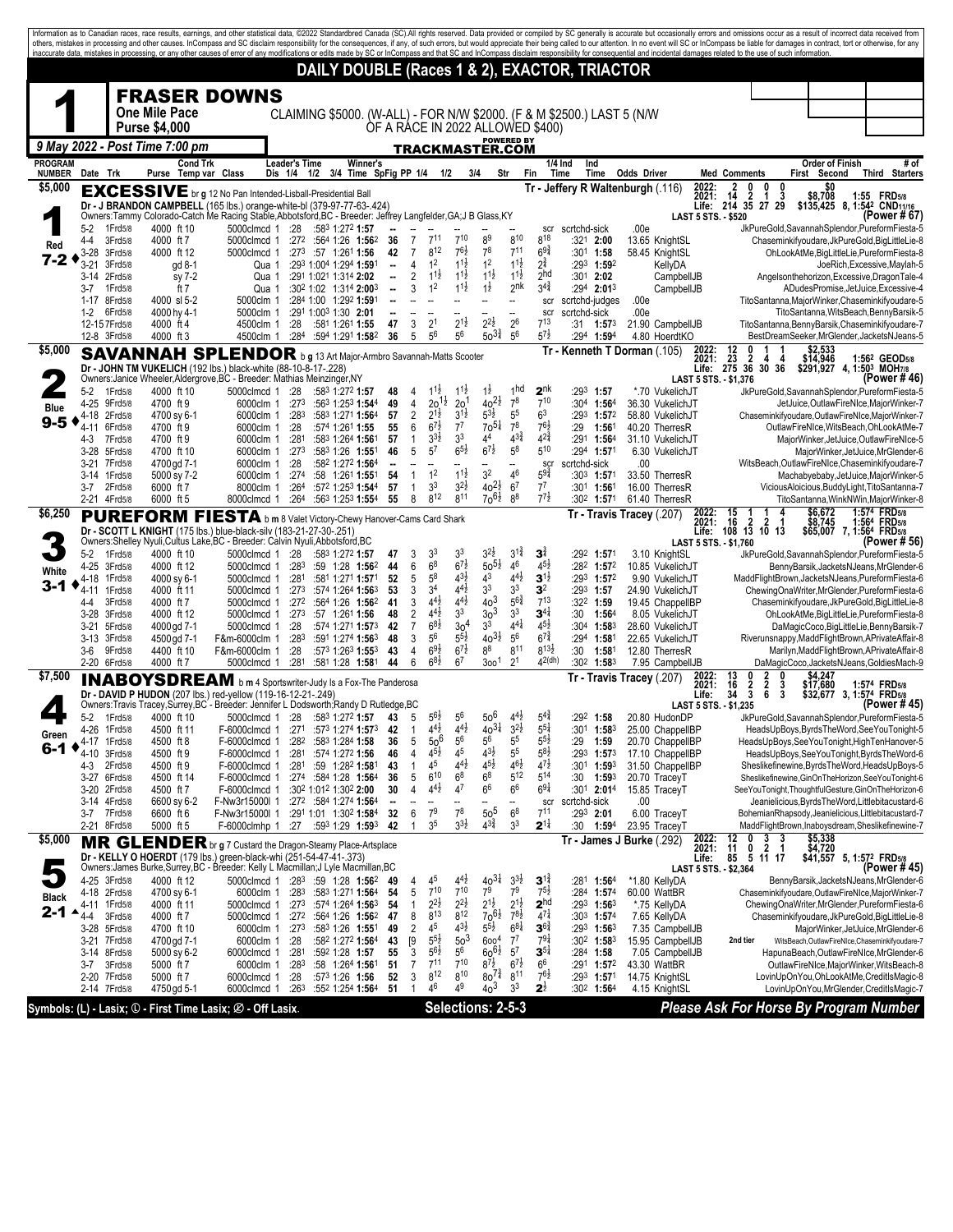|                                 |                  |                              |                            |                                                                                                                                                                                                                         |                                 |     |                                                               |                                |                                |                                       |                                          | <b>EXACTOR, TRIACTOR</b>                 |                                      |                                            |                                                       |                                                          |                                                                                                 |                                                                                                    |                                                                  |
|---------------------------------|------------------|------------------------------|----------------------------|-------------------------------------------------------------------------------------------------------------------------------------------------------------------------------------------------------------------------|---------------------------------|-----|---------------------------------------------------------------|--------------------------------|--------------------------------|---------------------------------------|------------------------------------------|------------------------------------------|--------------------------------------|--------------------------------------------|-------------------------------------------------------|----------------------------------------------------------|-------------------------------------------------------------------------------------------------|----------------------------------------------------------------------------------------------------|------------------------------------------------------------------|
|                                 |                  |                              |                            | <b>FRASER DOWNS</b>                                                                                                                                                                                                     |                                 |     |                                                               |                                |                                |                                       |                                          |                                          |                                      |                                            |                                                       |                                                          |                                                                                                 |                                                                                                    |                                                                  |
|                                 |                  |                              | <b>One Mile Pace</b>       |                                                                                                                                                                                                                         |                                 |     |                                                               |                                |                                |                                       |                                          |                                          |                                      |                                            | FILLIES & MARES - CLAIMING \$8000. - \$10000. (W-ALL) |                                                          |                                                                                                 |                                                                                                    |                                                                  |
|                                 |                  |                              | <b>Purse \$6,750</b>       |                                                                                                                                                                                                                         |                                 |     |                                                               |                                |                                |                                       |                                          |                                          | <b>POWERED BY</b>                    |                                            |                                                       |                                                          |                                                                                                 |                                                                                                    |                                                                  |
| 9 May 2022                      |                  |                              |                            |                                                                                                                                                                                                                         |                                 |     |                                                               |                                |                                |                                       |                                          | TRACKMASTER.COM                          |                                      |                                            |                                                       |                                                          |                                                                                                 |                                                                                                    |                                                                  |
| <b>PROGRAM</b><br><b>NUMBER</b> | Date Trk         |                              | <b>Cond Trk</b><br>Purse   | Temp var Class                                                                                                                                                                                                          | <b>Leader's Time</b><br>Dis 1/4 | 1/2 | Winner's<br>3/4 Time SpFig PP 1/4                             |                                |                                | 1/2                                   | 3/4                                      | Str                                      | Fin                                  |                                            | 1/4 Ind<br>Ind<br>Time<br>Time                        | <b>Odds Driver</b>                                       | <b>Med Comments</b>                                                                             | Order of Finish<br>First Second                                                                    | # of<br><b>Third Starters</b>                                    |
| \$10,000                        |                  | <b>MARILYN</b>               |                            | (L) br m 7 Custard the Dragon-Lady Luvs Diamonds-Artsplace                                                                                                                                                              |                                 |     |                                                               |                                |                                |                                       |                                          |                                          |                                      |                                            |                                                       | Tr - Gabrielle Dumoulin ( 395)<br>*Last Tr - Rod Therres | 2022:<br>$\frac{2}{3}$<br>9<br>15<br>2021:<br>1<br>1                                            | \$8,547<br>\$4,164                                                                                 | <b>FRD5/8</b><br>1:55 <sup>3</sup><br>1:581<br>CALX <sub>1</sub> |
|                                 |                  |                              |                            | Dr - SCOTT L KNIGHT (175 lbs.) blue-black-silv (183-21-27-30-.251)<br>Owners: Gabrielle Dumoulin, Beaumont, AB - Breeder: Surdale Farms Ltd, Kelowna, BC                                                                |                                 |     |                                                               |                                |                                |                                       |                                          |                                          |                                      |                                            |                                                       |                                                          | Life:<br>112 13 15 16<br>LAST 5 STS. - \$5,547                                                  | \$112,272 4, 1:541                                                                                 | CALX <sub>1</sub><br>(Power # 55)                                |
|                                 | 5-2<br>4-26      | 10Frd5/8<br>2Frd5/8          | 4700 ft 10<br>6750 ft 11   | F&m-6000clm-c 1 :273 :571 1:26 1:554<br>F-8000clmhp 1                                                                                                                                                                   | :271                            |     | :574 1:261 1:55                                               | 54<br>54                       | 3<br>2                         | 6 <sup>6</sup><br>$5^7$               | 50 <sup>3</sup><br>56                    | $300^{31/2}$<br>$5^7$                    | $3^{3}\frac{1}{2}$<br>$5^{9}$        | 2 <sup>nk</sup><br>$5^{7}$                 | :291<br>$1:55^{4}$<br>$:284$ 1:56 <sup>2</sup>        | *.95 TherresR<br>7.45 HudonDP                            |                                                                                                 | Yjuliahos, Annasfeatherfoot, Hurried Romance-5                                                     | BigLittleLie, Marilyn, APrivateAffair-6                          |
| Red<br>5-1                      | 4-17             | 10Frd5/8                     | 22000 ft 11                | F-10000clmsk 1                                                                                                                                                                                                          | :273                            |     | :564 1:252 1:551                                              | 54                             | 2                              | 45                                    | $40^{31}$                                | $4003$                                   | 4 <sup>4</sup>                       | 3 <sup>2</sup>                             | :293<br>1:553                                         | 4.65 TherresR                                            | L                                                                                               | Annasfeatherfoot, Stylomilohos, Marilyn-7                                                          |                                                                  |
|                                 | $4 - 10$<br>4-3  | 10Frd5/8<br>8Frd5/8          | 8500 ft 7<br>7500 ft 9     | F-12000clmsk 1<br>F10000clmstk-c 1                                                                                                                                                                                      | :273<br>:273                    |     | :573 1:261 1:552<br>:582 1:271 1:571                          | 55<br>۰.                       | $\mathbf{1}$<br>2              | 46<br>$3x^3$                          | $4^{4}\frac{1}{2}$<br>5dis               | 5 <sup>4</sup><br>5dis                   | $4^{4}$ <sub>2</sub><br>5dis         | $3^{1\frac{3}{4}}$<br>5dis                 | $:284$ 1:554                                          | 4.50 TherresR<br>1.95 KnightSL                           |                                                                                                 | Annasfeatherfoot, HurriedRomance, APrivateAffair-5                                                 | HurriedRomance,Souldust,Marilyn-8                                |
|                                 |                  | 3-28 6Frd5/8                 | 8000 ft 10                 | F-Nw350015cd 1                                                                                                                                                                                                          | :273                            |     | :582 1:262 1:542                                              | 54                             | 5                              | $6^{7\frac{1}{2}}$                    | $7^{7}\frac{1}{2}$                       | $7^7$                                    | 79                                   | 5 <sup>6</sup>                             | :27 <sup>4</sup> 1:55 <sup>3</sup>                    | 7.35 KnightSL                                            |                                                                                                 | Jeanielicious, Souldust, GoodDayIsComing-7                                                         |                                                                  |
|                                 | 3-21<br>3-14     | 2Frd5/8<br>9Frd5/8           | 8000 gd 8-1<br>8000 sy 6-2 | F-Nw3500l5cd 1<br>F-Nw350015cd 1                                                                                                                                                                                        | :264<br>:272                    |     | :571 1:261 1:551<br>:562 1:251 1:542                          | 58<br>$\overline{\phantom{a}}$ | 3<br>7                         | $46\frac{1}{2}$<br>x8dis              | $4^{4}\frac{1}{2}$<br>8dis               | $30^{21}$<br>8dis                        | $3^{3}\frac{1}{2}$<br>8dis           | $5^{2^{3}_{4}}$<br>8dis                    | :291 1:554                                            | 9.65 KnightSL<br>34.85 KaufmanTD                         |                                                                                                 | Hotpieceoface, WesternSummit, CustardSmoothie-7<br>InHighCotton, CustardSmoothie, DanzigToDharma-8 |                                                                  |
|                                 | $3-6$            | 9Frd5/8                      | 4400 ft 10                 | F&m-6000clm-c 1                                                                                                                                                                                                         | :28                             |     | :573 1:263 1:553                                              | 56                             | $\overline{\mathbf{c}}$        | $2^{1\frac{1}{2}}$                    | $1^{1\frac{1}{2}}$                       | $1^{1}\frac{1}{2}$                       | 1 <sup>2</sup>                       | $1^{21}$                                   | :29<br>$1:55^{3}$                                     | 2.25 KellyDA                                             |                                                                                                 | Marilyn, Madd Flight Brown, APrivate Affair-8                                                      |                                                                  |
| \$10,000                        | 3-2              | 1Frd5/8<br><b>HURRIED</b>    | gd 7-2                     | Qua 1                                                                                                                                                                                                                   | :283                            |     | :592 1:30 2:032                                               | ⊷                              | 5                              | 1 <sup>1</sup>                        | $2^{1\frac{1}{2}}$                       | $2^2$                                    | $2^3$                                | $2^3$                                      | :333<br>2:04                                          | CampbellJB<br>Tr - Rod Therres (.398)                    | 2022:<br>14<br>3<br>4                                                                           | \$23,499                                                                                           | JoltinJoe, Marilyn, AllThis-7<br>1:543 FRD <sub>5/8</sub>        |
|                                 |                  |                              |                            | ROMANCE (L) br m 7 Dragon Again-Shes Just Rockin-Rocknroll Hanover<br>Dr - JOHN R ABBOTT (180 lbs.) black-red-gold (112-13-16-23-.263)<br>Owners:Pat Jarvis,Surrey,BC - Breeder: White Birch Farm,Allentown,NJ          |                                 |     |                                                               |                                |                                |                                       |                                          |                                          |                                      |                                            |                                                       |                                                          | 2021:<br>$\overline{7}$<br>3<br>0<br>-1<br>64<br>14<br>Life:<br>711                             | \$7,520<br>\$132,221 7, 1:543 FRD5/8                                                               | $1:56^3$ FRD <sub>5/8</sub>                                      |
|                                 | 5-2              | 2Frd5/8                      | 6750 ft 10                 | F-8000clmhp 1 :272 :571 1:253 1:543                                                                                                                                                                                     |                                 |     |                                                               | 59                             | -1                             | $2^{1}$                               | $2^{1\frac{1}{2}}$                       | 2 <sup>2</sup>                           | $2^{1\frac{1}{2}}$                   | $1^{11}$                                   | :283 1:543                                            | 6.95 AbbottJR                                            | LAST 5 STS. - \$11,410                                                                          | HurriedRomance,Annasfeatherfoot,JujuBerry-5                                                        | (Power # 64                                                      |
| Blue                            | 4-26             | 2Frd5/8                      | 6750 ft 11                 | F-8000clmhp 1                                                                                                                                                                                                           | :271                            |     | :574 1:261 1:55                                               | 56                             | 3                              | $3^{3}\frac{1}{2}$                    | 3 <sup>3</sup>                           | 3 <sup>4</sup>                           | 3 <sup>7</sup>                       | $3^{54}$                                   | :291 1:561                                            | 3.60 AbbottJR                                            |                                                                                                 | Yjuliahos, Annasfeatherfoot, Hurried Romance-5                                                     |                                                                  |
| $9 - 5$<br>◀                    | 4-17<br>$4 - 10$ | 10Frd5/8<br>10Frd5/8         | 22000 ft 11<br>8500 ft 7   | F-10000clmsk 1<br>F-12000clmsk 1                                                                                                                                                                                        | :273<br>:273                    |     | :564 1:252 1:551<br>:573 1:261 1:552                          | 53<br>58                       | 4<br>2                         | 3 <sup>3</sup><br>2 <sup>2</sup>      | $20^{11}$<br>$2^{1\frac{1}{2}}$          | $50^{31}$<br>21초                         | 55<br>2 <sup>2</sup>                 | $5^{31}$<br>1 <sup>nk</sup>                | :294 1:554<br>:29<br>1:55 <sup>2</sup>                | 3.05 KnightSL<br>8.00 KnightSL                           |                                                                                                 | Annasfeatherfoot, Stylomilohos, Marilyn-7                                                          | HurriedRomance,Souldust,Marilyn-8                                |
|                                 | 4-3              | 8Frd5/8                      | 7500 ft 9                  | F10000clmstk-c 1                                                                                                                                                                                                        | :273                            |     | :582 1:271 1:571                                              | 55                             | $\overline{4}$                 | $2^{1\frac{1}{2}}$                    | $2^{1\frac{1}{2}}$                       | 201                                      | $3^{2}\frac{1}{2}$                   | $2^{\frac{1}{2}}$                          | :294<br>1:57 <sup>1</sup>                             | *1.85 HoerdtKO                                           |                                                                                                 | Annasfeatherfoot, HurriedRomance, APrivateAffair-5                                                 |                                                                  |
|                                 | 3-21             | 6Frd5/8                      | 7200 gd 7-1                | F-Op8000clm-c 1                                                                                                                                                                                                         | :274                            |     | :574 1:26 1:544                                               | 39                             | $\overline{7}$                 | $69\frac{1}{2}$<br>$11\frac{1}{2}$    | 611<br>$1^{1\frac{1}{2}}$                | 719<br>$3^{2}\frac{1}{2}$                | 720<br>3 <sup>3</sup>                | $7^{23}$<br>3 <sup>3</sup>                 | :293 1:592                                            | 17.10 TherresR                                           |                                                                                                 | CenturyMach, BadRossa, Annasfeatherfoot-8                                                          |                                                                  |
|                                 | $3-14$<br>3-7    | 7Frd5/8<br>9Frd5/8           | 7200 sy 6-2<br>8000 ft 6   | F-Op8000clm 1<br>F-12000clmcd 1                                                                                                                                                                                         | :27<br>:273                     |     | :583 1:271 1:562<br>:581 1:262 1:544                          | 59<br>55                       | 6<br>[9]                       | $56\frac{1}{2}$                       | $50^{51}$                                | 40 <sup>4</sup>                          | $69\frac{1}{2}$                      | 6 <sup>9</sup>                             | $:29^2$ 1:57<br>:292 1:563                            | 15.75 TherresR<br>12.10 TherresR                         | 2nd tier                                                                                        | CenturyMach,BadRossa,HurriedRomance-8<br>WesternSummit,InHighCotton,GoodDayIsComing-9              |                                                                  |
|                                 | 2-21             | 2Frd5/8                      | 8000 ft 5                  | F-12000clmcd 1                                                                                                                                                                                                          | :262                            |     | :571 1:261 1:554                                              | 59                             | 5                              | 2 <sup>2</sup>                        | $2^2$                                    | $2^2$                                    | $2^3$                                | $2^3$                                      | $:294$ 1:56 <sup>2</sup>                              | *1.90 TherresR                                           |                                                                                                 | WesternSummit,HurriedRomance,MysticShadow-6                                                        |                                                                  |
| \$10,000                        |                  | 2-14 1Frd5/8                 | 10000 gd 7-1               | F-Op17500clm 1                                                                                                                                                                                                          | :262                            |     | :564 1:25 1:534                                               | 63                             | $\overline{1}$                 | 3 <sup>3</sup>                        | $3^{3}\frac{1}{2}$                       | $3^{3}\frac{1}{2}$                       | $3^{31}$                             | 3 <sup>3</sup>                             | :284 1:542                                            | 15.80 TherresR<br>Tr - Kelly O Hoerdt (.420)             | 14<br>5<br>3                                                                                    | MrsSuhwiggins, RockinMystery, Hurried Romance-4<br>\$22,598                                        | 1:544 FRD <sub>5/8</sub>                                         |
|                                 |                  |                              | <b>SOULDUST 0</b>          | br m 8 Lotta Soul-Environ Hanover-Cams Card Shark<br>Dr - KELLY O HOERDT (179 lbs.) green-black-whi (251-54-47-41-.373)                                                                                                 |                                 |     |                                                               |                                |                                |                                       |                                          |                                          |                                      |                                            |                                                       |                                                          | 2022:<br>2021:<br>$\frac{29}{87}$ $\frac{5}{11}$ $\frac{8}{18}$ $\frac{7}{19}$<br>Life:         | \$27,417<br>\$78,794 7, 1:542 FRD5/8                                                               | :542 FRD <sub>5/8</sub>                                          |
|                                 |                  | 4-26 2Frd5/8                 | 6750 ft 11                 | Owners:Kelly Hoerdt, Beaumont-Ed Keryliuk, Edmonton, AB - Breeder: Shirley V & Ronald Klassen, BC<br>F-8000clmhp 1                                                                                                      | :271                            |     | :574 1:261 <b>1:55</b>                                        |                                |                                |                                       |                                          |                                          |                                      | scr                                        | scrtchd-sick                                          | .00e                                                     | LAST 5 STS. - \$11,835                                                                          | Yjuliahos, Annasfeatherfoot, Hurried Romance-5                                                     | (Power # 88)                                                     |
| White                           |                  | 4-17 10Frd5/8                | 22000 ft 11                | F-10000clmsk 1                                                                                                                                                                                                          | :273                            |     | :564 1:252 1:551                                              | 53                             | 3                              | 2 <sup>2</sup>                        | $3^{12}$                                 | 2o <sub>nk</sub>                         | $2^{1\frac{1}{2}}$                   | $4^{3}\frac{1}{4}$                         | :302 1:554                                            | *1.30 HoerdtKO                                           |                                                                                                 | Annasfeatherfoot, Stylomilohos, Marilyn-7                                                          |                                                                  |
| 2-4                             | 4-10             | 10Frd5/8                     | 8500 ft 7                  | F-12000clmsk 1                                                                                                                                                                                                          | :273<br>:282                    |     | :573 1:261 1:552                                              | 56<br>56                       | 6                              | 10 <sup>2</sup><br>$1^{2}\frac{1}{2}$ | $1^{1\frac{1}{2}}$<br>$1^{1\frac{1}{2}}$ | $1^{1\frac{1}{2}}$<br>$1^{1\frac{1}{2}}$ | 1 <sup>2</sup><br>$1^{1\frac{1}{2}}$ | 2 <sup>nk</sup><br>$1^{1\frac{3}{4}}$      | $:291$ 1:552<br>:284 1:57                             | 2.95 HoerdtKO                                            |                                                                                                 |                                                                                                    | HurriedRomance,Souldust,Marilyn-8                                |
|                                 | 4-3              | 10Frd5/8<br>3-28 6Frd5/8     | 7500 ft 9<br>8000 ft 10    | F10000clmstk-c 1<br>F-12000clmcd 1                                                                                                                                                                                      | :273                            |     | :59 1:281 1:57<br>:582 1:262 1:542                            | 59                             | 4<br>$\mathbf{1}$              | $2^{1\frac{1}{2}}$                    | $2^{1\frac{1}{2}}$                       | $2^{1\frac{1}{2}}$                       | $2^{1\frac{1}{2}}$                   | $2^{\frac{3}{4}}$                          | :28<br>$1:54^3$                                       | *.70 KellyDA<br>*.85 KellyDA                             |                                                                                                 | Souldust, Stylomilohos, MaddFlightBrown-5<br>Jeanielicious, Souldust, GoodDayIsComing-7            |                                                                  |
|                                 | $3-20$           | 1 Frd 5/8                    | 4400 ft 7                  | F&m-6000clm-c 1                                                                                                                                                                                                         | :271                            |     | :56 1:243 1:544                                               | 66                             | $\overline{2}$                 | $4^{3}\frac{1}{2}$<br>712             | 4 <sup>3</sup><br>70 <sup>8</sup>        | 201                                      | 2 <sup>1</sup>                       | $1^{1}$<br>$75\frac{3}{4}$                 | :30<br>$1:54^{4}$                                     | *1.70 HoerdtKO                                           |                                                                                                 | Souldust, APrivate Affair, Watch MeBoogie-7                                                        |                                                                  |
|                                 | 3-14<br>3-7      | 7Frd5/8<br>8Frd5/8           | 7200 sy 6-2<br>7200 ft 6   | F-Op8000clm 1<br>F-Op8000clm 1                                                                                                                                                                                          | :27<br>:283                     |     | :583 1:271 1:562<br>:592 1:27 1:553                           | 56<br>56                       | 5<br>4                         | $6^{8\frac{1}{2}}$                    | 6 <sup>7</sup>                           | $60^5$<br>76                             | 67<br>$6^{6}\frac{1}{2}$             | $4^{4}$                                    | :292 1:573<br>:281<br>1:562                           | 26.20 ChappelIBP<br>5.15 KellyDA                         |                                                                                                 | CenturyMach,BadRossa,HurriedRomance-8<br>CenturyMach, Riverunsnappy, Stylomilohos-8                |                                                                  |
|                                 |                  | 2-21 6Frd5/8                 | 7500 ft 5                  | F-8000clmcd 1                                                                                                                                                                                                           | :271                            |     | :581 1:264 1:561                                              | 60                             | 1                              | $2^{1\frac{1}{2}}$                    | $2^{1\frac{1}{2}}$                       | $2^{1\frac{1}{2}}$                       | $3^{11}$                             | 2 <sup>nk</sup>                            | :291 1:561                                            | 13.45 KnightSL                                           |                                                                                                 | DanzigToDharma,Souldust,WatchMeBoogie-5                                                            |                                                                  |
| \$10,000                        |                  | 2-14 8Frd5/8                 | 7500 gd 5-1                | F-Op8000clm 1                                                                                                                                                                                                           | :273                            |     | :562 1:251 1:55                                               | 58                             | $\overline{2}$                 | 3 <sup>2</sup>                        | 3 <sup>2</sup>                           | $3^{1\frac{1}{2}}$                       | $3^{1\frac{3}{4}}$                   | $3^{3\frac{1}{4}}$                         | :301<br>$1:55^{3}$                                    | 8.70 KnightSL<br>Tr - Rod Therres (.398)                 | 13<br>2<br>2<br>2022:                                                                           | MysticShadow,DanzigToDharma,Souldust-9<br>\$17,327                                                 | 1:553 FRD5/8                                                     |
|                                 |                  |                              |                            | RIVERUNSNAPPY (L) b m 5 Riverboat King-Color Me Happy-Yankee Cruiser<br>Dr - ROD THERRES (190 lbs.) white-blue-blac (125-23-24-26-.360)<br>Owners:Dairen Edwards-Rod Therres,Langley,BC - Breeder: Shirley V Klassen,BC |                                 |     |                                                               |                                |                                |                                       |                                          |                                          |                                      |                                            |                                                       |                                                          | $\frac{5}{3}$<br>2021:<br>2<br>14<br>4<br>11<br>Life:<br>49<br>13<br>9<br>LAST 5 STS. - \$3,977 | \$13,822<br>\$96,557 3, 1:552 FRD5/8                                                               | 1:554 FRD <sub>5/8</sub><br>(Power # 69                          |
|                                 | 5-2              | 2Frd5/8                      | 6750 ft 10                 | F-8000clmhp 1 :272 :571 1:253 1:543                                                                                                                                                                                     |                                 |     |                                                               | ⊷                              | 2                              | $5^{7}$                               | $5x^{8\frac{1}{2}}$                      | 5dis                                     | 5dis                                 | 5dis                                       |                                                       | 7.40 TherresR                                            |                                                                                                 | HurriedRomance,Annasfeatherfoot,JujuBerry-5                                                        |                                                                  |
| Green                           | 4-25             | 6Frd5/8<br>4-18 9Frd5/8      | 8000 ft 12<br>5200 sy 6-1  | F-12000clmcd 1<br>F-6000clmhp 1                                                                                                                                                                                         |                                 |     | $:273$ $:571$ 1:261 <b>1:54</b> 3<br>$:272$ $:574$ 1:264 1:56 | --<br>57                       | $\overline{1}$                 | 58                                    | 55                                       | $20^{11}$                                | 2 <sup>2</sup>                       | scr<br>1 <sup>hd</sup>                     | scrtchd-sick<br>:29<br>1:56                           | .00<br>*1.60 AbbottJR                                    |                                                                                                 | CenturyMach, CustardSmoothie, Jeanielicious-6<br>Riverunsnappy, WatchMeBoogie, ChewingOnaWriter-6  |                                                                  |
|                                 | 4-10             | 1Frd5/8                      | 5200 ft 9                  | F-6000clmhp 1                                                                                                                                                                                                           | :26 <sup>3</sup>                |     | :56 1:251 1:534                                               | 63                             | 3                              | $4^{9}\frac{1}{2}$                    | $4^8$                                    | 45                                       | 3 <sup>7</sup>                       | $3^{3}$                                    | :281<br>1:54 <sup>2</sup>                             | 6.55 TherresR                                            | L                                                                                               | Yjuliahos, WatchMeBoogie, Riverunsnappy-5                                                          |                                                                  |
|                                 | 4-4<br>4-3       | 2Frd5/8<br>1Frd5/8           | ft 9<br>5200 ft 9          | Qua 1<br>F-8000clmhp 1                                                                                                                                                                                                  | :283                            |     | :30 1:004 1:304 1:593<br>:59 1:27 1:57                        | $\overline{\phantom{a}}$<br>36 | 3<br>5                         | $4^{51}$<br>$5^{8\frac{1}{2}}$        | 48<br>$4^{5}\frac{1}{2}$                 | 49<br>$3^{4}$ <sub>2</sub>               | $4^{8\frac{1}{2}}$<br>$2x^3$         | $4^{10\frac{1}{2}}$<br>$4^{20\frac{1}{2}}$ | :29<br>2:01 <sup>3</sup><br>:331 2:01                 | TherresR<br>*.80 TherresR                                | L                                                                                               | CustardsDungeon,IntelligentAm,StarryEyes-5<br>Yjuliahos, See You Tonight, Chewing Ona Writer-5     |                                                                  |
|                                 |                  | 3-21 6Frd5/8                 | 7200 gd 7-1                | F-Op8000clm-c 1                                                                                                                                                                                                         |                                 |     | :274 :574 1:26 1:544                                          | $\overline{\phantom{a}}$       | 3                              | $7^{12}$                              | x8dis                                    | 8dis                                     | 8dis                                 | 8dis                                       |                                                       | 8.65 MckellarD                                           | Г                                                                                               | CenturyMach, BadRossa, Annasfeatherfoot-8                                                          |                                                                  |
|                                 |                  | 3-13 3Frd5/8                 | 4500 gd 7-1                | F&m-6000clm-c 1                                                                                                                                                                                                         |                                 |     | :283 :591 1:274 1:563                                         | 56                             | 2                              | 44<br>$5^{6}\frac{1}{2}$              | 44                                       | 2o <sup>nk</sup><br>$40^{21}$            | 1 <sup>nk</sup><br>$3^{21}$          | 1 <sup>2</sup><br>$2^{1\frac{3}{4}}$       | :284 1:563                                            | *.50 TherresR                                            | L                                                                                               | Riverunsnappy, MaddFlightBrown, APrivateAffair-8                                                   |                                                                  |
|                                 | 3-7              | 8Frd5/8<br>2-21 6Frd5/8      | 7200 ft 6<br>7500 ft 5     | F-Op8000clm 1<br>F-8000clmcd 1 :271 :581 1:264 1:561                                                                                                                                                                    |                                 |     | $:28^3$ :59 <sup>2</sup> 1:27 <b>1:55</b> <sup>3</sup>        | 59                             | 2                              |                                       | 40 <sup>4</sup>                          |                                          |                                      |                                            | $:28^3$ 1:56<br>scr scrtchd-sick                      | 12.90 TherresR<br>.00e                                   | L                                                                                               | CenturyMach, Riverunsnappy, Stylomilohos-8<br>DanzigToDharma,Souldust,WatchMeBoogie-5              |                                                                  |
| \$12,500                        |                  |                              |                            | <b>GOOD DAY IS COMING</b> b m 6 Western Terror-Apple Krisp-Life Sign                                                                                                                                                    |                                 |     |                                                               |                                |                                |                                       |                                          |                                          |                                      |                                            |                                                       | Tr - Rod Therres (.398)                                  | 2022:<br>2021:<br>$\frac{16}{28}$<br>0<br>10<br>5<br>5                                          | \$12,050<br>\$39,940                                                                               | 1:552 FRD5/8<br>1:542 CND11/16                                   |
|                                 |                  |                              |                            | Dr - BLAINE P CHAPPELL (221 lbs.) (109-4-5-12-.098)<br>Owners:Rod Therres,Langley, BC - Breeder: Vae Llc, Old Westbury, NY                                                                                              |                                 |     |                                                               |                                |                                |                                       |                                          |                                          |                                      |                                            |                                                       |                                                          | 22 22<br>Life:<br>109 29<br>LAST 5 STS. - \$2,360                                               | \$128,470 3, 1:54 <sup>1</sup> FRD <sub>5/8</sub>                                                  | (Power # 49)                                                     |
|                                 | 5-2              | 2Frd5/8                      | 6750 ft 10                 | F-10000clmhp 1                                                                                                                                                                                                          |                                 |     | :272 :571 1:253 1:543                                         | 55                             | 3                              | $3^{3}\frac{1}{2}$                    | $3^{3}\frac{1}{2}$                       | $3^{3}\frac{1}{2}$                       | $4^{5}\frac{1}{2}$                   | 45                                         | :292<br>$1:55^{3}$                                    | 4.70 ChappelIBP                                          |                                                                                                 | HurriedRomance,Annasfeatherfoot,JujuBerry-5                                                        |                                                                  |
| <b>Black</b>                    |                  | 4-26 2Frd5/8<br>4-18 4Frd5/8 | 6750 ft 11<br>8000 sy 6-1  | F-8000clmhp-c 1 :271 :574 1:261 1:55<br>F-Nw350015cd 1                                                                                                                                                                  | :28                             |     | :562 1:253 1:534                                              | 54<br>55                       | $\mathbf{1}$<br>$\overline{4}$ | $4^{51}$<br>$4^{5}\frac{1}{2}$        | $4^{4}\frac{1}{2}$<br>45                 | $4^{5}\frac{1}{2}$<br>45                 | 48<br>$4^{6}\frac{1}{2}$             | $46\frac{1}{2}$<br>$4^{9}\frac{1}{2}$      | :29<br>1:561<br>:29<br>$1:55^{3}$                     | 3.00 HoerdtKO<br>12.15 KnightSL                          |                                                                                                 | Yjuliahos, Annasfeatherfoot, Hurried Romance-5<br>CenturyMach,CustardSmoothie,DanzigToDharma-5     |                                                                  |
| $3 - 1$                         | 4-11             | 3Frd5/8                      | 8000 ft 9                  | F-Nw350015cd 1                                                                                                                                                                                                          | :27                             |     | :562 1:242 1:522                                              | 69                             | 4                              | $6^{8}\frac{1}{2}$                    | $6^{7}$                                  | $66\frac{1}{4}$                          | $5^7\,$                              | 46                                         | :28<br>1:533                                          | 14.50 KnightSL                                           |                                                                                                 | CenturyMach, Hottieonthehorizon, CustardSmoothie-7                                                 |                                                                  |
|                                 | 4-4              | 7Frd5/8<br>3-28 6Frd5/8      | 8000 ft 6<br>8000 ft 10    | F-Nw350015cd 1<br>F-12000clmcd 1                                                                                                                                                                                        | :271<br>:273                    |     | :563 1:252 1:542<br>:582 1:262 <b>1:54</b> 2                  | 52<br>58                       | $\overline{4}$<br>7            | $20^{11}$<br>3 <sup>3</sup>           | 20 <sup>1</sup><br>33                    | $60^{51}$<br>43}                         | $6^{10}$<br>3 <sup>3</sup>           | $6^{11}$<br>$3^{1\frac{3}{4}}$             | :301<br>$1:56^{3}$<br>:274 1:544                      | 6.80 KnightSL<br>8.00 HoerdtKO                           |                                                                                                 | Jeanielicious, CenturyMach, BadRossa-6<br>Jeanielicious, Souldust, GoodDayIsComing-7               |                                                                  |
|                                 | 3-21             | 2Frd5/8                      | 8000 gd 8-1                | F-12000clmcd 1                                                                                                                                                                                                          | :26 <sup>4</sup>                |     | :571 1:261 1:551                                              | 59                             | 2                              | $3^{4}$ <sub>2</sub>                  | 3 <sup>3</sup>                           | $4^{3}\frac{1}{2}$                       | $5^{4}$                              | $4^{1\frac{3}{4}}$                         | $:284$ 1:553                                          | 13.35 HoerdtKO                                           |                                                                                                 | Hotpieceoface, WesternSummit, CustardSmoothie-7                                                    |                                                                  |
|                                 |                  | 3-14 9Frd5/8                 | 8000 sy 6-2                | F-12000clmcd 1                                                                                                                                                                                                          | :272                            |     | :562 1:251 <b>1:54</b> 2                                      | 36                             | 5                              | $7^{11}$<br>4 <sup>5</sup>            | 78                                       | 6 <sup>6</sup><br>$5^{4\frac{1}{2}}$     | x616<br>$4^{6}\frac{1}{4}$           | $6^{27}$<br>$3^{5^3}$                      | :332 1:594                                            | 8.45 KnightSL                                            |                                                                                                 | InHighCotton, CustardSmoothie, DanzigToDharma-8                                                    |                                                                  |
|                                 |                  | 3-7 9Frd5/8<br>2-21 2Frd5/8  | 8000 ft 6<br>8000 ft 5     | F-12000clmcd 1 :273<br>F-12000clmcd 1                                                                                                                                                                                   |                                 |     | :581 1:262 1:544<br>:262 :571 1:261 1:554                     | 58<br>58                       | $\mathbf{1}$<br>$\overline{4}$ | 511                                   | 4 <sup>5</sup><br>510                    | $5^{7\frac{1}{2}}$                       | 46                                   | 45                                         | $:284$ 1:56<br>:291 1:564                             | 12.90 KnightSL<br>5.65 KnightSL                          |                                                                                                 | WesternSummit,InHighCotton,GoodDayIsComing-9<br>WesternSummit,HurriedRomance,MysticShadow-6        |                                                                  |
|                                 |                  |                              |                            | Symbols: (L) - Lasix; 1 - First Time Lasix; 2 - Off Lasix.                                                                                                                                                              |                                 |     |                                                               |                                |                                |                                       |                                          | Selections: 3-2-5                        |                                      |                                            |                                                       |                                                          | <b>Please Ask For Horse By Program Number</b>                                                   |                                                                                                    |                                                                  |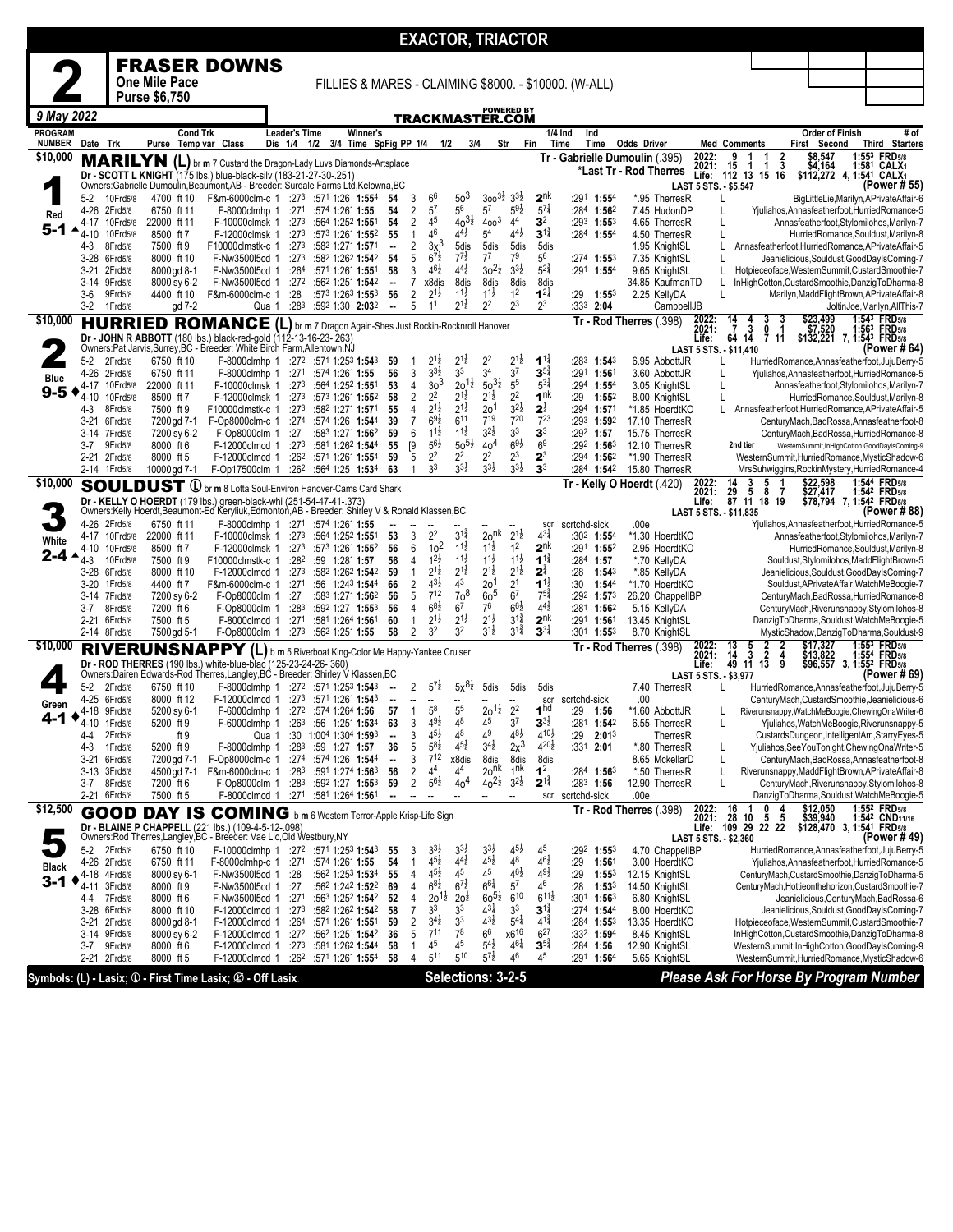|                                 |                                  |                      |                                         |                                                                                                                                                                       |                      |                      |                                                                                    |                                                      |                                |                                            |                                          |                                                                          |     |                                         | EXACTOR, SUPERFECTA, TRIACTOR, WIN THREE                       |                                              |                         |                                                                                 |                                        |                                                                                                                                 |
|---------------------------------|----------------------------------|----------------------|-----------------------------------------|-----------------------------------------------------------------------------------------------------------------------------------------------------------------------|----------------------|----------------------|------------------------------------------------------------------------------------|------------------------------------------------------|--------------------------------|--------------------------------------------|------------------------------------------|--------------------------------------------------------------------------|-----|-----------------------------------------|----------------------------------------------------------------|----------------------------------------------|-------------------------|---------------------------------------------------------------------------------|----------------------------------------|---------------------------------------------------------------------------------------------------------------------------------|
|                                 |                                  |                      |                                         | <b>FRASER DOWNS</b>                                                                                                                                                   |                      |                      |                                                                                    |                                                      |                                |                                            |                                          |                                                                          |     |                                         |                                                                |                                              |                         |                                                                                 |                                        |                                                                                                                                 |
|                                 |                                  |                      | <b>One Mile Pace</b>                    |                                                                                                                                                                       |                      |                      |                                                                                    |                                                      |                                |                                            |                                          |                                                                          |     |                                         |                                                                |                                              |                         |                                                                                 |                                        |                                                                                                                                 |
|                                 |                                  |                      | <b>Purse \$6,600</b>                    |                                                                                                                                                                       |                      |                      |                                                                                    |                                                      |                                | LIFETIME (W-ALL)                           |                                          |                                                                          |     |                                         | FILLIES & MARES - N/W 3 (BC 4) RACES OR \$15000. (BC \$18750.) |                                              |                         |                                                                                 |                                        |                                                                                                                                 |
|                                 |                                  |                      |                                         |                                                                                                                                                                       |                      |                      |                                                                                    |                                                      |                                |                                            |                                          | <b>POWERED BY</b>                                                        |     |                                         |                                                                |                                              |                         |                                                                                 |                                        |                                                                                                                                 |
| 9 May 2022                      |                                  |                      |                                         |                                                                                                                                                                       |                      |                      |                                                                                    |                                                      |                                |                                            |                                          | TRACKMASTER.COM                                                          |     |                                         |                                                                |                                              |                         |                                                                                 |                                        |                                                                                                                                 |
| <b>PROGRAM</b><br><b>NUMBER</b> | Date Trk                         |                      | <b>Cond Trk</b><br>Purse Temp var Class |                                                                                                                                                                       | <b>Leader's Time</b> |                      | <b>Winner's</b><br>Dis 1/4 1/2 3/4 Time SpFig PP 1/4                               |                                                      |                                | 1/2                                        | 3/4                                      | Str                                                                      | Fin | 1/4 Ind<br>Time                         | Ind<br>Time                                                    | <b>Odds Driver</b>                           |                         | <b>Med Comments</b>                                                             | <b>Order of Finish</b><br>First Second | # of<br>Third Starters                                                                                                          |
|                                 |                                  |                      |                                         | <b>GRINNINGFROMABOVE</b> b m 5 Mystician-Born With a Grin-Fort Apache                                                                                                 |                      |                      |                                                                                    |                                                      |                                |                                            |                                          |                                                                          |     |                                         |                                                                | Tr - Christopher J Linford (.380)            | 2022:                   | $\frac{3}{1}$<br>0                                                              | \$8,982                                | 1:554 FRD5/8                                                                                                                    |
|                                 |                                  |                      |                                         | Dr - BRADLEY R WATT (160 lbs.) purple-green-wh (62-5-7-5-.170)                                                                                                        |                      |                      |                                                                                    |                                                      |                                |                                            |                                          |                                                                          |     |                                         |                                                                |                                              | 2021:<br>Life:          | $\frac{13}{33}$<br>0<br>4<br>$\overline{\mathbf{2}}$<br>6<br>$\overline{7}$     | \$5,479                                | \$21,115 5, 1:55 <sup>4</sup> FRD <sub>5/8</sub>                                                                                |
|                                 |                                  |                      |                                         | Owners:Cathy Bilyk,Surrey,BC - Breeder: Amanda Barron,Trochu,AB                                                                                                       |                      |                      |                                                                                    |                                                      |                                |                                            |                                          |                                                                          |     |                                         |                                                                |                                              |                         | LAST 5 STS. - \$7,382                                                           |                                        | (Power # 54)                                                                                                                    |
|                                 | 5-2<br>4-26                      | 9Frd5/8<br>10Frd5/8  | 6600 ft 10<br>6400 ft 7                 | F-Nw3r15000l 1<br>Nw2r7500lcd 1                                                                                                                                       | :27 $3$<br>$:27^4$   |                      | $:58$ 1:26 <sup>2</sup> 1:55 <sup>4</sup><br>:59 $1:28^1$ 1:564                    | 53<br>51                                             | $\overline{4}$                 | $4^{4}$ <sub>2</sub><br>$5^{7\frac{1}{2}}$ | $4^{4}\frac{1}{2}$<br>$5^{6}$            | 20 <sup>hd</sup><br>2 <sup>1</sup><br>30 <sup>4</sup><br>4 <sup>4</sup>  |     | $1^{1\frac{3}{4}}$<br>$2^{\frac{3}{4}}$ | :292 1:554<br>:28<br>1:57                                      | *1.25 WattBR<br>3.35 WattBR                  |                         |                                                                                 |                                        | Grinningfromabove, Josephine, AintItStrange-7<br>ADudesPromise, Grinningfromabove, LDsContessa-7                                |
| Red                             | 4-18                             | 3Frd5/8              | 6600 sy 6-1                             | F-Nw3r15000l 1                                                                                                                                                        | :30                  |                      | :594 1:281 1:58                                                                    | 48                                                   | 3                              | $4^{4}$ <sub>2</sub>                       | $4^{5}\frac{1}{2}$<br>47                 | $4^{7}\frac{1}{2}$                                                       |     | 2 <sup>1</sup>                          | :283<br>1:581                                                  | 10.85 WattBR                                 |                         |                                                                                 |                                        | GinIsBetter, Grinningfromabove, MillionReasons-7                                                                                |
| 3-1                             | 4-11                             | 2Frd5/8              | 6400 ft 11                              | F-Nw2r7500l 1                                                                                                                                                         | :28 <sup>2</sup>     |                      | :582 1:272 1:564                                                                   | 52                                                   | 5                              | $5^{10}$                                   | 5 <sup>7</sup>                           | 5 <sup>6</sup><br>$5^7$                                                  |     | $4^{1\frac{1}{2}}$                      | :281<br>1:57                                                   | 4.80 WattBR                                  |                         |                                                                                 |                                        | ForeverFurley, Angelsonthehorizon, LDsContessa-5                                                                                |
|                                 | 4-4<br>3-28                      | 5Frd5/8<br>8Frd5/8   | 6400 ft 7<br>6400 ft 10                 | Nw2r7500lcd 1<br>F-Nw2r7500l 1                                                                                                                                        | :284<br>:29          |                      | :574 1:271 1:571<br>:594 1:283 1:574                                               | 42<br>38                                             | 1<br>6                         | $6^{6}\frac{1}{2}$<br>$69\frac{1}{2}$      | 613<br>6 <sup>8</sup>                    | 610<br>611<br>6 <sup>6</sup><br>60 <sup>7</sup>                          |     | $5^{7}$<br>6 <sup>4</sup>               | :291 1:583<br>$:28^3$ 1:58 <sup>3</sup>                        | 8.20 WattBR<br>5.35 WattBR                   |                         |                                                                                 |                                        | Angelo, LadnerLad, Angelsonthehorizon-8<br>GottaWearShades,MillionReasons,Angelsonthehorizon-7                                  |
|                                 | 3-21 1 Frd 5/8                   |                      | 6400 gd 8-1                             | F-Nw2r7500l 1                                                                                                                                                         |                      |                      | :283 1:004 1:293 1:584                                                             | 41                                                   | $\overline{4}$                 | 46                                         | 46                                       | 40 <sup>4</sup><br>55                                                    |     | $2^{\frac{1}{2}}$                       | :282 1:584                                                     | 2.55 WattBR                                  |                         |                                                                                 |                                        | GottaWearShades, Grinningfromabove, LDsContessa-7                                                                               |
|                                 | 3-14 1Frd5/8                     |                      | sy 7-2                                  | Qua 1                                                                                                                                                                 |                      |                      | :31 1:04 1:342 2:033                                                               | $\sim$                                               | 5                              | $3^{51}$                                   | $3^{3}\frac{1}{2}$                       | $20^{11}$<br>2 <sup>5</sup>                                              |     | $2^{3}\frac{1}{4}$                      | :293 2:041                                                     | WattBR                                       |                         |                                                                                 |                                        | ShootTheWhiskey,Grinningfromabove,Chaseminkifyoudare-5                                                                          |
|                                 |                                  |                      |                                         | EBITACUSTARD                                                                                                                                                          |                      |                      | br m 5 Custard the Dragon-Real Vintage-Real Desire                                 |                                                      |                                |                                            |                                          |                                                                          |     |                                         |                                                                | Tr - Margaret S White (.323)                 | 2022:<br>2021:          | 17<br>0<br>2<br>1                                                               |                                        | \$10,202 1:57 <sup>3</sup> FRD5/8<br>\$8,715 2:01 <sup>2</sup> FRD5/8<br>\$32,968 5, 1:57 <sup>3</sup> FRD5/8<br>2:012 FRD5/8 Q |
|                                 |                                  |                      |                                         | Dr - SCOTT L KNIGHT (175 lbs.) blue-black-silv (183-21-27-30-.251)<br>Owners:West Coast Stable, Surrey, BC-Blair Smith, Edmonton, AB - Breeder: Allan B Neurauter, AB |                      |                      |                                                                                    |                                                      |                                |                                            |                                          |                                                                          |     |                                         |                                                                |                                              | Life:                   | 54<br>3<br>7 <sub>10</sub><br>LAST 5 STS. - \$3,828                             |                                        | (Power # 64)                                                                                                                    |
|                                 | 5-2                              | 9Frd5/8              | 6600 ft 10                              | F-Nw3r15000l 1                                                                                                                                                        | :273                 |                      | :58 $1:26^2$ 1:554                                                                 | 48                                                   | 7                              | 3 <sup>3</sup>                             | 3 <sup>3</sup>                           | $40^{31}$<br>$5^{41}$                                                    |     | $5^{5}$                                 | :294<br>1:56 <sup>4</sup>                                      | 10.75 KnightSL                               |                         |                                                                                 |                                        | Grinningfromabove, Josephine, AintltStrange-7                                                                                   |
| <b>Blue</b>                     | 4-26                             | 8Frd5/8              | 6600 ft 9                               | Nw3r15000lcd 1                                                                                                                                                        | :28                  |                      | :582 1:273 1:562                                                                   | 52                                                   | $\overline{2}$                 | $3^{3}\frac{1}{2}$                         | 3 <sup>3</sup>                           | 43<br>43                                                                 |     | $4^{2^{3}_{4}}$                         | :284 1:57                                                      | 9.55 KnightSL                                |                         |                                                                                 |                                        | Outlawgrandetorino, Firm Ringo, Im Watching-4                                                                                   |
|                                 | 4-11 8Frd5/8                     | 6Frd5/8              | 6600 ft 8<br>6600 ft 6                  | F-Nw3r15000l 1<br>Nw315000lcd 1                                                                                                                                       | :283<br>:282         | :581 1:271 1:56      | :592 1:284 1:571                                                                   | 48<br>48                                             | $\mathbf{1}$<br>$\overline{2}$ | 2 <sup>nk</sup><br>$3^{31}$                | 1 <sup>2</sup><br>45                     | $1^{1\frac{1}{2}}$<br>$1^{21}$<br>$4^{5}\frac{1}{2}$<br>46               |     | $3^{2^3}$<br>$48\frac{1}{2}$            | :29<br>1:57 <sup>4</sup><br>:292 1:573                         | 13.35 KnightSL<br>22.30 KnightSL             |                         |                                                                                 |                                        | ShootTheWhiskey, GinIsBetter, Littlebitacustard-5                                                                               |
|                                 | 4-4<br>$3 - 21$                  | 3Frd5/8              | 6600 gd 8-1                             | F-Nw3r15000l 1                                                                                                                                                        | :274                 |                      | :572 1:261 1:554                                                                   | 52                                                   | $\overline{2}$                 | 1 <sup>2</sup>                             | 1 <sup>1</sup>                           | 2 <sup>1</sup><br>$2^{1\frac{1}{2}}$                                     |     | 2 <sup>5</sup>                          | :30 <sup>2</sup> 1:56 <sup>4</sup>                             | 9.80 KnightSL                                |                         |                                                                                 |                                        | PirateBooty,ImWatching,GinIsBetter-6<br>Dollydaydream, Littlebitacustard, HeadsUpBoys-7                                         |
|                                 | 3-14                             | 4Frd5/8              | 6600 sy 6-2                             | F-Nw3r15000l 1                                                                                                                                                        |                      |                      | :272 :584 1:274 1:564                                                              | 50                                                   | [9                             | i4 <sup>5</sup>                            | $4^{4}\frac{1}{2}$                       | $\frac{2}{3}$ <sub>0</sub> <sup>2</sup><br>$3^{21}$                      |     | $3^{4}$                                 | :292 1:573                                                     | 13.45 KnightSL                               |                         | 2nd tier                                                                        |                                        | Jeanielicious, Byrds The Word, Littlebitacustard-6                                                                              |
|                                 | $3 - 7$                          | 7Frd5/8              | 6600 ft 6                               | F-Nw3r15000l 1                                                                                                                                                        |                      |                      | :291 1:01 1:302 1:584                                                              | 43<br>55                                             | $\overline{2}$<br>$\mathbf{1}$ | 3 <sup>3</sup><br>3 <sup>3</sup>           | $3^{3}\frac{1}{2}$<br>$3^{3}\frac{1}{2}$ | 3 <sup>3</sup><br>44<br>$3^{1\frac{3}{4}}$<br>$20^{11}$                  |     | $3^{11}$<br>6 <sup>4</sup>              | :28<br>1:591<br>:292 1:563                                     | 17.20 KnightSL                               |                         |                                                                                 |                                        | BohemianRhapsody,Jeanielicious,Littlebitacustard-7                                                                              |
|                                 | 2-20 2Frd5/8                     |                      | 7000 ft 7                               | F-Nw4r21000l 1                                                                                                                                                        |                      |                      | :274 :58 1:27 1:554                                                                |                                                      |                                |                                            |                                          |                                                                          |     |                                         |                                                                | 16.05 KnightSL<br>Tr - Kelly O Hoerdt (.420) |                         | 0                                                                               | \$10,700                               | Jeanielicious, PirateBooty, GinIsBetter-6<br>1:563 FRD5/8                                                                       |
|                                 |                                  |                      |                                         | TIN FOIL HAT br f 3 Custard the Dragon-Art Amour-Artsplace<br>Dr - KELLY O HOERDT (179 lbs.) green-black-whi (251-54-47-41-.373)                                      |                      |                      |                                                                                    |                                                      |                                |                                            |                                          |                                                                          |     |                                         |                                                                |                                              | 2022:<br>2021:<br>Life: | $\frac{3}{8}$<br>$\frac{2}{1}$<br>3<br>$\overline{\mathbf{3}}$<br>11<br>3<br>-1 | \$30,475                               | 1:59 CND <sub>11/16</sub><br>\$41,175 3, 1:56 <sup>3</sup> FRD <sub>5/8</sub>                                                   |
|                                 |                                  |                      |                                         | Owners:Kelly Hoerdt-Blair Corbeil, AB-Fred Gilbert, MB - Breeder: Surdale Farms Ltd, Kelowna, BC                                                                      |                      |                      |                                                                                    |                                                      |                                |                                            |                                          |                                                                          |     |                                         |                                                                |                                              |                         | LAST 5 STS. - \$21,075                                                          |                                        | (Power # 64                                                                                                                     |
|                                 | $5-1$                            | 8Frd5/8              | 10000 ft 14                             | Penny Bath 1                                                                                                                                                          |                      |                      | :283 1:003 1:294 1:581                                                             | 35                                                   | x3                             | $6^{16}$                                   | $x6^{15}$                                | $6^{8}\frac{1}{2}$<br>$6^{12}$<br>1 <sub>hd</sub>                        |     | $6^{10}$                                | :284<br>2:001                                                  | *.35 HoerdtKO                                |                         |                                                                                 |                                        | ShesBodacious, MillionReasons, GottaWearShades-6                                                                                |
| White                           | 4-25 5Frd5/8<br>4-18             | 10Frd5/8             | 15000 ft 12<br>6400 sy 6-1              | Bc Sales 1<br>F-Nw2r7500l 1                                                                                                                                           | :274                 | :582 1:282 1:58      | :272 :591 1:282 1:563                                                              | 50<br>52                                             | 3<br>5                         | $1^{1\frac{1}{2}}$<br>$5^{61}$             | $1^{1\frac{1}{2}}$<br>$5^{6}$            | 1 <sup>2</sup><br>$40^{31}$<br>3 <sup>2</sup>                            |     | 1 <sup>2</sup><br>$1^{3}$               | :281<br>1:563<br>:29<br>1:58                                   | *.55 HoerdtKO<br>*.55 HoerdtKO               |                         |                                                                                 |                                        | TinFoilHat, MillionReasons, GottaWearShades-4<br>TinFoilHat,LDsContessa,Josephine-8                                             |
| 2-1                             | 4-11 2Frd5/8                     |                      | ft 11                                   | Qua 1                                                                                                                                                                 |                      | :291 1:002 1:31 2:00 |                                                                                    | −                                                    | $\overline{2}$                 | $20^{21}$                                  | $2^{1\frac{1}{2}}$                       | $2^{1\frac{1}{2}}$<br>$2^{1\frac{1}{2}}$                                 |     | 1 <sup>hd</sup>                         | :284<br>2:00                                                   | HoerdtKO                                     |                         |                                                                                 |                                        | TinFoilHat,FirmRingo,ShalesStorm-6                                                                                              |
|                                 | 4-4                              | 2Frd5/8              | ft 9                                    | Qua 1                                                                                                                                                                 |                      |                      | :30 1:004 1:304 1:593                                                              | $\blacksquare$                                       | x1                             | 530<br>$1^{1\frac{1}{2}}$                  | 523<br>1 <sup>2</sup>                    | $5^{21}$<br>520<br>$1^{1\frac{1}{2}}$<br>1 <sup>2</sup>                  |     | 522                                     | :29<br>2:04                                                    | KnightSL                                     |                         |                                                                                 |                                        | CustardsDungeon,IntelligentAm,StarryEyes-5                                                                                      |
|                                 | 11-24 5Frd5/8<br>11-18 9 Frd 5/8 |                      | 17500 gd 7-1<br>75000 gd 4-1            | Fraser Miss 1<br>Bc-B Milbank 1                                                                                                                                       | :28<br>:273          | :581 1:272 1:57      | :573 1:261 1:562                                                                   | 50<br>55                                             | 3<br>$\overline{7}$            | $1^{11}$                                   | $11\frac{1}{2}$                          | $11\frac{1}{2}$<br>$11\frac{1}{2}$                                       |     | $2^{\frac{1}{2}}$<br>$4^{51}$           | :293<br>1:57<br>:311 1:572                                     | 1.55 HoerdtKO<br>8.85 HoerdtKO               |                         |                                                                                 |                                        | ShootTheWhiskey, TinFoilHat, ShesBodacious-6<br>MemumKnowsnothing, Angelsonthehorizon, HazelsWildling-8                         |
|                                 | 11-3 7Frd5/8                     |                      | 15000 sy 11-2                           | Bc-B Milbank 1                                                                                                                                                        |                      |                      | :292 1:02 1:301 1:592                                                              | 45                                                   | $\overline{7}$                 | 710                                        | $7^{7}$                                  | 3 <sup>5</sup><br>3 <sup>4</sup>                                         |     | $3^{11}$                                | 1:593<br>:283                                                  | 4.15 HoerdtKO                                |                         |                                                                                 |                                        | MemumKnowsnothing, HazelsWildling, TinFoilHat-7                                                                                 |
|                                 |                                  |                      |                                         | <b>FOREVER FURLEY</b> bf3 Domitian Hanover-Adorable Killean-Astreos                                                                                                   |                      |                      |                                                                                    |                                                      |                                |                                            |                                          |                                                                          |     |                                         |                                                                | Tr - David P Hudon (.236)                    | 2022:<br>2021:          | 0<br>0<br>7                                                                     | $$9,904$<br>$$7,320$                   | 1:564 FRD5/8<br>2:023 FRD5/8                                                                                                    |
|                                 |                                  |                      |                                         | Dr - DAVID P HUDON (207 lbs.) red-yellow (119-16-12-21-.249)                                                                                                          |                      |                      |                                                                                    |                                                      |                                |                                            |                                          |                                                                          |     |                                         |                                                                |                                              | Life:                   | $\frac{2}{3}$<br>18<br>0<br>$\overline{2}$                                      |                                        | \$17,224 3, 1:564 FRD5/8                                                                                                        |
|                                 | 5-2                              | 9Frd5/8              | 6600 ft 10                              | Owners:Kelly Hudon,Surrey,BC - Breeder: Kelly L Hudon,Surrey,BC<br>F-Nw3r15000l 1                                                                                     |                      |                      | :273 :58 1:262 1:554                                                               | 46                                                   | 6                              | $7^{10}$                                   | 7 <sup>9</sup>                           | 78<br>$6^{7\frac{1}{2}}$                                                 |     | 6 <sup>7</sup>                          | :291<br>1:571                                                  | 11.75 HudonDF                                |                         | LAST 5 STS. - \$7,507                                                           |                                        | (Power #49)<br>Grinningfromabove, Josephine, AintltStrange-7                                                                    |
| Green                           | 4-18                             | 3Frd5/8              | 6600 sy 6-1                             | F-Nw3r15000l 1                                                                                                                                                        | :30                  |                      | :594 1:281 1:58                                                                    | 43                                                   | 4                              | 56                                         | $5^{7}$ <sub>2</sub>                     | $5^{8\frac{1}{2}}$<br>510                                                |     | $5^{5}2$                                | :291<br>1:59                                                   | 9.10 HudonDP                                 |                         |                                                                                 |                                        | GinIsBetter, Grinningfromabove, MillionReasons-7                                                                                |
| 8-1                             | 4-11                             | 2Frd5/8              | 6400 ft 11                              | F-Nw2r7500l 1                                                                                                                                                         | :282                 |                      | :582 1:272 1:564                                                                   | 54                                                   | 2                              | $1^{1\frac{1}{2}}$                         | $1^{1\frac{1}{2}}$                       | $1^{1\frac{1}{2}}$<br>1 <sup>2</sup>                                     |     | $1^{\frac{3}{4}}$                       | :292 1:564                                                     | 3.15 HudonDP                                 |                         |                                                                                 |                                        | ForeverFurley, Angelsonthehorizon, LDsContessa-5                                                                                |
|                                 | 4-4<br>3-28 8Frd5/8              | 8Frd5/8              | 28875 ft 6<br>6400 ft 10                | Bc Mrn Young 1<br>F-Nw2r7500l 1                                                                                                                                       | :27<br>:29           |                      | :564 1:254 1:573<br>:594 1:283 1:574                                               | 46<br>39                                             | 5<br>4                         | $6^{11}$<br>$4^{5}\frac{1}{2}$             | 610<br>44}                               | $60^{10}$<br>4 <sup>8</sup><br>$4^{4}$<br>44                             |     | $3^{11}$<br>$4^{3}$                     | :30<br>1:57 <sup>4</sup><br>:29<br>1:582                       | 23.65 HudonDP<br>12.55 HudonDP               |                         |                                                                                 |                                        | MillionReasons, DragonTale, ForeverFurley-8<br>GottaWearShades,MillionReasons,Angelsonthehorizon-7                              |
|                                 | $3 - 21$                         | 1 Frd 5/8            | 6400 gd 8-1                             | F-Nw2r7500l 1                                                                                                                                                         |                      |                      | :283 1:004 1:293 1:584                                                             | 40                                                   | 5                              | $5^8$                                      | $5^{7\frac{1}{2}}$                       | $4^{4}$ <sub>2</sub><br>$5^{4\frac{1}{4}}$                               |     | $4^{1\frac{3}{4}}$                      | :284<br>1:591                                                  | 9.70 HudonDP                                 |                         |                                                                                 |                                        | GottaWearShades, Grinningfromabove, LDsContessa-7                                                                               |
|                                 | 3-14 2Frd5/8                     |                      | 6500 sy 7-2                             | F-Nw2r7500l 1                                                                                                                                                         | :29                  | :592 1:28 1:58       |                                                                                    | 49                                                   | 2                              | 2 <sup>1</sup>                             | 3 <sup>5</sup><br>3 <sup>4</sup>         | $4^{4}$<br>3 <sup>4</sup><br>4 <sup>4</sup><br>45                        |     | $4^{3}\frac{1}{2}$<br>$4^{21}$          | :294 1:583                                                     | 23.60 HudonDP                                |                         |                                                                                 |                                        | KittieCat,ShesBodacious,LDsContessa-5                                                                                           |
|                                 | 3-7                              | 1 Frd 5/8            | 6500 ft 7                               | F-Nw2r7500lc 1                                                                                                                                                        |                      |                      | :292 1:003 1:293 1:583                                                             | 43                                                   | 3                              | 3 <sup>4</sup>                             |                                          |                                                                          |     |                                         | :283<br>1:59                                                   | 27.70 HudonDP<br>Tr - James J Burke (.292)   |                         | 10<br>2<br>2                                                                    |                                        | AintltStrange, ShesBodacious, LDsContessa-6<br>1:583 FRD5/8                                                                     |
|                                 |                                  | $Dr - (0-0-0-0-000)$ |                                         | AINT IT STRANGE b m 4 Custard the Dragon-Strange Desire-Real Desire                                                                                                   |                      |                      |                                                                                    |                                                      |                                |                                            |                                          |                                                                          |     |                                         |                                                                |                                              | 2022:<br>2021:          | $\frac{2}{2}$<br>ī<br>10<br>4<br>20<br>3<br>6                                   | \$12,975<br>\$10,672<br>\$23,647       | 2:011 FRD5/8                                                                                                                    |
|                                 |                                  |                      |                                         | Owners:Dennis Owen-Mike Rogerson-James Burke, BC - Breeder: Allan B Neurauter, AB; Surdale Farms Ltd, BC                                                              |                      |                      |                                                                                    |                                                      |                                |                                            |                                          |                                                                          |     |                                         |                                                                |                                              | Lite:                   | LAST 5 STS. - \$2,445                                                           |                                        | <b>38° FRD58</b><br>(Power # 70)                                                                                                |
|                                 | 5-2 9Frd5/8                      |                      | 6600 ft 10                              | F-Nw3r15000l 1                                                                                                                                                        | :27 $3$              |                      | :58 1:26 <sup>2</sup> 1:55 <sup>4</sup>                                            | 50                                                   | 5                              | $5^6$                                      | $5^6$                                    | $5^{4}$<br>4 <sup>4</sup>                                                |     | $3^{3\frac{1}{4}}$                      | $:29^2$ 1:56 <sup>3</sup>                                      | 12.05 KellyDA                                |                         |                                                                                 |                                        | Grinningfromabove, Josephine, AintltStrange-7                                                                                   |
| Black                           | 4-26 8Frd5/8<br>4-18 3Frd5/8     |                      | 6600 ft 9<br>6600 sy 6-1                | Nw3r15000lcd 1<br>F-Nw3r15000l 1                                                                                                                                      | :28<br>:30           |                      | :582 1:273 1:562<br>:594 1:281 1:58                                                | ۰.<br>39                                             | $\overline{7}$                 | 7 <sup>9</sup>                             | $7^{12}$                                 | $60^{10}$<br>$7^{13}$                                                    |     | scr<br>$7^{10}$                         | scrtchd-sick<br>$:294$ 2:00                                    | .00<br>18.30 KellyDA                         |                         |                                                                                 |                                        | Outlawgrandetorino, Firm Ringo, Im Watching-4<br>GinIsBetter, Grinningfromabove, MillionReasons-7                               |
| 6-1                             | 4-11 8Frd5/8                     |                      | 6600 ft 8                               | F-Nw3r15000l 1                                                                                                                                                        | :283                 |                      | :592 1:284 1:571                                                                   | 47                                                   | 4                              | 44                                         | 4 <sup>5</sup>                           | 46<br>45                                                                 |     | $4^{4}$ <sub>2</sub>                    | $:281$ 1:58                                                    | 31.10 KellyDA                                |                         |                                                                                 |                                        | ShootTheWhiskey,GinIsBetter,Littlebitacustard-5                                                                                 |
|                                 |                                  | 3-27 10Frd5/8        | 22500 ft 14                             | F-Nw40000l 1                                                                                                                                                          |                      |                      | :281 :573 1:271 1:564                                                              | 46                                                   | $\overline{7}$                 | 6 <sup>8</sup>                             | 6 <sup>8</sup>                           | $50^{41}$<br>$5^{7\frac{1}{2}}$<br>$66\frac{1}{2}$<br>$6^{7\frac{1}{2}}$ |     | $5^{4}$<br>$79\frac{3}{4}$              | $:293$ 1:573                                                   | 14.70 KellyDA                                |                         |                                                                                 |                                        | BohemianRhapsody,PrettyPlease,HeadsUpBoys-7                                                                                     |
|                                 | 3-21 3Frd5/8<br>3-14 4Frd5/8     |                      | 6600 gd 8-1<br>6600 sy 6-2              | F-Nw3r15000l 1<br>F-Nw3r15000l 1                                                                                                                                      |                      |                      | :274 :572 1:261 1:554<br>$:272$ $:584$ 1:274 1:564                                 | 47                                                   | 5                              | $6^{8}\frac{1}{2}$                         | $6^{11}$                                 |                                                                          |     | scr                                     | :30 <sup>2</sup> 1:57 <sup>4</sup><br>scrtchd-sick             | 8.10 KellyDA<br>.00                          |                         |                                                                                 |                                        | Dollydaydream, Littlebitacustard, HeadsUpBoys-7<br>Jeanielicious, Byrds The Word, Littlebitacustard-6                           |
|                                 | 3-7 1 Frd 5/8                    |                      | 6500 ft 7                               | F-Nw2r7500lc 1                                                                                                                                                        |                      |                      | :29 <sup>2</sup> 1:00 <sup>3</sup> 1:29 <sup>3</sup> 1:58 <sup>3</sup> 45          |                                                      | $\overline{2}$                 | 2 <sup>2</sup>                             | 2 <sup>2</sup>                           | $2^{1\frac{1}{2}}$<br>$2^{1\frac{1}{2}}$                                 |     | 1 <sup>nk</sup>                         | $:284$ 1:583                                                   | 3.10 CampbellJB                              |                         |                                                                                 |                                        | AintltStrange, ShesBodacious, LDsContessa-6                                                                                     |
|                                 |                                  |                      |                                         | <b>URNOTWORTHMYTIME</b> br m 5 Kents on Nuke-Sheza Gimmie Girl-Power of Art                                                                                           |                      |                      |                                                                                    |                                                      |                                |                                            |                                          |                                                                          |     |                                         |                                                                | Tr Kevin D Anderson (.197)                   | 2022:<br>2021:          | 4<br>0<br>0<br>0<br>0                                                           | \$7,500<br>\$0                         | 1:574 FRD5/8<br>1:583 CALX1 Q                                                                                                   |
|                                 |                                  |                      |                                         | Dr - KEVIN D ANDERSON (177 lbs.) red-white-blue (37-5-5-1-.219)<br>Owners:Kevin Anderson, Willows, CA - Breeder: Mark P Anderson, Willows, CA                         |                      |                      |                                                                                    |                                                      |                                |                                            |                                          |                                                                          |     |                                         |                                                                |                                              | Life:                   | $\overline{2}$<br>4<br>1<br>0                                                   |                                        | \$7,500 5, 1:574 FRD5/8<br>(Power # 94)                                                                                         |
| $\bullet$                       | 4-26 3Frd5/8                     |                      | 6000 ft 11                              | Nw1r5000l 1                                                                                                                                                           |                      |                      | $:27^4$ $:58^4$ 1:28 <sup>1</sup> 1:58 <sup>1</sup>                                | 45                                                   | 4                              | $5^{7}$                                    | 3 <sup>3</sup>                           | 20 <sup>hd</sup><br>1 <sup>nk</sup>                                      |     | 1 <sup>1</sup>                          | $:30$ 1:581                                                    | *.20 AndersonKD                              |                         | <b>LAST 5 STS. - \$7.500</b>                                                    |                                        | Urnotworthmytime, Roseange, WesternCowboy-6                                                                                     |
| Yellow                          | 4-4                              | 4Frd5/8              | 6000 ft 7                               | F-Nw1r5000l 1                                                                                                                                                         |                      |                      | :301 1:022 1:314 2:014                                                             |                                                      |                                | Ξ.                                         |                                          |                                                                          |     | scr                                     | scrtchd-lame                                                   | .00e                                         |                         |                                                                                 |                                        | Josephine, PlayMistyForMe, Outlawskysthelimit-5                                                                                 |
| 10-1▲                           | $3 - 28$<br>$3 - 21$             | 4Frd5/8              | 6000 ft 10                              | F-Nw1r5000l 1                                                                                                                                                         |                      |                      | $:273$ $:591$ 1:28 1:574                                                           | 43                                                   | 5                              | 45<br>$7^{10}$                             | $30^{21}$                                | 2 <sup>0</sup><br>2 <sup>1</sup><br>$20^{nk}$ $2^2$                      |     | $1\frac{1}{2}$                          | :293 1:574                                                     | *.45 AndersonKD                              |                         |                                                                                 |                                        | Urnotworthmytime, Josephine, PlayMistyForMe-8                                                                                   |
|                                 | 3-14 1Frd5/8                     | 4Frd5/8              | 6000 gd 8-1<br>sy 7-2                   | F-Nw1r5000l 1<br>Qua 1                                                                                                                                                |                      |                      | :284 1:011 1:304 2:001<br>:31 1:04 1:34 <sup>2</sup> 2:03 <sup>3</sup>             | 34<br>$\sim$                                         | [9<br>3                        | 50 <sup>9</sup>                            | 20 <sup>1</sup><br>$5^{7}$ <sub>2</sub>  | $40^{31}$<br>58                                                          |     | $2^{\frac{3}{4}}$<br>$4^{5}$            | $:29^3$ 2:00 <sup>2</sup><br>:293 2:043                        | 15.10 AndersonKD<br>ChappellJ                |                         | 2nd tier                                                                        |                                        | MillionReasons, Urnotworthmytime, KittieCat-8<br>ShootTheWhiskey,Grinningfromabove,Chaseminkifyoudare-5                         |
|                                 | 3-7                              | 4Frd5/8              | 6000 ft 7                               | F-Maiden-Cd 1                                                                                                                                                         |                      |                      | :282 :592 1:291 1:584                                                              | 36                                                   | 3                              | 60'                                        | 2 <sup>0</sup>                           | $20nk$ $x45$                                                             |     | $*68\frac{3}{4}$ dq8                    | :312 2:003                                                     | *.35 AndersonKD                              |                         |                                                                                 |                                        | MillionReasons, GetOutaZWay, FreeAsABird-9                                                                                      |
|                                 | 3-2 2Frd5/8                      |                      | gd 7-2<br>ft 9                          | Qua 1                                                                                                                                                                 |                      |                      | :303 1:014 1:303 2:002<br>:291 :593 1:293 1:593                                    | $\overline{\phantom{a}}$<br>$\overline{\phantom{a}}$ | $\mathbf{1}$                   | $2^{1\frac{1}{2}}$<br>3 <sup>3</sup>       | 2 <sup>6</sup><br>$20^{11}$              | 26<br>2 <sup>4</sup><br>2o <sup>hd</sup><br>1hd                          |     | $1^{12}$<br>1 <sup>nk</sup>             | $:283$ 2:00 <sup>2</sup><br>:30<br>1:593                       | AndersonKD                                   |                         |                                                                                 |                                        | Urnotworthmytime, Hottieattheplate, Sammy Santana-6                                                                             |
|                                 | 12-10 2 Calx1                    |                      |                                         | Qua 1<br>HAZELS WILDLING b f 3 Daylon Boy-Hinds Feet Hazel-Sir Luck                                                                                                   |                      |                      |                                                                                    |                                                      |                                |                                            |                                          |                                                                          |     |                                         |                                                                | SvendsenL<br>Tr - Darren G Callaghan (.000)  |                         | 2<br>0<br>0                                                                     | \$0                                    | Urnotworthmytime, MysticalStorm, Outlawburntpopcorn-6                                                                           |
|                                 |                                  |                      |                                         | Dr - DARREN G CALLAGHAN (205 lbs.) silver-blue-bla (1-0-0-0-.000)                                                                                                     |                      |                      |                                                                                    |                                                      |                                |                                            |                                          |                                                                          |     |                                         |                                                                |                                              | 2022:<br>2021:<br>Life: | 9<br>3<br>3<br>3<br>11<br>3<br>- 1                                              |                                        | \$40,545 1:584 FRD5/8<br>\$40,545 2, 1:584 FRD5/8                                                                               |
|                                 |                                  |                      |                                         | Owners:Diana Mills, Millet, AB - Breeder: Diana L Mills, AB; Anna L Humphris, BC                                                                                      |                      |                      |                                                                                    |                                                      |                                |                                            |                                          |                                                                          |     |                                         |                                                                |                                              |                         | LAST 5 STS. - \$17,125                                                          |                                        | (Power # 71)                                                                                                                    |
|                                 | 5-1                              | 5Frd5/8              | 10000 ft 14                             | Penny Bath 1                                                                                                                                                          |                      |                      | $:28^1$ $:57^3$ 1:26 1:54 <sup>2</sup>                                             | 52                                                   | 2<br>6                         | x6 <sup>11</sup><br>810                    | 6 <sup>9</sup><br>910                    | 6 <sup>9</sup><br>$6^{13}$<br><b>929</b><br><b>g18</b>                   |     | $6^{12}$<br><b>935</b>                  | :29<br>1:564<br>:332 2:041                                     | 22.40 RedwoodT                               |                         |                                                                                 |                                        | ShootTheWhiskey,KittieCat,MemumKnowsnothing-6                                                                                   |
| Pink                            |                                  | 4-2 2Cnd11/16        | 4-16 10Cnd11/16 7000 ft 3<br>ft 10      | F-Nw3-5rl-Hp 1<br>Qua 1                                                                                                                                               |                      |                      | :282 :582 1:271 1:571<br>:29 1:00 <sup>2</sup> 1:30 <sup>4</sup> 1:59 <sup>1</sup> | 21<br>$\blacksquare$                                 | 1                              | 46                                         | $4^{4}\frac{1}{2}$                       | $5^{11}$<br>$5^{6}\frac{1}{2}$                                           |     | $6^{13}\frac{1}{2}$                     | $:294$ 2:014                                                   | 14.80 CallaghanDG<br>CallaghanDG             |                         |                                                                                 |                                        | BlueStarMystic,OutlawSpicedRum,MisoClassy-9<br>OutlawSharktastic,RedstoneArsenal,VegasGambler-6                                 |
| 5-1                             | 11-24 4Frd5/8                    |                      | 17500 ft 7                              | Fraser Miss 1                                                                                                                                                         |                      | :30 1:001 1:282 1:58 |                                                                                    | 48                                                   | 1                              | $1^{11}$                                   | $1^{1\frac{1}{2}}$                       | 1 <sub>hd</sub><br>1 <sup>1</sup>                                        |     | 2 <sup>hd</sup>                         | $:293$ 1:58                                                    | 8.25 RedwoodT                                |                         |                                                                                 |                                        | MemumKnowsnothing, HazelsWildling, Angelsonthehorizon-5                                                                         |
|                                 | 11-18 9 Frd 5/8                  |                      | 75000 gd 4-1<br>15000 sy 11-2           | Bc-B Milbank 1<br>Bc-B Milbank 1                                                                                                                                      |                      |                      | $:273$ $:573$ 1:261 1:562<br>:292 1:02 1:301 1:592                                 | 57<br>45                                             | 2<br>1                         | $2^{1\frac{1}{2}}$<br>$11\frac{1}{2}$      | $2^{1\frac{1}{2}}$<br>$1^{1\frac{1}{2}}$ | $2^{1\frac{1}{2}}$<br>$2^{1\frac{1}{2}}$<br>22<br>$2^3$                  |     | $3^{3}$<br>2 <sup>1</sup>               | $:30^3$ 1:57<br>:29<br>1:593                                   | 5.70 RedwoodT<br>1.85 RedwoodT               |                         |                                                                                 |                                        | MemumKnowsnothing, Angelsonthehorizon, HazelsWildling-8<br>MemumKnowsnothing, HazelsWildling, TinFoilHat-7                      |
|                                 |                                  |                      |                                         |                                                                                                                                                                       |                      |                      |                                                                                    |                                                      |                                |                                            |                                          |                                                                          |     |                                         |                                                                |                                              |                         |                                                                                 |                                        |                                                                                                                                 |
|                                 | 11-3 7Frd5/8<br>10-27 6 Frd 5/8  |                      | 15000 ft 11                             | Bc-B Milbank 1                                                                                                                                                        |                      |                      | :283 1:001 1:30 1:594                                                              | 39                                                   | $\mathbf{1}$                   | $1^{11}$                                   | $1^{1\frac{1}{2}}$                       | $1^{1}\frac{1}{2}$<br>$1^{1\frac{1}{2}}$                                 |     | $1^{\frac{1}{2}}$                       | $:294$ 1:594                                                   | *.45 RedwoodT                                |                         |                                                                                 |                                        | HazelsWildling,DragonTale,Angelsonthehorizon-4                                                                                  |
|                                 | 10-13 4 Frd 5/8                  |                      | 15000 ft 9                              | Bc-B Milbank 1                                                                                                                                                        |                      |                      | :272 :583 1:283 1:584 44                                                           |                                                      | 2                              | $1^{11}$                                   | $1^{1\frac{1}{2}}$                       | 1 <sup>2</sup><br>$11\frac{1}{2}$<br>Selections: 3-1-2                   |     | $1^{12}$                                | $:301$ 1:584                                                   | *.55 RedwoodT                                |                         |                                                                                 |                                        | HazelsWildling, Hottieattheplate, DragonTale-8                                                                                  |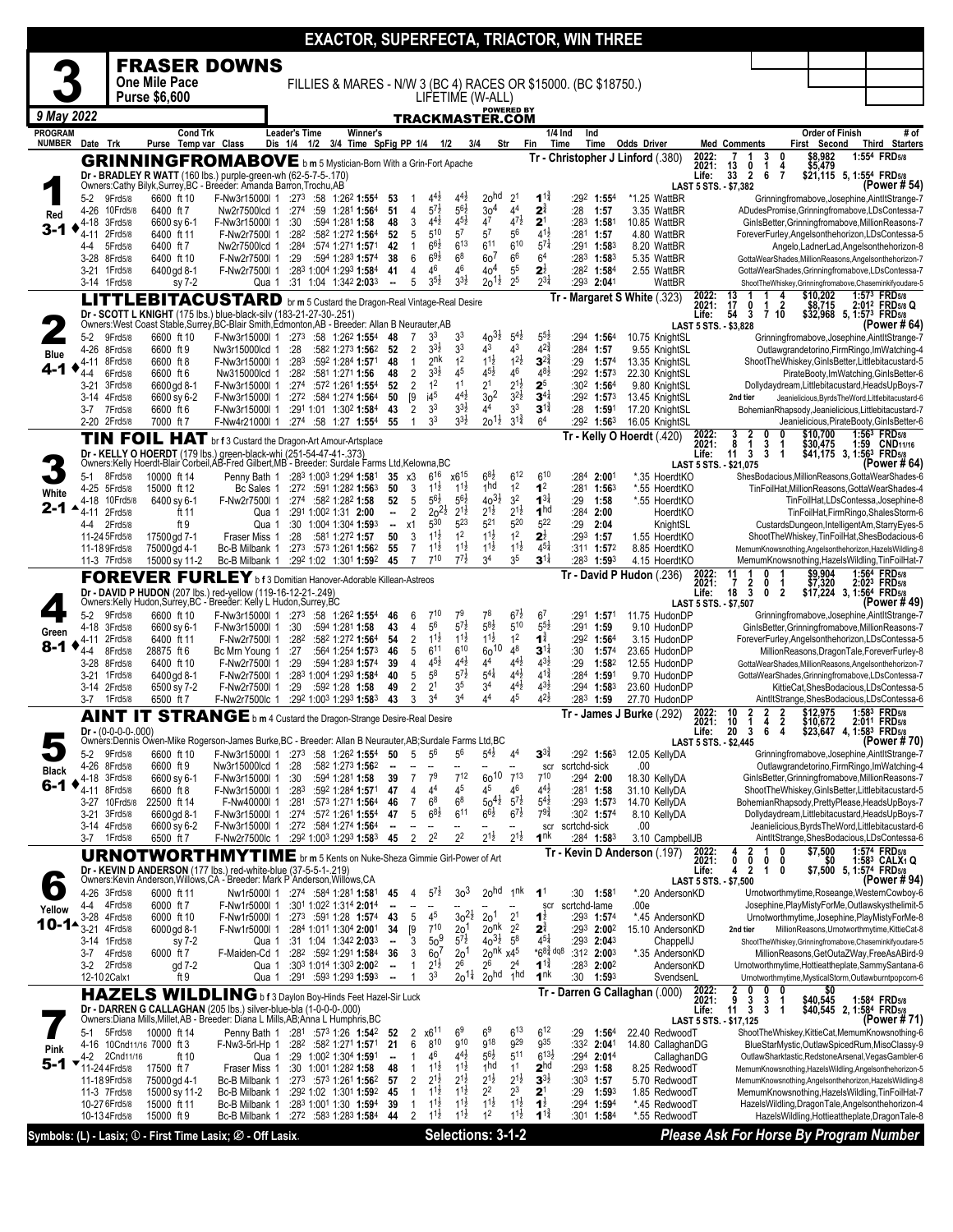|                                 |                 |                                |                                                                                                                                                                                 |                                                                               |                              |                       |                                                                  |                                |                     |                                          |                                           | EXACTOR, TRIACTOR                        |                                          |                                          |                                                               |                                        |                              |                                      |                                           |                                 |                                                                                                          |
|---------------------------------|-----------------|--------------------------------|---------------------------------------------------------------------------------------------------------------------------------------------------------------------------------|-------------------------------------------------------------------------------|------------------------------|-----------------------|------------------------------------------------------------------|--------------------------------|---------------------|------------------------------------------|-------------------------------------------|------------------------------------------|------------------------------------------|------------------------------------------|---------------------------------------------------------------|----------------------------------------|------------------------------|--------------------------------------|-------------------------------------------|---------------------------------|----------------------------------------------------------------------------------------------------------|
|                                 |                 |                                |                                                                                                                                                                                 |                                                                               |                              |                       |                                                                  |                                |                     |                                          |                                           |                                          |                                          |                                          |                                                               |                                        |                              |                                      |                                           |                                 |                                                                                                          |
|                                 |                 |                                | <b>FRASER DOWNS</b>                                                                                                                                                             |                                                                               |                              |                       |                                                                  |                                |                     |                                          |                                           |                                          |                                          |                                          |                                                               |                                        |                              |                                      |                                           |                                 |                                                                                                          |
|                                 |                 |                                | One Mile Pace                                                                                                                                                                   |                                                                               |                              |                       |                                                                  |                                |                     |                                          |                                           |                                          |                                          |                                          | FILLIES & MARES - N/W 2 (BC 3) RACES OR \$7500. (BC \$10000.) |                                        |                              |                                      |                                           |                                 |                                                                                                          |
|                                 |                 |                                | <b>Purse \$6,400</b>                                                                                                                                                            |                                                                               |                              |                       |                                                                  |                                |                     |                                          |                                           |                                          | <b>POWERED BY</b>                        |                                          | LIFETIME (W-ALL) (IF NOT FILLING, WILL COMBINE WITH #7.)      |                                        |                              |                                      |                                           |                                 |                                                                                                          |
| 9 May 2022                      |                 |                                |                                                                                                                                                                                 |                                                                               |                              |                       |                                                                  |                                |                     |                                          |                                           | TRACKMASTER.COM                          |                                          |                                          |                                                               |                                        |                              |                                      |                                           |                                 |                                                                                                          |
| <b>PROGRAM</b><br><b>NUMBER</b> |                 | Date Trk                       | <b>Cond Trk</b><br>Purse Temp var Class                                                                                                                                         |                                                                               | Leader's Time<br>Dis 1/4 1/2 |                       | Winner's<br>3/4 Time SpFig PP 1/4 1/2                            |                                |                     |                                          |                                           | 3/4                                      | Str<br>Fin                               |                                          | 1/4 Ind<br>Ind<br>Time<br>Time                                | <b>Odds Driver</b>                     |                              | <b>Med Comments</b>                  |                                           | Order of Finish<br>First Second | # of<br>Third Starters                                                                                   |
|                                 |                 |                                |                                                                                                                                                                                 |                                                                               |                              |                       |                                                                  |                                |                     |                                          |                                           |                                          |                                          |                                          | Tr - Robert E Scrannage (.300)                                |                                        | 2022:                        |                                      | 3<br>-1                                   | \$8,418                         | 2:014 FRD5/8                                                                                             |
|                                 |                 |                                | JOSEPHINE b f 3 Domitian Hanover-Princess Merlot-Western Hanover<br>Dr - ROBERT E SCRANNAGE (43-6-10-6-.315)                                                                    |                                                                               |                              |                       |                                                                  |                                |                     |                                          |                                           |                                          |                                          |                                          |                                                               |                                        | 2021:                        | 5<br>3<br>8<br>0                     | 0<br>1<br>$\overline{2}$<br>3             | \$1,470                         |                                                                                                          |
|                                 |                 |                                | Owners:Gilles Gobeil-Sandra Williams,Abbotsford,BC - Breeder: Gilles Gobeil;Sandra Williams,BC                                                                                  |                                                                               |                              |                       |                                                                  |                                |                     |                                          |                                           |                                          |                                          |                                          |                                                               |                                        | Life:                        | $\mathbf 1$<br>LAST 5 STS. - \$8,418 |                                           |                                 | \$9,888 3, 2:01 <sup>4</sup> FRD5/8<br>(Power #86)                                                       |
|                                 | 5-2             | 9Frd5/8                        | 6600 ft 10                                                                                                                                                                      | F-Nw3r15000l 1 :273 :58 1:262 1:554                                           |                              |                       |                                                                  | -52                            | $\overline{2}$      | $1^{1\frac{1}{2}}$                       | $1^{11}$                                  | <sub>1</sub> hd                          | 11                                       | $2^{1\frac{3}{4}}$                       | :294 1:561                                                    | 1.90 ScrannageRE                       |                              |                                      |                                           |                                 | Grinningfromabove, Josephine, AintltStrange-7                                                            |
| Red                             | 4-18            | 10Frd5/8                       | 6400 sv 6-1                                                                                                                                                                     | F-Nw2r7500l 1                                                                 |                              | :274 :582 1:282 1:58  |                                                                  | 49                             | 2                   | $30^{12}$<br>$1^{1\frac{1}{2}}$          | 1 <sup>2</sup>                            | $1^{1\frac{1}{2}}$<br>$2^{1\frac{1}{2}}$ | $1^{1\frac{1}{2}}$<br>$2^{1\frac{1}{2}}$ | $3^{3\frac{1}{4}}$<br>2 <sup>2</sup>     | :301 1:583                                                    | 10.20 WarringtonCB                     |                              |                                      |                                           |                                 | TinFoilHat,LDsContessa,Josephine-8                                                                       |
| $9 - 5$                         | 4-11<br>$4 - 4$ | 5Frd5/8<br>4Frd5/8             | 6000 ft 9<br>6000 ft 7                                                                                                                                                          | F-Nw1r5000l 1<br>F-Nw1r5000l 1                                                |                              |                       | :282 :59 1:283 1:571<br>:301 1:022 1:314 2:014                   | 49<br>27                       | 5<br>3              | $11\frac{1}{2}$                          | $2^{1\frac{1}{2}}$<br>$1^{11}$            | $11\frac{1}{2}$                          | 1 <sup>2</sup>                           | $1^{2^{3}_{4}}$                          | :284 1:573<br>:30<br>2:01 <sup>4</sup>                        | 2.35 ScrannageRE<br>*.85 ScrannageRE   |                              |                                      |                                           |                                 | KittieCat, Josephine, PlayMistyForMe-5<br>Josephine, PlayMistyForMe, Outlawskysthelimit-5                |
|                                 |                 | 3-28 4Frd5/8                   | 6000 ft 10                                                                                                                                                                      | F-Nw1r5000l 1                                                                 |                              |                       | $:273$ $:591$ 1:28 1:574                                         | 42                             | 4                   | 1 <sup>2</sup>                           | 1 <sup>2</sup>                            | 11                                       | 1 <sup>1</sup>                           | $2^{\frac{1}{2}}$                        | :294 1:574                                                    | 6.60 ScrannageRE                       |                              |                                      |                                           |                                 | Urnotworthmytime, Josephine, PlayMistyForMe-8                                                            |
|                                 |                 | 3-21 1Frd5/8                   | gd 8-1                                                                                                                                                                          |                                                                               | Qua 1                        | :284 :581 1:27 1:56   |                                                                  | $\overline{\phantom{a}}$       | $\overline{2}$      | 2 <sup>2</sup>                           | 3 <sup>4</sup>                            | $3^{14}$                                 | $3^{14}$                                 | $3^{17}$                                 | $:293$ 1:592                                                  | ScrannageRE                            |                              |                                      |                                           |                                 | BigBoyHill,ShootTheWhiskey,Josephine-5                                                                   |
|                                 |                 | 10-27 5Frd5/8<br>10-20 3Frd5/8 | 15000 ft 11<br>6000 gd 10-1                                                                                                                                                     | Bc-B Milbank 1<br>2yr-F-Mdn 1                                                 |                              | :283 1:002 1:312 2:02 | :284 1:00 1:29 1:582                                             | 37<br>19                       | 3<br>$\overline{7}$ | 5 <sup>7</sup><br>$70^{81}$              | $5^{7\frac{1}{2}}$<br>50 <sup>6</sup>     | $50^{7\frac{1}{2}}$<br>40 <sup>5</sup>   | $6^{8\frac{3}{4}}$<br>$4^{7\frac{1}{4}}$ | 5 <sup>9</sup><br>$3^{10\frac{1}{2}}$    | $:294$ 2:001<br>:313 2:04                                     | 88.50 ScrannageRE<br>37.20 ScrannageRE |                              |                                      |                                           |                                 | ShootTheWhiskey,Hottieattheplate,RiverBoatRosie-6<br>LainiesGirl, Hottieattheplate, Josephine-7          |
|                                 |                 | 10-13 4 Frd5/8                 | 15000 ft 9                                                                                                                                                                      | Bc-B Milbank 1                                                                |                              |                       | :272 :583 1:283 1:584                                            | ۰.                             |                     |                                          |                                           |                                          |                                          | scr                                      | scrtchd-sick                                                  | .00                                    |                              |                                      |                                           |                                 | HazelsWildling, Hottieattheplate, DragonTale-8                                                           |
|                                 |                 | 10-6 4Frd5/8                   | 6000 ft 9                                                                                                                                                                       | 2yr-F-Mdn 1                                                                   |                              |                       | :303 1:022 1:312 2:002                                           | - 22                           | 6                   | $69\frac{1}{2}$                          | $6^{12}$                                  | $6^{11}$                                 | $6^{13}$                                 | $6^{12}$                                 | :291 2:024                                                    | 80.45 ScrannageRE                      |                              |                                      |                                           |                                 | MemumKnowsnothing, HeartsARacing, Lainies Girl-6                                                         |
|                                 |                 |                                | <b>DRAGON TALE</b> br f 3 Custard the Dragon-Accentuate-Western Ideal                                                                                                           |                                                                               |                              |                       |                                                                  |                                |                     |                                          |                                           |                                          |                                          |                                          |                                                               | Tr - Jim R Marino (.394)               | 2022:<br>2021:               | 6<br>n<br>6<br>-1                    | O<br>2<br>1                               | $$9,238$<br>\$10,050            | 2:033 FRD5/8                                                                                             |
|                                 |                 |                                | Dr - J BRANDON CAMPBELL (165 lbs.) orange-white-bl (379-97-77-63-.424)                                                                                                          |                                                                               |                              |                       |                                                                  |                                |                     |                                          |                                           |                                          |                                          |                                          |                                                               |                                        | Life:                        | 12<br>1                              | 3<br>$\overline{1}$                       |                                 | \$19,288 2, 2:03 <sup>3</sup> FRD5/8                                                                     |
|                                 |                 |                                | Owners: J J J Stables-Jim Marino-Paul Sanders, BC - Breeder: Allan B Neurauter, AB; Surdale Farms Ltd, BC                                                                       |                                                                               |                              |                       |                                                                  |                                |                     | $5^{7}$ <sub>2</sub>                     |                                           | $5^{5}\frac{1}{2}$                       | 5 <sup>9</sup>                           | $5^{3}\frac{3}{4}$                       |                                                               |                                        |                              | LAST 5 STS. - \$9.238                |                                           |                                 | (Power #42)                                                                                              |
|                                 | $5-1$<br>4-25   | 8Frd5/8<br>5Frd5/8             | 10000 ft 14<br>15000 ft 12                                                                                                                                                      | Penny Bath 1 :283 1:003 1:294 1:581<br>Bc Sales 1                             |                              |                       | $:27^2$ :591 1:28 <sup>2</sup> 1:56 <sup>3</sup>                 | 40<br>44                       | 6<br>$\mathbf{1}$   | 3 <sup>3</sup>                           | 5 <sup>7</sup><br>3 <sup>3</sup>          | 4 <sup>4</sup>                           | 46                                       | 45                                       | :281 1:59<br>$:28^2$ 1:573                                    | 44.00 CampbellJB<br>6.30 CampbellJB    |                              |                                      |                                           |                                 | ShesBodacious, MillionReasons, GottaWearShades-6<br>TinFoilHat, MillionReasons, GottaWearShades-4        |
| Blue                            | 4-18            | 10Frd5/8                       | 6400 sy 6-1                                                                                                                                                                     | F-Nw2r7500l 1                                                                 |                              | :274 :582 1:282 1:58  |                                                                  | 46                             | $\overline{4}$      | $79\frac{1}{2}$                          | 711                                       | 76                                       | 7 <sup>8</sup>                           | $5^{61}$                                 | :293 1:591                                                    | 7.70 CampbellJB                        |                              |                                      |                                           |                                 | TinFoilHat,LDsContessa,Josephine-8                                                                       |
| 3-1                             | 4-4             | 8Frd5/8                        | 28875 ft 6                                                                                                                                                                      | Bc Mrn Young 1                                                                | :27                          |                       | :564 1:254 1:573                                                 | 48                             | $\overline{2}$      | 3 <sup>5</sup>                           | 4 <sup>4</sup>                            | $4^{3}\frac{1}{2}$                       | 3 <sup>4</sup>                           | 2 <sup>hd</sup>                          | $:31^1$ 1:57 <sup>3</sup>                                     | 18.00 CampbellJB                       |                              |                                      |                                           |                                 | MillionReasons, DragonTale, ForeverFurley-8                                                              |
|                                 | 3-28            | 8Frd5/8<br>3-21 1 Frd 5/8      | 6400 ft 10<br>6400 gd 8-1                                                                                                                                                       | F-Nw2r7500l 1<br>F-Nw2r7500l 1                                                | :29                          |                       | :594 1:283 1:574<br>:283 1:004 1:293 1:584                       | 24<br>37                       | $\overline{2}$<br>6 | $3^{3}\frac{1}{2}$<br>$69\frac{1}{2}$    | 3 <sup>3</sup><br>$6^{9}\frac{1}{2}$      | $30^{21}$ x7 <sup>71</sup><br>$60^{51}$  | 6 <sup>7</sup>                           | 719<br>$6^{4\frac{1}{2}}$                | $:323$ 2:013<br>:29<br>1:593                                  | 10.05 CampbellJB<br>25.60 KellyDA      |                              |                                      |                                           |                                 | GottaWearShades,MillionReasons,Angelsonthehorizon-7<br>GottaWearShades, Grinningfromabove, LDsContessa-7 |
|                                 |                 | 3-14 2Frd5/8                   | sy 7-2                                                                                                                                                                          |                                                                               | Qua 1                        | :291 1:021 1:314 2:02 |                                                                  | --                             | 4                   | 3 <sup>3</sup>                           | 3 <sup>3</sup>                            | 3 <sup>3</sup>                           | 3 <sup>3</sup>                           | 3 <sup>2</sup>                           | :30<br>2:02 <sup>2</sup>                                      | KellyDA                                |                              |                                      |                                           |                                 | Angelsonthehorizon, Excessive, DragonTale-4                                                              |
|                                 |                 | 11-18 9Frd5/8                  | 75000 gd 4-1                                                                                                                                                                    | Bc-B Milbank 1                                                                |                              |                       | $:273$ :573 1:261 1:562                                          | 32                             | 6                   | 6 <sup>9</sup>                           | $6^{9}\frac{1}{2}$                        | $7^{17}$                                 | $7^{19}$                                 | 827                                      | $:321$ 2:014                                                  | 38.50 KnightSL                         |                              |                                      |                                           |                                 | MemumKnowsnothing, Angelsonthehorizon, HazelsWildling-8                                                  |
|                                 |                 | 11-3 7Frd5/8<br>10-27 6Frd5/8  | 15000 sy 11-2<br>15000 ft 11                                                                                                                                                    | Bc-B Milbank 1<br>Bc-B Milbank 1                                              |                              |                       | :292 1:02 1:301 1:592<br>:283 1:001 1:30 1:594                   | $\overline{\phantom{a}}$<br>39 | 5<br>2              | $5^{6}\frac{1}{2}$<br>$2^{1\frac{1}{2}}$ | $6x^{6}\frac{1}{2}$<br>$2^{1\frac{1}{2}}$ | 7dis<br>$3^{1\frac{3}{4}}$               | 7dis<br>$2^{1\frac{1}{2}}$               | 7dis<br>$2^{\frac{1}{2}}$                | 292 1:594                                                     | 14.00 KnightSL<br>5.10 KnightSL        |                              |                                      |                                           |                                 | MemumKnowsnothing, HazelsWildling, TinFoilHat-7                                                          |
|                                 |                 |                                |                                                                                                                                                                                 |                                                                               |                              |                       |                                                                  |                                |                     |                                          |                                           |                                          |                                          |                                          |                                                               | Tr - Jennifer L Sifert (.277)          | 2022:                        | 8                                    | 1<br>1                                    | \$6,195                         | HazelsWildling, DragonTale, Angelsonthehorizon-4<br>2:014 FRD5/8                                         |
|                                 |                 |                                | NICOLA VALLEY b m 5 Smart Shark-Township Coochie-Blissfull Hall                                                                                                                 |                                                                               |                              |                       |                                                                  |                                |                     |                                          |                                           |                                          |                                          |                                          |                                                               |                                        | 2021:                        | $\frac{5}{14}$<br>0                  | $\mathbf{1}$<br>1                         | \$3,000                         |                                                                                                          |
|                                 |                 |                                | Dr - JOHN R ABBOTT (180 lbs.) black-red-gold (112-13-16-23-.263)<br>Owners:Earla & Vernon Sifert,Surrey-Jennifer Sifert,South Surrey,BC - Breeder: Earla L & Vernon P Sifert,BC |                                                                               |                              |                       |                                                                  |                                |                     |                                          |                                           |                                          |                                          |                                          |                                                               |                                        | Life:<br>LAST 5 STS. - \$975 | -1                                   | $\overline{2}$<br>$\overline{\mathbf{2}}$ |                                 | \$9,195 5, 2:014 FRD5/8<br>(Power # 51)                                                                  |
|                                 | 5-2             | 9Frd5/8                        | 6600 ft 10                                                                                                                                                                      | F-Nw3r15000l 1 :273 :58 1:262 1:554                                           |                              |                       |                                                                  | 44                             | 4                   | 6 <sup>8</sup>                           | $6^{7\frac{1}{2}}$                        | 6 <sup>7</sup>                           | 78                                       | $7^{10}$                                 | :30<br>1:57 <sup>4</sup>                                      | 72.80 AbbottJR                         |                              |                                      |                                           |                                 | Grinningfromabove, Josephine, AintltStrange-7                                                            |
| White                           |                 | 4-18 10Frd5/8                  | 6400 sy 6-1                                                                                                                                                                     | F-Nw2r7500l 1                                                                 | :274                         |                       | :582 1:282 1:58                                                  | 38                             | 6                   | 811<br>412                               | $8^{13}$<br>416                           | 8 <sup>9</sup><br>419                    | 812<br>424                               | 814<br>425                               | $:30^3$ 2:00 <sup>4</sup>                                     | 61.90 AbbottJR                         |                              |                                      |                                           |                                 | TinFoilHat,LDsContessa,Josephine-8                                                                       |
| 4-1                             | 4-4<br>$3 - 28$ | 3Frd5/8<br>8Frd5/8             | ft 9<br>6400 ft 10                                                                                                                                                              | F-Nw2r7500l 1                                                                 | :291<br>Qua 1<br>:29         |                       | :581 1:28 1:57<br>:594 1:283 1:574                               | ٠.<br>٠.                       | 3                   | $\overline{\phantom{a}}$                 |                                           |                                          | --                                       | scr                                      | :301 2:02<br>scrtchd-sick                                     | KnightSL<br>.00                        |                              |                                      |                                           |                                 | ShootTheWhiskey,ChaseMeForever,JoeDimagio-4<br>GottaWearShades, MillionReasons, Angelsonthehorizon-7     |
|                                 |                 | 2-14 6Frd5/8                   | 6500 gd 5-1                                                                                                                                                                     | F-Nw2r7500l 1                                                                 | :274                         |                       | :591 1:28 1:58                                                   | 39                             | 4                   | $69\frac{1}{2}$                          | $68\frac{1}{2}$                           | $56\frac{1}{2}$                          | $5^{8}2$                                 | 5 <sup>7</sup>                           | :301 1:592                                                    | 29.40 KnightSL                         |                              |                                      |                                           |                                 | ByrdsTheWord,AintltStrange,GottaWearShades-7                                                             |
|                                 | $2 - 6$         | 1Frd5/8                        | 6500 ft 8                                                                                                                                                                       | F-Nw2r7500l 1                                                                 | :293                         |                       | :59 1:30 <sup>2</sup> 1:584                                      | 37                             | $\mathbf{1}$        | $3^{2}\frac{1}{2}$                       | 3 <sup>4</sup>                            | $4^{3}\frac{1}{2}$                       | 4 <sup>4</sup>                           | $5^{5}\frac{1}{2}$                       | :284 1:594                                                    | 15.65 KnightSL                         |                              |                                      |                                           |                                 | GinIsBetter, AintItStrange, SeaBreezes-5                                                                 |
|                                 | 1-30            | 1Frd5/8<br>1-24 3Frd5/8        | 6500 sy 5-2<br>6000 ft 3                                                                                                                                                        | F-Nw2r7500l 1<br>F-Maiden 1                                                   |                              |                       | :30 1:02 1:311 1:593<br>:30 1:02 1:321 2:014                     | -34<br>29                      | 5<br>3              | 5 <sup>7</sup><br>1 <sup>2</sup>         | 5 <sup>7</sup><br>1 <sup>2</sup>          | 510<br>$1^{1\frac{1}{2}}$                | 514<br>1 <sup>2</sup>                    | $5^{17}$<br>1 <sup>hd</sup>              | $:294$ 2:03<br>:293 2:014                                     | 17.00 KnightSL<br>5.60 KnightSL        |                              |                                      |                                           |                                 | BohemianRhapsody, GinIsBetter, AintItStrange-5<br>NicolaValley, GottaWearShades, Sheslikefinewine-5      |
|                                 |                 | 1-17 1Frd5/8                   | 6000 sl 5-2                                                                                                                                                                     | F&m-Mdn-Cd 1                                                                  |                              |                       | :292 1:023 1:342 2:033                                           | 30                             | 3                   | $2^{1\frac{1}{2}}$                       | $2^{1\frac{1}{2}}$                        | $3^{1\frac{3}{4}}$                       | 2 <sup>2</sup>                           | $2^3$                                    | :292 2:041                                                    | 3.10 AbbottJR                          |                              |                                      |                                           |                                 | Dazednconfused, Nicola Valley, Ladiesloveparis-5                                                         |
|                                 | 1-2             | 5Frd5/8                        | 6000 gd 4-1                                                                                                                                                                     | Maiden-Cd 1                                                                   |                              |                       | :302 1:052 1:371 2:083                                           | 7                              | 4                   | $4^{5}\frac{1}{2}$                       | 45                                        | 20 <sup>1</sup>                          | $2^{1\frac{1}{2}}$                       | $3^{1\frac{1}{2}}$                       | :31 <sup>2</sup> 2:084                                        | 13.00 AbbottJR                         |                              |                                      |                                           |                                 | Outlawgrandetorino, Dazednconfused, Nicola Valley-6                                                      |
|                                 |                 |                                | <b>DS CONTESSA</b> br m 4 Betterthancheddar-Lady N Diamonds-Western Hanover                                                                                                     |                                                                               |                              |                       |                                                                  |                                |                     |                                          |                                           |                                          |                                          |                                          |                                                               | Tr - Richard D Lancaster (.264)        | 2022:<br>2021:               | 0<br>14<br>1                         | 2<br>$\frac{5}{8}$                        |                                 | \$11,274<br>\$22,615 2:00 <sup>1</sup> FRD5/8 Q<br>\$36,289 3, 2:0 <u>01</u> FRD5/8 Q                    |
|                                 |                 |                                | Dr - JOHN TM VUKELICH (192 lbs.) black-white (88-10-8-17-.228)<br>Owners:Tom Wood,Chilliwack,BC - Breeder: Tom R Wood,Chilliwack,BC                                             |                                                                               |                              |                       |                                                                  |                                |                     |                                          |                                           |                                          |                                          |                                          |                                                               |                                        | Life:                        | $\frac{19}{39}$<br>$\mathbf{1}$      | $\frac{7}{9}$                             |                                 |                                                                                                          |
|                                 | $5-2$           | 9Frd5/8                        | 6600 ft 10                                                                                                                                                                      | F-Nw3r15000l 1 :273 :58 1:262 1:554                                           |                              |                       |                                                                  | 50                             | 3                   | $2^{1}$                                  | $2^{1}$                                   | 3 <sup>2</sup>                           | $3^{2}\frac{1}{2}$                       | 4 <sup>4</sup>                           | :294 1:563                                                    | 6.10 VukelichJT                        |                              | LAST 5 STS. - \$4,176                |                                           |                                 | (Power # 76)<br>Grinningfromabove, Josephine, AintltStrange-7                                            |
|                                 | 4-26            | 10Frd5/8                       | 6400 ft 7                                                                                                                                                                       | Nw2r7500lcd 1                                                                 | :274                         |                       | :59 1:281 1:564                                                  | 50                             | $\mathbf{1}$        | $2^{1\frac{1}{2}}$                       | $2^{1\frac{1}{2}}$                        | $2^2\,$                                  | $2^2$                                    | $3^{1\frac{1}{2}}$                       | $:28^2$ 1:57                                                  | 8.45 LancasterRD                       |                              |                                      |                                           |                                 | ADudesPromise, Grinningfromabove, LDsContessa-7                                                          |
| Green<br>2-1                    |                 | 4-18 10Frd5/8                  | 6400 sy 6-1                                                                                                                                                                     | F-Nw2r7500l 1                                                                 | :274                         |                       | :582 1:282 1:58                                                  | 49                             | 3                   | $4^{4}$ <sub>2</sub>                     | 45                                        | $30^{1\frac{3}{4}}$                      | $2^{1\frac{1}{2}}$                       | $2^{3\frac{1}{4}}$                       | :294 1:583                                                    | 14.85 VukelichJT                       |                              |                                      |                                           |                                 | TinFoilHat,LDsContessa,Josephine-8                                                                       |
|                                 |                 | 4-11 2Frd5/8                   | 6400 ft 11<br>6400 ft 7                                                                                                                                                         | F-Nw2r7500l 1 :282 :582 1:272 1:564                                           |                              |                       |                                                                  | 52                             | 4                   | 46<br>4 <sup>3</sup>                     | 45<br>$4^{6}\frac{1}{2}$                  | $4^{5}\frac{1}{2}$<br>45                 | 3 <sup>4</sup><br>$4^{51}$               | $\mathbf{3}^1$<br>$4^{41}$               | $:28^3$ 1:57<br>:294                                          | 3.05 VukelichJT                        |                              |                                      |                                           |                                 | ForeverFurley, Angelsonthehorizon, LDsContessa-5                                                         |
|                                 | 4-4<br>3-27     | 5Frd5/8<br>10Frd5/8            | 22500 ft 14                                                                                                                                                                     | Nw2r7500lcd 1<br>F-Nw40000l 1                                                 |                              |                       | $:284$ $:574$ 1:271 <b>1:57</b> 1<br>:281:5731:2711:564          | 46                             | 3<br>1              | $2^{1\frac{1}{2}}$                       | $3^{3}\frac{1}{2}$                        | $4^{3}\frac{1}{2}$                       | $3^{51}$                                 | $4^{4}$                                  | 1:58<br>$:294$ 1:573                                          | 23.10 VukelichJ1<br>7.55 VukelichJT    |                              |                                      |                                           |                                 | Angelo,LadnerLad,Angelsonthehorizon-8<br>BohemianRhapsody,PrettyPlease,HeadsUpBoys-7                     |
|                                 | 3-21            | 1Frd5/8                        | 6400 gd 8-1                                                                                                                                                                     | F-Nw2r7500l 1                                                                 |                              |                       | :283 1:004 1:293 1:584                                           | 41                             | 3                   | $3^{3}\frac{1}{2}$                       | 3 <sup>4</sup>                            | 30 <sup>2</sup>                          | 2 <sup>1</sup>                           | $\mathbf{3}^{\sharp}$                    | :29<br>1:59                                                   | *.80 HoerdtKO                          |                              |                                      |                                           |                                 | GottaWearShades, Grinningfromabove, LDsContessa-7                                                        |
|                                 | 3-14            | 2Frd5/8                        | 6500 sy 7-2                                                                                                                                                                     | F-Nw2r7500l 1                                                                 |                              | :29 :592 1:28 1:58    |                                                                  | 50                             | 3                   | 10 <sup>1</sup>                          | $2^{2}\frac{1}{2}$                        | $2^{2}\frac{1}{2}$                       | 2 <sup>2</sup>                           | $3^{2\frac{1}{4}}$                       | :30<br>1:582                                                  | 4.75 VukelichJT                        |                              |                                      |                                           |                                 | KittieCat, ShesBodacious, LDsContessa-5                                                                  |
|                                 | 3-7             | 1 Frd 5/8<br>2-21 7Frd5/8      | 6500 ft 7<br>6500 ft 5                                                                                                                                                          | F-Nw2r7500lc 1 :292 1:003 1:293 1:583<br>F-Nw2-3rl-Hp 1 :282 1:00 1:282 1:593 |                              |                       |                                                                  | - 43<br>41                     | 4<br>6              | $4^{51}$<br>$20^{11}$                    | 40 <sup>5</sup><br>$3^{31}$               | $30^{1\frac{3}{4}}$<br>3 <sup>4</sup>    | 3 <sup>3</sup><br>$3^{3}\frac{1}{2}$     | $3^{2\frac{1}{2}}$<br>$2^{1\frac{1}{2}}$ | :29<br>1:59<br>$:30^3$ 1:594                                  | 3.65 VukelichJT<br>2.60 LancasterRD    |                              |                                      |                                           |                                 | AintItStrange, ShesBodacious, LDsContessa-6<br>AintltStrange,LDsContessa,Chicoutimi-8                    |
|                                 |                 |                                |                                                                                                                                                                                 |                                                                               |                              |                       |                                                                  |                                |                     |                                          |                                           |                                          |                                          |                                          |                                                               | Tr - Robert E Scrannage (.300)         |                              | 3<br>0                               | 2<br>0                                    | \$3,000                         |                                                                                                          |
|                                 |                 |                                | ROSEANGE b f 3 Domitian Hanover-Seawind Gabriella-Astreos                                                                                                                       |                                                                               |                              |                       |                                                                  |                                |                     |                                          |                                           |                                          |                                          |                                          |                                                               |                                        | 2022:<br>2021:<br>Life:      | 4<br>7<br>1                          | 0<br>0<br>$\overline{2}$<br>0             |                                 | \$5,900 1:591 FRD5/8<br>\$8,900 2, 1:591 FRD5/8                                                          |
|                                 |                 |                                | Dr - BRADLEY R WATT (160 lbs.) purple-green-wh (62-5-7-5-.170)<br>Owners:Gilles Gobeil,Abbotsford,BC - Breeder: Gilles Gobeil,Abbotsford,BC                                     |                                                                               |                              |                       |                                                                  |                                |                     |                                          |                                           |                                          |                                          |                                          |                                                               |                                        |                              | LAST 5 STS. - \$7,400                |                                           |                                 | (Power #97)                                                                                              |
|                                 |                 | 4-26 3Frd5/8                   | 6000 ft 11                                                                                                                                                                      | Nw1r5000l 1 :274 :584 1:281 1:581                                             |                              |                       |                                                                  | 43                             | 6                   | 1 <sup>2</sup>                           | $1^{1\frac{1}{2}}$                        | 1 <sub>nd</sub>                          | 2 <sup>nk</sup>                          | 2 <sup>1</sup>                           | :301 1:582                                                    | 8.55 ScrannageRE                       |                              |                                      |                                           |                                 | Urnotworthmytime, Roseange, WesternCowboy-6                                                              |
| <b>Black</b>                    |                 | 4-18 10Frd5/8<br>4-11 2Frd5/8  | 6400 sy 6-1<br>6400 ft 11                                                                                                                                                       | F-Nw2r7500l 1<br>F-Nw2r7500l 1                                                |                              | :274 :582 1:282 1:58  | $:28^2$ $:58^2$ 1:27 <sup>2</sup> 1:56 <sup>4</sup>              | 43<br>н.                       | $\overline{7}$      | $1^{1\frac{1}{2}}$                       | 2 <sup>2</sup>                            | $2^{1\frac{1}{2}}$                       | 4 <sup>4</sup><br>--                     | $7^{8}\frac{1}{2}$<br>scr                | $:31$ 1:593<br>scrtchd-sick                                   | 44.10 ScrannageRE<br>.00e              |                              |                                      |                                           |                                 | TinFoilHat,LDsContessa,Josephine-8<br>ForeverFurley, Angelsonthehorizon, LDsContessa-5                   |
| $5 - 1$                         | 4-3             | 4Frd5/8                        | 6000 ft 9                                                                                                                                                                       | Nw1r5000lcd 1                                                                 |                              |                       | :292 1:01 1:312 2:022                                            | -28                            |                     | 1 <sup>3</sup>                           | $2^2$                                     | $2^{1\frac{1}{2}}$                       | 2 <sup>2</sup>                           | 2 <sup>1</sup>                           | $:31$ 2:02 <sup>3</sup>                                       | 3.40 ScrannageRE                       |                              |                                      |                                           |                                 | FiveStarGeneral, Roseange, NeverGrowUp-5                                                                 |
|                                 |                 | 3-28 1 Frd 5/8                 | ft 14                                                                                                                                                                           |                                                                               | Qua 1                        |                       | :291 :593 1:284 1:573                                            |                                | 5                   | $5^8$                                    | 5 <sup>8</sup>                            | $4^{9}\frac{1}{2}$                       | 410                                      | 412                                      | :292 2:00                                                     | ScrannageRE                            |                              |                                      |                                           |                                 | JoeRich, Starry Eyes, Buck And Run-5                                                                     |
|                                 |                 | 12-9 8Frd5/8                   | 6500 gd 2-1                                                                                                                                                                     | F-Nw2r7500l 1                                                                 |                              |                       | :282 :592 1:283 1:571                                            |                                |                     |                                          |                                           |                                          |                                          | scr                                      | scrtchd-sick                                                  | .00                                    |                              |                                      |                                           |                                 | Jeanielicious, LDsContessa, Bohemian Rhapsody-5                                                          |
|                                 |                 | 12-2 10Frd5/8<br>11-24 5Frd5/8 | 6500 ft 4<br>17500 gd 7-1                                                                                                                                                       | F-Nw2r7500l 1<br>Fraser Miss 1                                                | :28                          | :293 1:01 1:292 1:58  | :581 1:272 1:57                                                  | 45                             | $\overline{2}$      | $2^{1\frac{1}{2}}$                       | 2 <sup>2</sup>                            | $3^{2}\frac{1}{2}$                       | 3 <sup>3</sup>                           | scr<br>$4^{5\frac{3}{4}}$                | scrtchd-sick<br>:302 1:581                                    | .00<br>32.70 ScrannageRE               |                              |                                      |                                           |                                 | CrushMe, PirateBooty, BohemianRhapsody-5<br>ShootTheWhiskey, TinFoilHat, ShesBodacious-6                 |
|                                 |                 | 11-17 1 Frd 5/8                | 6000 ft 5                                                                                                                                                                       | 2yr-F-Mdn 1                                                                   |                              |                       | :27 <sup>4</sup> :58 <sup>1</sup> 1:274 <b>1:59</b> <sup>1</sup> | 43                             | 3                   | $1^{1\frac{1}{2}}$                       | 1 <sup>2</sup>                            | 1 <sup>2</sup>                           | 1 <sup>2</sup>                           | 1 <sup>nk</sup>                          | :312 1:591                                                    | 6.45 ScrannageRE                       |                              |                                      |                                           |                                 | Roseange, All Speculation, KarmaToGetU-8                                                                 |
|                                 |                 | 11-3 8Frd5/8                   | 15000 sy 11-2                                                                                                                                                                   | Bc-B Milbank 1                                                                |                              |                       | :29 1:001 1:283 1:583                                            | 29                             | 5                   | 40 <sup>5</sup>                          | 410                                       | $5^{11}$                                 | 416                                      | $4^{14}$                                 | :303 2:012                                                    | 89.10 VukelichJT                       |                              |                                      |                                           |                                 | ShesBodacious, ShootTheWhiskey, RiverBoatRosie-7                                                         |
|                                 |                 |                                | Symbols: (L) - Lasix; ① - First Time Lasix; ② - Off Lasix.                                                                                                                      |                                                                               |                              |                       |                                                                  |                                |                     |                                          |                                           | Selections: 1-4-2                        |                                          |                                          |                                                               |                                        |                              |                                      |                                           |                                 | <b>Please Ask For Horse By Program Number</b>                                                            |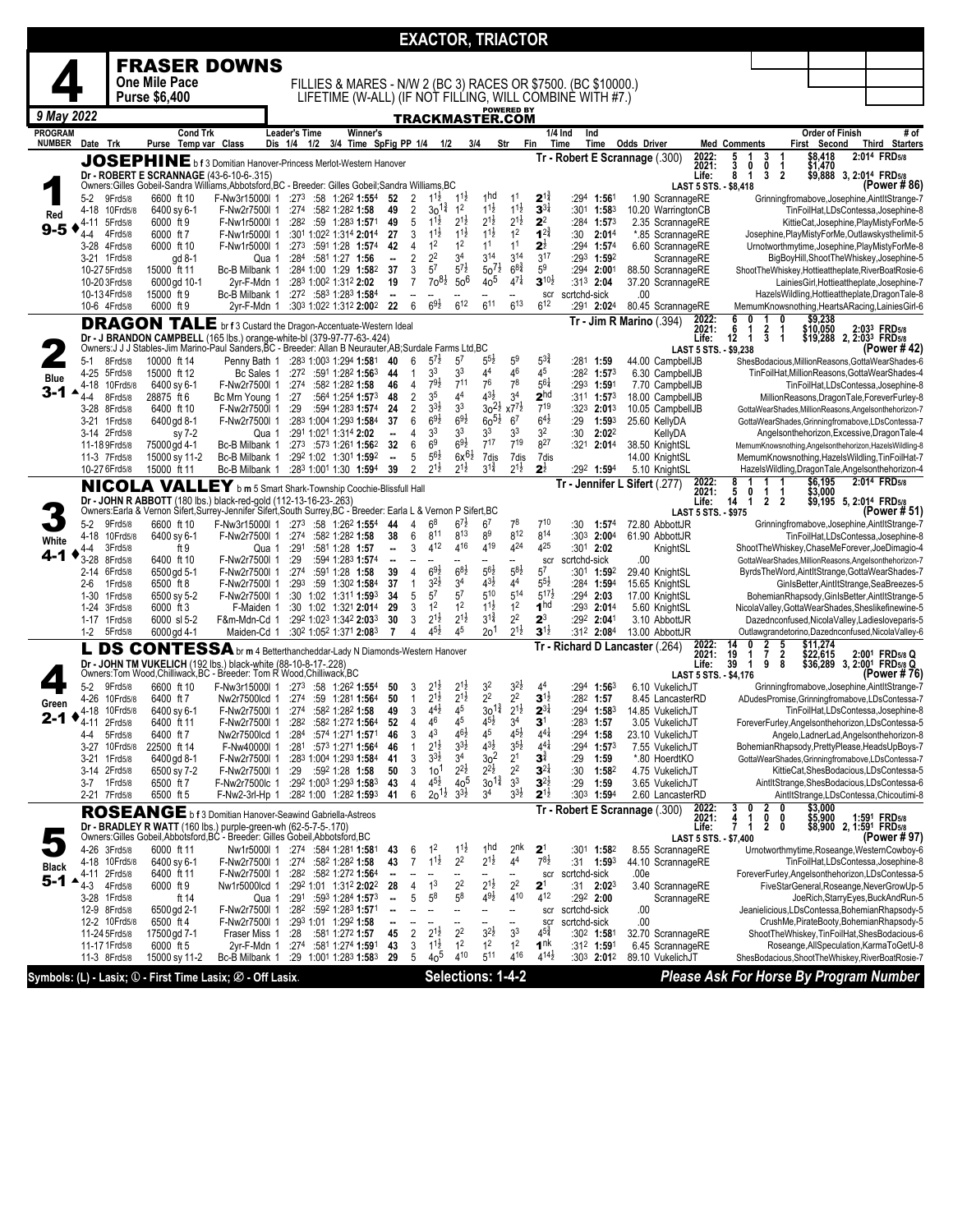|                |                     |                         |                            |                                                                                                                                                                                |                                       |                                                                                                                                             |                                                                          |                               | <b>EXACTOR, TRIACTOR</b>                       |                                            |                                       |                                          |                                        |                               |                            |                                                 |                |                                                                                               |                           |                        |                                                                                                          |
|----------------|---------------------|-------------------------|----------------------------|--------------------------------------------------------------------------------------------------------------------------------------------------------------------------------|---------------------------------------|---------------------------------------------------------------------------------------------------------------------------------------------|--------------------------------------------------------------------------|-------------------------------|------------------------------------------------|--------------------------------------------|---------------------------------------|------------------------------------------|----------------------------------------|-------------------------------|----------------------------|-------------------------------------------------|----------------|-----------------------------------------------------------------------------------------------|---------------------------|------------------------|----------------------------------------------------------------------------------------------------------|
|                |                     |                         |                            | <b>FRASER DOWNS</b>                                                                                                                                                            |                                       |                                                                                                                                             |                                                                          |                               |                                                |                                            |                                       |                                          |                                        |                               |                            |                                                 |                |                                                                                               |                           |                        |                                                                                                          |
|                |                     |                         | One Mile Pace              |                                                                                                                                                                                |                                       |                                                                                                                                             |                                                                          |                               |                                                |                                            |                                       |                                          |                                        |                               |                            |                                                 |                |                                                                                               |                           |                        |                                                                                                          |
|                |                     |                         | <b>Purse \$8,000</b>       |                                                                                                                                                                                |                                       | FILLIES & MARES - CLAIMING \$12000. (W-ALL) A.E. N/W \$3500. LAST 5<br>A.E. N/W \$7 (BC 8) RACES OR \$44000. (BC \$55000.) LIFETIME (W-ALL) |                                                                          |                               |                                                |                                            |                                       |                                          |                                        |                               |                            |                                                 |                |                                                                                               |                           |                        |                                                                                                          |
| 9 May 2022     |                     |                         |                            |                                                                                                                                                                                |                                       |                                                                                                                                             |                                                                          |                               |                                                |                                            |                                       | <b>POWERED BY</b>                        |                                        |                               |                            |                                                 |                |                                                                                               |                           |                        |                                                                                                          |
| <b>PROGRAM</b> |                     |                         |                            | <b>Cond Trk</b>                                                                                                                                                                | Leader's Time                         |                                                                                                                                             | Winner's                                                                 |                               | TRACKMASTER.COM                                |                                            |                                       |                                          |                                        | 1/4 Ind<br>Ind                |                            |                                                 |                |                                                                                               |                           | <b>Order of Finish</b> | # of                                                                                                     |
| <b>NUMBER</b>  | Date Trk            |                         |                            | Purse Temp var Class                                                                                                                                                           | Dis 1/4 1/2 3/4 Time SpFig PP 1/4 1/2 |                                                                                                                                             |                                                                          |                               |                                                | 3/4                                        |                                       | Str                                      | Fin                                    | Time                          | Time                       | Odds Driver                                     |                | <b>Med Comments</b>                                                                           | First Second              |                        | Third Starters                                                                                           |
|                |                     |                         |                            | <b>BOHEMIAN RHAPSODY</b> b m 4 Control the Moment-Forever Holy-Cambest                                                                                                         |                                       |                                                                                                                                             |                                                                          |                               |                                                |                                            |                                       |                                          |                                        |                               |                            | Tr - Randy D Rutledge (.419)                    | 2022:<br>2021: | 13<br>$\frac{4}{2}$ 6<br>17<br>3                                                              | \$26,134<br>\$17,075<br>5 |                        | 1:554 FRD5/8<br>1:583 FRD5/8                                                                             |
|                |                     |                         |                            | Dr - JOHN R ABBOTT (180 lbs.) black-red-gold (112-13-16-23-.263)<br>Owners:Jennifer Dodsworth-Randy Rutledge,Aldergrove,BC - Breeder: Jennifer L Dodsworth;Randy D Rutledge,BC |                                       |                                                                                                                                             |                                                                          |                               |                                                |                                            |                                       |                                          |                                        |                               |                            |                                                 | Life:          | 30<br>4                                                                                       | 6                         |                        | \$43,209 4, 1:554 FRD5/8<br>(Power # 78                                                                  |
|                | 5-2                 | 8Frd5/8                 | 8000 ft 10                 | F-Nw350015cd 1                                                                                                                                                                 | :271                                  | :573 1:262 1:55                                                                                                                             |                                                                          | 57<br>4                       | 4 <sup>5</sup>                                 | $4^{4}$ <sub>2</sub>                       | 2 <sub>0</sub>                        | 21ż                                      | $4\overline{2}$                        | $:28^2$ 1:55                  |                            | 11.40 AbbottJR                                  |                | LAST 5 STS. - \$6.904                                                                         |                           |                        | DanzigToDharma, Jeanielicious, Yjuliahos-5                                                               |
| Red            | $4 - 25$            | 10Frd5/8                | 7200 ft 9                  | F-Nw5r30000I 1                                                                                                                                                                 | :26 <sup>3</sup>                      |                                                                                                                                             | :562 1:241 1:531                                                         | 63<br>4                       | $30^{31}$                                      | 3 <sup>4</sup>                             | 3 <sup>4</sup>                        | $3^{3}\frac{1}{2}$                       | $3^{3\frac{3}{4}}$                     | :29                           | 1:54                       | 2.35 CampbellJB                                 |                |                                                                                               |                           |                        | PirateBooty,Maylah,BohemianRhapsody-7                                                                    |
| 5-1            | 4-18<br>$4 - 11$    | 8Frd5/8<br>4Frd5/8      | 7200 sy 6-1<br>7200 ft 9   | F-Nw5r30000I 1<br>F-Nw5r30000I 1                                                                                                                                               | :283                                  | :292 1:001 1:283 1:563                                                                                                                      | :58 1:264 1:553                                                          | 6<br>53<br>54                 | $6^{7}$<br>3<br>$2^{1\frac{1}{2}}$             | 6 <sup>6</sup><br>$2^{1\frac{1}{2}}$       | 6 <sup>7</sup><br>$2^{1\frac{1}{2}}$  | 610<br>$2^2$                             | 6 <sup>7</sup><br>$2^{\frac{3}{4}}$    | :284<br>:28                   | 1:57<br>1:56 <sup>4</sup>  | 19.60 KellyDA<br>8.25 KellyDA                   |                |                                                                                               |                           |                        | Jeanielicious, PirateBooty, Dollydaydream-7<br>Jeanielicious, BohemianRhapsody, PirateBooty-6            |
|                | 4-4                 | 1Frd5/8                 | 7200 ft 9                  | F-Nw5r30000I 1                                                                                                                                                                 | :281                                  |                                                                                                                                             | :571 1:261 1:554                                                         | 57                            | 3<br>$3^{3}\frac{1}{2}$                        | 4 <sup>3</sup>                             | 1ł<br>300                             | 1 <sup>nk</sup>                          | $\mathbf{1}^{\frac{3}{4}}$             | :292 1:554                    |                            | 2.85 CampbellJB                                 |                |                                                                                               |                           |                        | BohemianRhapsody,Dollydaydream,JujuBerry-5                                                               |
|                | $3-27$              | 10Frd5/8                | 22500 ft 14                | F-Nw40000I 1                                                                                                                                                                   | :281                                  |                                                                                                                                             | :573 1:271 1:564                                                         | 6<br>49                       | $1^{1\frac{1}{2}}$<br>$4^{5}\frac{1}{2}$       | 2 <sup>2</sup><br>46                       | $10^{11}$<br>5 <sup>5</sup>           | 1 <sup>4</sup><br>$5^{8}2$               | $1^{2}$<br>615                         | $:29^3$ 1:564                 |                            | *1.00 CampbellJB                                |                |                                                                                               |                           |                        | BohemianRhapsody, PrettyPlease, HeadsUpBoys-7                                                            |
|                | 3-21                | 6Frd5/8<br>3-14 7Frd5/8 | 7200 gd 7-1<br>7200 sy 6-2 | F-Nw5r30000l 1<br>F-Nw5r30000I 1                                                                                                                                               | :27                                   | :274 :574 1:26 1:544                                                                                                                        | :583 1:271 1:562                                                         | 46<br>$\mathbf{1}$<br>4       |                                                |                                            | --                                    | Ξ.                                       | scr                                    | :304 1:574<br>scrtchd-sick    |                            | 50.50 KnightSL<br>.00                           |                |                                                                                               |                           |                        | CenturyMach, BadRossa, Annasfeatherfoot-8<br>CenturyMach,BadRossa,HurriedRomance-8                       |
|                | 3-7                 | 7Frd5/8                 | 6600 ft 6                  | F-Nw3r15000l 1                                                                                                                                                                 |                                       | :291 1:01 1:302 1:584                                                                                                                       |                                                                          | 44<br>1                       | $2^{1\frac{1}{2}}$                             | 2 <sup>2</sup>                             | 2 <sup>2</sup>                        | 2 <sup>2</sup>                           | $1^{1\frac{1}{4}}$                     | :28                           | 1:584                      | 4.25 CampbellJB                                 |                |                                                                                               |                           |                        | BohemianRhapsody,Jeanielicious,Littlebitacustard-7                                                       |
|                |                     | 2-20 2Frd5/8            | 7000 ft 7                  | F-Nw4r21000l 1                                                                                                                                                                 |                                       | :274 :58 1:27 1:554                                                                                                                         |                                                                          | 6<br>56                       | 611                                            | $6^{9}\frac{1}{2}$                         | $5^{5\frac{1}{2}}$                    | 5 <sup>3</sup>                           | $5^{1\frac{1}{2}}$                     | :28                           | 1:56                       | *1.45 CampbellJB                                |                |                                                                                               | \$13,555                  |                        | Jeanielicious, PirateBooty, GinIsBetter-6<br>1:55 FRD5/8                                                 |
|                |                     | <b>MYSTIC</b>           |                            | <b>SHADOW</b> (L) b m 5 Shadow Play-Breathe-Northern Luck                                                                                                                      |                                       |                                                                                                                                             |                                                                          |                               |                                                |                                            |                                       |                                          |                                        |                               |                            | Tr - Nelson V Craig (.206)                      | 2022:<br>2021: | $\frac{14}{15}$<br>$\frac{2}{1}$<br>1                                                         | 2<br>\$9,830              |                        | 1:572 FRD5/8                                                                                             |
|                |                     |                         |                            | Dr - BRADLEY R WATT (160 lbs.) purple-green-wh (62-5-7-5-.170)<br>Owners:Nelson Craig,Surrey-Richard Wm Craig,Langley,BC - Breeder: Stephen P Dey,Allentown,NJ                 |                                       |                                                                                                                                             |                                                                          |                               |                                                |                                            |                                       |                                          |                                        |                               |                            |                                                 | Life:          | 55<br>6<br>5<br><b>LAST 5 STS. - \$1,680</b>                                                  | 9                         |                        | \$52,759 3, 1:543 FRD5/8<br>(Power #40)                                                                  |
|                | 5-2                 | 2Frd5/8                 | ft 12                      |                                                                                                                                                                                | Qua 1 :303 1:02 1:311 2:001           |                                                                                                                                             |                                                                          | 3<br>$\overline{\phantom{a}}$ | $11\frac{1}{2}$                                | 1 <sup>2</sup>                             | 1 <sup>5</sup>                        | 1 <sup>3</sup>                           | $1^{1\frac{1}{2}}$                     | :29                           | 2:001                      | WattBR                                          |                |                                                                                               |                           |                        | MysticShadow,ShakeShadowNRol,Zimzala-3                                                                   |
| <b>Blue</b>    | 4-25<br>4-18        | 6Frd5/8<br>4Frd5/8      | 8000 ft 12<br>8000 sv 6-1  | F-Nw350015cd 1<br>F-Nw3500l5cd 1                                                                                                                                               | :273<br>:28                           |                                                                                                                                             | :571 1:261 1:543<br>:562 1:253 1:534                                     | 39<br>$\mathbf{1}$            | x6 <sup>32</sup><br>$5^{8}$<br>5               | $6^{22}$<br>$5x$ <sup><math>7</math></sup> | $6^{25}$<br>5dis                      | $6^{25}$<br>5dis                         | $6^{20}$<br>5dis                       | $:27^2$ 1:58 <sup>3</sup>     |                            | 50.30 WattBR<br>30.60 WattBR                    |                | L                                                                                             |                           |                        | CenturyMach, CustardSmoothie, Jeanielicious-6<br>CenturyMach,CustardSmoothie,DanzigToDharma-5            |
| 6-1            | 4-11                | 3Frd5/8                 | 8000 ft 9                  | F-Nw350015cd 1                                                                                                                                                                 | :27                                   |                                                                                                                                             | :562 1:242 1:522                                                         | 66<br>1                       | $5^7$                                          | $5^{6}\frac{1}{2}$                         | $50^6$                                | $7^{8^{3}_{4}}$                          | $7^{81}$                               | :282 1:54                     |                            | 14.65 WattBR                                    |                |                                                                                               |                           |                        | CenturyMach, Hottieonthehorizon, CustardSmoothie-7                                                       |
|                | 4-4                 | 7Frd5/8                 | 8000 ft 6<br>8000 ft 10    | F-Nw350015cd 1                                                                                                                                                                 | :271                                  |                                                                                                                                             | :563 1:252 1:542                                                         | 60<br>1                       | $6^{7}_{2}$<br>56                              | $6^{6}\frac{1}{2}$<br>$60^6$               | $50^{31}$<br>$60^{51}$                | 5 <sup>6</sup><br>$6^{8}\frac{1}{2}$     | $4^{3}\frac{1}{2}$<br>45               | :29<br>:28                    | 1:55                       | 24.00 WattBR                                    |                | L<br>L                                                                                        |                           |                        | Jeanielicious, CenturyMach, BadRossa-6                                                                   |
|                | 3-28<br>3-21        | 6Frd5/8<br>2Frd5/8      | 8000 gd 8-1                | F-Nw350015cd 1<br>F-Nw3500l5cd 1                                                                                                                                               | :273<br>:26 <sup>4</sup>              |                                                                                                                                             | :582 1:262 1:542<br>:571 1:261 1:551                                     | 4<br>55<br>47<br>1            | $7^{20}$                                       | 716                                        | $7^{15}$                              | $7^{15}$                                 | $7^{12}$                               | $:28^2$ 1:573                 | 1:552                      | 10.00 WattBR<br>11.70 WattBR                    |                |                                                                                               |                           |                        | Jeanielicious, Souldust, GoodDayIsComing-7<br>Hotpieceoface, WesternSummit, CustardSmoothie-7            |
|                | 3-14 9Frd5/8        |                         | 8000 sy 6-2                | F-Nw350015cd 1                                                                                                                                                                 | :272                                  |                                                                                                                                             | :562 1:251 1:542                                                         | 3<br>$\blacksquare$           | 6 <sup>9</sup>                                 | $66\frac{1}{2}$                            | x721                                  | 7dis                                     | 7dis                                   |                               |                            | 8.55 WattBR                                     |                |                                                                                               |                           |                        | InHighCotton, CustardSmoothie, DanzigToDharma-8                                                          |
|                | 3-7<br>2-21 2Frd5/8 | 9Frd5/8                 | 8000 ft 6<br>8000 ft 5     | F-Nw3500l5cd 1<br>F-Nw7r44000l 1                                                                                                                                               | :273<br>:262                          |                                                                                                                                             | :581 1:262 1:544<br>:571 1:261 1:554                                     | 3<br>58<br>58<br>1            | $7^{10}$<br>$49\frac{1}{2}$                    | 810<br>$4^{8}\frac{1}{2}$                  | $8^8$<br>46                           | 812<br>$5^7$                             | 5 <sup>7</sup><br>3 <sup>4</sup>       | $:28^1$ 1:561<br>:291         | 1:563                      | 17.85 WattBR<br>3.10 WattBR                     |                | L                                                                                             |                           |                        | WesternSummit,InHighCotton,GoodDayIsComing-9<br>WesternSummit,HurriedRomance,MysticShadow-6              |
|                |                     |                         |                            | <b>JEANIELICIOUS</b> b m 5 Malicious-Last Luck-Mach Three                                                                                                                      |                                       |                                                                                                                                             |                                                                          |                               |                                                |                                            |                                       |                                          |                                        |                               |                            | Tr John Tm Vukelich (.432)                      | 2022:<br>2021: | 13<br>2<br>6                                                                                  | \$27,320                  |                        | 1:54 <sup>2</sup> FRD <sub>5/8</sub>                                                                     |
|                |                     |                         |                            |                                                                                                                                                                                |                                       |                                                                                                                                             |                                                                          |                               |                                                |                                            |                                       |                                          |                                        |                               |                            |                                                 | Life:          | $\frac{2}{9}$<br>0<br>$\frac{4}{25}$<br>3                                                     | $\frac{2}{5}$             |                        | \$8,120 1:571 FRD5/8<br>\$40,945 5, 1:542 FRD5/8                                                         |
|                |                     |                         |                            | Dr - RICHARD D LANCASTER (168 lbs.) burgundy-grey (69-9-11-10-.267)<br>Owners:Lesley & John Tm Vukelich,North Saanich,BC - Breeder: Steven J Lilligard,Victoria,BC             |                                       |                                                                                                                                             |                                                                          |                               |                                                |                                            | 1 <sup>1</sup>                        | $1^{1\frac{1}{2}}$                       | $2^{nk}$                               |                               |                            |                                                 |                | <b>LAST 5 STS. - \$14,160</b>                                                                 |                           |                        | (Power # 125)                                                                                            |
|                | 5-2<br>4-25         | 8Frd5/8<br>6Frd5/8      | 8000 ft 10<br>8000 ft 12   | F-Nw3500lcd 1<br>F-Nw3500l5cd 1                                                                                                                                                | :271<br>:273                          | :573 1:262 1:55<br>:571 1:261 1:543                                                                                                         |                                                                          | 58<br>3<br>6<br>56            | $1^{1\frac{1}{2}}$<br>$1^{1\frac{1}{2}}$       | $1^{1\frac{1}{2}}$<br>$2^{1\frac{1}{2}}$   | $2^{1\frac{1}{2}}$                    | 3 <sup>2</sup>                           | 3 <sup>3</sup>                         | $:28^3$ 1:55<br>:284 1:551    |                            | 3.60 LancasterRD<br>7.95 LancasterRD            |                |                                                                                               |                           |                        | DanzigToDharma, Jeanielicious, Yjuliahos-5<br>CenturyMach, CustardSmoothie, Jeanielicious-6              |
| White<br>3-1   | 4-18                | 8Frd5/8                 | 7200 sy 6-1                | F-Nw5r30000I 1                                                                                                                                                                 | :283                                  |                                                                                                                                             | :58 $1:264$ 1:553                                                        | 60<br>$\overline{4}$          | $1^{1\frac{1}{2}}$                             | $1^{1\frac{1}{2}}$                         | 1 <sup>2</sup>                        | 1 <sup>4</sup>                           | 1 <sup>3</sup>                         | :284                          | $1:55^{3}$                 | *.40 CampbellJB                                 |                |                                                                                               |                           |                        | Jeanielicious, PirateBooty, Dollydaydream-7                                                              |
|                | 4-11<br>$4 - 4$     | 4Frd5/8<br>7Frd5/8      | 7200 ft 9<br>8000 ft 6     | F-Nw5r30000I 1<br>F-Nw350015cd 1                                                                                                                                               | :271                                  | :292 1:001 1:283 1:563                                                                                                                      | :563 1:252 1:542                                                         | 55<br>64                      | $11\frac{1}{2}$<br>2<br>$1^{11}$<br>5          | $11\frac{1}{2}$<br>$1\overline{2}$         | $11\frac{1}{2}$<br>$1\frac{1}{2}$     | 1 <sup>2</sup><br>$1^{1\frac{1}{2}}$     | $1^{\frac{3}{4}}$<br>$1^{\frac{1}{2}}$ | :28<br>:29                    | 1:563<br>1:54 <sup>2</sup> | *.35 CampbellJB<br>*.90 CampbellJB              |                |                                                                                               |                           |                        | Jeanielicious, BohemianRhapsody, PirateBooty-6<br>Jeanielicious, CenturyMach, BadRossa-6                 |
|                | $3 - 28$            | 6Frd5/8                 | 8000 ft 10                 | F-Nw350015cd 1                                                                                                                                                                 | :273                                  |                                                                                                                                             | :582 1:262 1:542                                                         | 60                            | $1^{1\frac{1}{2}}$<br>3                        | $1^{1\frac{1}{2}}$                         | $11\frac{1}{2}$                       | $1^{11}$                                 | $\mathbf{1}^{\frac{3}{4}}$             | : 28                          | 1:542                      | 2.50 CampbellJB                                 |                |                                                                                               |                           |                        | Jeanielicious, Souldust, GoodDayIsComing-7                                                               |
|                | 3-21                | 6Frd5/8                 | 7200 gd 7-1                | F-Nw5r30000I 1                                                                                                                                                                 | :274                                  | :574 1:26 1:544                                                                                                                             |                                                                          | 8<br>51                       | 814<br>$10^{11}$                               | $7^{14}$<br>$1^{1\frac{1}{2}}$             | $6^{13}$<br>$11\frac{1}{2}$           | 6 <sup>10</sup><br>1 <sup>2</sup>        | 5 <sup>11</sup><br>1 <sup>2</sup>      | :28 <sup>2</sup> 1:57         |                            | 65.95 VukelichJT                                |                |                                                                                               |                           |                        | CenturyMach, BadRossa, Annasfeatherfoot-8                                                                |
|                | 3-7                 | 3-14 4Frd5/8<br>7Frd5/8 | 6600 sy 6-2<br>6600 ft 6   | F-Nw3r15000l 1<br>F-Nw3r15000l 1                                                                                                                                               |                                       | :272 :584 1:274 1:564<br>:291 1:01 1:302 1:584                                                                                              |                                                                          | 55<br>43<br>4                 | 3<br>$1^{11}$                                  | 1 <sup>2</sup>                             | 1 <sup>2</sup>                        | 1 <sup>2</sup>                           | $2^{1\frac{1}{4}}$                     | :29<br>:283                   | 1:564<br>1:59              | *1.30 VukelichJT<br>*2.90 VukelichJT            |                |                                                                                               |                           |                        | Jeanielicious, Byrds The Word, Littlebitacustard-6<br>BohemianRhapsody,Jeanielicious,Littlebitacustard-7 |
|                | 2-20 2Frd5/8        |                         | 7000 ft 7                  | F-Nw4r21000l 1                                                                                                                                                                 |                                       | :274 :58 1:27 1:554                                                                                                                         |                                                                          | 3<br>60                       | $2^{1\frac{1}{2}}$                             | 1 <sup>2</sup>                             | $11\frac{1}{2}$                       | $1^{1\frac{1}{2}}$                       | 1 <sub>ns</sub>                        | :284 1:554                    |                            | 7.40 VukelichJT                                 |                |                                                                                               |                           |                        | Jeanielicious, PirateBooty, GinIsBetter-6                                                                |
|                |                     |                         |                            | <b>DANZIG TO DHARMA</b> b m 5 Sunshine Beach-Windsong Khloe-Rocknroll Hanover                                                                                                  |                                       |                                                                                                                                             |                                                                          |                               |                                                |                                            |                                       |                                          |                                        |                               |                            | Tr - Jerome Bouvier (.185)                      | 2022:<br>2021: | $\frac{14}{63}$<br>$\frac{2}{7}$                                                              |                           |                        | \$14,920 1:55 FRD5/8<br>\$12,887 1:552 CALX1<br>\$49,563 3, 1:544 CALX1                                  |
|                |                     |                         |                            | Dr - DAVID A KELLY (155 lbs.) green-white-bla (373-77-68-57-.358)<br>Owners: Jerome Bouvier-Catherine Keogh-Robert Diskin, BC - Breeder: Jerome Bouvier; Robert A Diskin, BC   |                                       |                                                                                                                                             |                                                                          |                               |                                                |                                            |                                       |                                          |                                        |                               |                            |                                                 | Life:          | $\begin{smallmatrix} 1 & 2 \\ 7 & 11 \end{smallmatrix}$<br><b>LAST 5 STS. - \$6,160</b>       |                           |                        | (Power # 51)                                                                                             |
|                | 5-2                 | 8Frd5/8                 | 8000 ft 10                 | F-Nw350015cd 1                                                                                                                                                                 | :271                                  | :573 1:262 1:55                                                                                                                             |                                                                          | 5<br>58                       | $5^{6}$                                        | 56                                         | 40 <sup>3</sup>                       | 4 <sup>3</sup>                           | 1 <sup>nk</sup>                        | :28                           | 1:55                       | 5.00 HoerdtKO                                   |                |                                                                                               |                           |                        | DanzigToDharma, Jeanielicious, Yjuliahos-5                                                               |
| Green          | 4-25                | 6Frd5/8                 | 8000 ft 12                 | F-Nw350015cd 1                                                                                                                                                                 | :273                                  |                                                                                                                                             | :571 1:261 1:543                                                         | 56                            | 5<br>$5^{6}$<br>3 <sup>3</sup>                 | $5^{6}$<br>3 <sup>3</sup>                  | 50 <sup>5</sup><br>3 <sup>3</sup>     | $5^{51}$<br>$3^{4}$ <sub>2</sub>         | $5^{3}\frac{1}{2}$                     | :28                           | 1:551                      | 40.00 KnightSL                                  |                |                                                                                               |                           |                        | CenturyMach, CustardSmoothie, Jeanielicious-6                                                            |
| 7-2            | 4-18<br>4-11        | 4Frd5/8<br>3Frd5/8      | 8000 sy 6-1<br>8000 ft 9   | F-Nw3500l5cd 1<br>F-Nw3500l5cd 1                                                                                                                                               | :28<br>:27                            |                                                                                                                                             | :562 1:253 1:534<br>:562 1:242 1:522                                     | 57<br>$\mathbf{1}$<br>69      | $3^{3}\frac{1}{2}$<br>$\overline{2}$           | $3^{3}\frac{1}{2}$                         | $4^{4}\frac{1}{2}$                    | 45                                       | 3 <sup>7</sup><br>$56\frac{1}{2}$      | :29<br>:282                   | 1:55 <sup>1</sup><br>1:533 | 16.35 KellyDA<br>30.25 TherresR                 |                |                                                                                               |                           |                        | CenturyMach, CustardSmoothie, DanzigToDharma-5<br>CenturyMach, Hottieonthehorizon, CustardSmoothie-7     |
|                | 4-4                 | 7Frd5/8                 | 8000 ft 6                  | F-Nw3500l5cd 1                                                                                                                                                                 | :271                                  |                                                                                                                                             | :563 1:252 1:542                                                         | 60                            | 2<br>$3^{11}$                                  | 312                                        | 43                                    | 33                                       | $5^{4}$                                | :291                          | 1:551                      | 33.10 BouvierG                                  |                |                                                                                               |                           |                        | Jeanielicious, CenturyMach, BadRossa-6                                                                   |
|                | 3-28<br>3-21        | 6Frd5/8<br>2Frd5/8      | 8000 ft 10<br>8000 gd 8-1  | F-Nw3500l5cd 1<br>F-Nw350015cd 1                                                                                                                                               | :273<br>:264                          |                                                                                                                                             | :582 1:262 1:542<br>:571 1:261 1:551                                     | 52<br>55<br>6                 | 7 <sup>9</sup><br>6<br>$6^{10}$                | $40^{31}$<br>$6^{7\frac{1}{2}}$            | 3 <sup>3</sup><br>$60^{51}$           | 46<br>6 <sup>7</sup>                     | 6 <sup>7</sup><br>$6^{4}$              | :284 1:554<br>:284            | 1:56                       | 59.50 BouvierG<br>50.70 BouvierG                |                |                                                                                               |                           |                        | Jeanielicious, Souldust, GoodDayIsComing-7<br>Hotpieceoface, WesternSummit, CustardSmoothie-7            |
|                | 3-14 9Frd5/8        |                         | 8000 sy 6-2                | F-Nw350015cd 1                                                                                                                                                                 | :272                                  |                                                                                                                                             | :562 1:251 1:542                                                         | 55<br>1                       | 44                                             | 43                                         | $5^{4}$                               | $4^{51}$                                 | $3^{8\frac{1}{2}}$                     | :30                           | 1:56                       | 37.20 BouvierG                                  |                |                                                                                               |                           |                        | InHighCotton, CustardSmoothie, DanzigToDharma-8                                                          |
|                | 3-7<br>2-21 6Frd5/8 | 9Frd5/8                 | 8000 ft 6                  | F-Nw350015cd 1                                                                                                                                                                 | :273                                  |                                                                                                                                             | :581 1:262 1:544                                                         | 6<br>54                       | 811<br>45                                      | $70^{81}$<br>45                            | $76\frac{1}{2}$<br>3 <sup>2</sup>     | $7^{11}$<br>$2^{1\frac{1}{2}}$           | $79\frac{1}{2}$<br>1 <sup>nk</sup>     | :29                           | 1:563                      | 30.20 BouvierG                                  |                |                                                                                               |                           |                        | WesternSummit,InHighCotton,GoodDayIsComing-9                                                             |
| \$15,000       |                     |                         | 7500 ft 5                  | F-Nw6r35000l 1                                                                                                                                                                 | :271                                  |                                                                                                                                             | :581 1:264 1:561                                                         | 61<br>$\overline{4}$          |                                                |                                            |                                       |                                          |                                        | :29                           | 1:561                      | 1.50 KellyDA<br><b>Tr - Jim R Marino</b> (.394) | 2022:          | $\mathbf{2}$<br>13                                                                            | 3<br>\$13,118             |                        | DanzigToDharma,Souldust,WatchMeBoogie-5<br>1:534 FRD5/8                                                  |
|                |                     |                         |                            | YJULIAHOS (L) b m 5 Trust the Artist-Chewy Hanover-Cams Card Shark                                                                                                             |                                       |                                                                                                                                             |                                                                          |                               |                                                |                                            |                                       |                                          |                                        |                               |                            |                                                 | 2021:<br>Life: | $\frac{3}{3}$<br>$\frac{28}{73}$<br>$\begin{array}{cc} 3 & 5 & 3 \\ 11 & 16 & 14 \end{array}$ | \$18,524                  |                        | 1:55 <sup>1</sup> ACES <sub>5/8</sub><br>\$104,916 5, 1:534 FRD5/8                                       |
|                |                     |                         |                            | Dr - KELLY O HOERDT (179 lbs.) green-black-whi (251-54-47-41-.373)<br>Owners:Jim Marino,Surrey,BC - Breeder: Lynda I Atkinson,Quesnel,BC                                       |                                       |                                                                                                                                             |                                                                          |                               |                                                |                                            |                                       |                                          |                                        |                               |                            |                                                 |                | LAST 5 STS. - \$10,063                                                                        |                           |                        | (Power # 66)                                                                                             |
|                | 5-2<br>4-26         | 8Frd5/8<br>2Frd5/8      | 8000 ft 10<br>6750 ft 11   | F-10000clmhp 1                                                                                                                                                                 | F-12000clmcd 1 :271<br>:271           | :573 1:262 1:55<br>:574 1:261 1:55                                                                                                          |                                                                          | 58<br>61                      | 2<br>$2^{1\frac{1}{2}}$<br>1 <sup>2</sup><br>5 | $2^{1\frac{1}{2}}$<br>$1^{1\frac{1}{2}}$   | 32<br>1 <sup>2</sup>                  | $3^{11}$<br>1 <sup>2</sup>               | 3 <sup>nk</sup><br>$1^{2^3}$           | :281<br>$:284$ 1:55           | 1:55                       | 2.25 KellyDA<br>*1.35 CampbellJB                |                | L                                                                                             |                           |                        | DanzigToDharma, Jeanielicious, Yjuliahos-5<br>Yjuliahos, Annasfeatherfoot, Hurried Romance-5             |
| Black          | 4-10                | 1 Frd 5/8               | 5200 ft 9                  | F-8000clmhp 1                                                                                                                                                                  | :263                                  |                                                                                                                                             | :56 1:251 1:534                                                          | 65                            | 5<br>$1^{1\frac{1}{2}}$                        | $1^{1\frac{1}{2}}$                         | $1^{11}$                              | 1 <sup>2</sup>                           | $1\frac{1}{2}$                         | :283 1:534                    |                            | *.75 KellyDA                                    |                | L                                                                                             |                           |                        | Yjuliahos, WatchMeBoogie, Riverunsnappy-5                                                                |
| 4-1            | 4-3                 | 1Frd5/8                 | 5200 ft 9                  | F-6000clmhp 1                                                                                                                                                                  | :283                                  | :59 1:27 1:57                                                                                                                               |                                                                          | 57<br>3<br>3                  | $1^{2}\frac{1}{2}$<br>3 <sup>3</sup>           | $1^{1\frac{1}{2}}$<br>$3^{31}$             | 1 <sup>4</sup><br>3 <sup>3</sup>      | 1 <sup>3</sup><br>$3^{21}$               | $1^{14}$<br>$3^{11}$                   | :30                           | 1:57                       | 1.55 KellyDA                                    |                |                                                                                               |                           |                        | Yjuliahos, See You Tonight, Chewing Ona Writer-5                                                         |
|                | 3-27<br>$3-20$      | 1 Frd 5/8<br>1 Frd 5/8  | 4400 ft 13<br>4400 ft 7    | F&m-6000clm 1<br>F&m-6000clm 1                                                                                                                                                 | :274<br>:271                          |                                                                                                                                             | :582 1:264 1:552<br>:56 1:243 1:544                                      | 56<br>47<br>7                 | $2o^{\frac{1}{2}}$                             | 2 <sup>0</sup>                             | $60^{6}$                              | $6^{12}$                                 | 618                                    | :282 1:554<br>$:323$ 1:582    |                            | 5.05 KellyDA<br>2.25 KellyDA                    |                | L                                                                                             |                           |                        | APrivateAffair, WatchMeBoogie, Yjuliahos-6<br>Souldust, APrivate Affair, Watch MeBoogie-7                |
|                |                     | 3-14 5Frd5/8            | 4000 sy 6-2                | 5000clmcd-c 1                                                                                                                                                                  | :273                                  |                                                                                                                                             | :583 1:28 1:581                                                          | 55                            | $2^{1\frac{1}{2}}$<br>$\overline{2}$           | $1^{1\frac{1}{2}}$                         | 2 <sub>hd</sub>                       | $1^{1\frac{1}{2}}$                       | $3\overline{2}$                        | $:30^1$ 1:581                 |                            | *.75 VukelichJT                                 |                |                                                                                               |                           |                        | BestDreamSeeker, ChewingOnaWriter, Yjuliahos-6                                                           |
|                | 3-7<br>2-20 6Frd5/8 | 6Frd <sub>5/8</sub>     | 4000 ft 7<br>4000 ft 7     | 5000clmcd 1<br>5000clmcd 1                                                                                                                                                     | :27<br>:281                           | :562 1:251 1:55                                                                                                                             | :581 1:28 1:581                                                          | 61<br>$\mathbf{1}$<br>8<br>42 | 33<br>$8^{12}$                                 | 33<br>811                                  | 3 <sup>3</sup><br>86                  | $3^{3}\frac{1}{2}$<br>8 <sup>7</sup>     | $2^{1\frac{1}{4}}$<br>8 <sup>5</sup>   | :292 1:551<br>:30             | 1:591                      | 10.45 VukelichJT<br>80.40 LancasterRD           |                | L<br>L                                                                                        |                           |                        | Machabyebaby, Yjuliahos, Benny Barsik-8<br>DaMagicCoco, JacketsNJeans, GoldiesMach-9                     |
|                | 2-13 7Frd5/8        |                         | 4400 ft 11                 | 5000clmhp 1                                                                                                                                                                    | :271                                  |                                                                                                                                             | :564 1:262 1:563                                                         | 44<br>$\overline{4}$          | $30^{21}$                                      | $40^{31}$                                  | $30^{11}$                             | 44                                       | $6^{4}$                                | :304 1:572                    |                            | 8.05 VukelichJT                                 |                | L                                                                                             |                           |                        | MaddFlightBrown,PureformFiesta,ChewingOnaWriter-7                                                        |
|                |                     |                         |                            | <b>BAD ROSSA (L)</b> br m 4 Custard the Dragon-Barossa-Collector Rd                                                                                                            |                                       |                                                                                                                                             |                                                                          |                               |                                                |                                            |                                       |                                          |                                        |                               |                            | $Tr - Jim R$ Marino (.394)                      | 2022:<br>2021: | 13<br>4                                                                                       | \$20,075<br>\$16,947<br>0 |                        | 1:54 <sup>2</sup> FRD <sub>5/8</sub><br>:544 CND <sub>11/16</sub>                                        |
|                |                     |                         |                            | Dr - J BRANDON CAMPBELL (165 lbs.) orange-white-bl (379-97-77-63-.424)                                                                                                         |                                       |                                                                                                                                             |                                                                          |                               |                                                |                                            |                                       |                                          |                                        |                               |                            |                                                 | Life:          | $\frac{13}{26}$<br>$\frac{3}{7}$<br>$\frac{4}{7}$                                             | $\overline{1}$            |                        | \$37,022 4, 1:542 FRD5/8                                                                                 |
|                | 5-2                 | 8Frd5/8                 | 8000 ft 10                 | Owners: J J J Stables-Paul Sanders-Jim Marino, BC - Breeder: Keith L Clark, Foothills, AB<br>F-Nw350015cd 1                                                                    | :271                                  | :573 1:262 1:55                                                                                                                             |                                                                          | $\mathbf{1}$<br>54            | $3^{3}\frac{1}{2}$                             | 3 <sup>3</sup>                             | 5 <sup>4</sup>                        | 5 <sup>4</sup>                           | $5^{24}$                               | $:28^2$ 1:553                 |                            | *1.40 CampbellJB                                |                | LAST 5 STS. - \$5,600<br>L                                                                    |                           |                        | (Power # 68)<br>DanzigToDharma, Jeanielicious, Yjuliahos-5                                               |
| Yellow         | 4-25 6Frd5/8        |                         | 8000 ft 12                 | F-Nw350015cd 1                                                                                                                                                                 | :273                                  |                                                                                                                                             | :571 1:261 <b>1:54</b> 3                                                 | 57                            | 45<br>$\overline{2}$                           | 45                                         | $4^{4}\frac{1}{2}$                    | $4^{4}$                                  | $4^{3}\frac{1}{4}$                     | :281                          | 1:551                      | 29.00 KellyDA                                   |                | L                                                                                             |                           |                        | CenturyMach, CustardSmoothie, Jeanielicious-6                                                            |
| $9 - 2$        | 4-11<br>4-4         | 3Frd5/8<br>7Frd5/8      | 8000 ft 9<br>8000 ft 6     | F-Nw350015cd 1<br>F-Nw350015cd 1                                                                                                                                               | :27<br>:271                           |                                                                                                                                             | :56 <sup>2</sup> 1:24 <sup>2</sup> 1:52 <sup>2</sup><br>:563 1:252 1:542 | 6<br>67<br>3<br>62            | $7^{10}$<br>$4^{3}\frac{1}{2}$                 | 7 <sup>9</sup><br>$4^{2}\frac{1}{2}$       | $78\frac{1}{2}$<br>$2o^{\frac{1}{2}}$ | $6^{8}\frac{1}{2}$<br>$2^{1\frac{1}{2}}$ | $6^{7\frac{1}{4}}$<br>$3^{24}$         | $:274$ 1:534<br>$:293$ 1:55   |                            | 4.60 KellyDA<br>5.40 KellyDA                    |                | L<br>L                                                                                        |                           |                        | CenturyMach, Hottieonthehorizon, CustardSmoothie-7<br>Jeanielicious, CenturyMach, BadRossa-6             |
|                | 3-28                | 10Frd5/8                | 7200 ft 10                 | F-Nw5r30000l 1                                                                                                                                                                 | :27                                   |                                                                                                                                             | :571 1:253 1:542                                                         | 59<br>$\mathbf{1}$            | $1^{1\frac{1}{2}}$                             | $1^{1\frac{1}{2}}$                         | 1 <sup>nk</sup>                       | $1^{1\frac{1}{2}}$                       | 1 <sup>nk</sup>                        | $:284$ 1:54 <sup>2</sup>      |                            | 3.55 KellyDA                                    |                | L                                                                                             |                           |                        | BadRossa, Century Mach, HangOnSloopy-7                                                                   |
|                | 3-21                | 6Frd5/8                 | 7200 gd 7-1                | F-Nw5r30000I 1                                                                                                                                                                 | :274                                  |                                                                                                                                             | :574 1:26 1:544                                                          | 56<br>6                       | 50 <sup>7</sup>                                | 5 <sup>8</sup>                             | $40^{41}$                             | $4^{4}$ <sub>2</sub>                     | $2^{4^3}$                              | :29                           | 1:554                      | 18.25 KellyDA                                   |                | L                                                                                             |                           |                        | CenturyMach, BadRossa, Annasfeatherfoot-8                                                                |
|                | 3-14 7Frd5/8<br>3-7 | 8Frd5/8                 | 7200 sy 6-2<br>7200 ft 6   | F-Nw5r30000l 1<br>F-Nw5r30000I 1                                                                                                                                               | :27<br>:283                           |                                                                                                                                             | :583 1:271 1:562<br>:592 1:27 1:553                                      | 60<br>$\mathbf{1}$<br>52<br>8 | $4^{4}$ <sub>2</sub><br>$8^{12}$               | $4^{4}\frac{1}{2}$<br>810                  | $1^{1}\frac{1}{2}$<br>$8^8$           | 1 <sup>1</sup><br>810                    | $2^{1\frac{3}{4}}$<br>8 <sup>8</sup>   | $:29^3$ 1:564<br>$:283$ 1:571 |                            | 8.45 KellyDA<br>16.85 ChappelIBP                |                | L<br>L                                                                                        |                           |                        | CenturyMach,BadRossa,HurriedRomance-8<br>CenturyMach, Riverunsnappy, Stylomilohos-8                      |
|                | 2-14 8Frd5/8        |                         | 7500 gd 5-1                | F-Nw6r35000l 1                                                                                                                                                                 | :273                                  | :562 1:251 1:55                                                                                                                             |                                                                          | 6<br>54                       | $1^{1\frac{1}{2}}$                             | 1 <sup>nk</sup>                            | $1\frac{1}{2}$                        | $1^{1\frac{1}{2}}$                       | $5^{5\frac{3}{4}}$                     | :31                           | 1:561                      | 7.85 CampbellJB                                 |                |                                                                                               |                           |                        | MysticShadow,DanzigToDharma,Souldust-9                                                                   |
|                | 2-6                 | 6Frd5/8                 | 7000 ft 8                  | F-Nw4r21000l 1                                                                                                                                                                 | :283                                  |                                                                                                                                             | :583 1:281 1:563                                                         | 54                            | 3 <sup>3</sup><br>$\overline{2}$               | $1^{1\frac{1}{2}}$                         | $1^{1}\frac{1}{2}$                    | $1^{1\frac{1}{2}}$                       | 1 <sup>ns</sup>                        | $:28^2$ 1:56 <sup>3</sup>     |                            | *.60 CampbellJB                                 |                |                                                                                               |                           |                        | BadRossa, JujuBerry, PrettyPlease-7                                                                      |
|                |                     |                         |                            | Symbols: (L) - Lasix; ① - First Time Lasix; ② - Off Lasix.                                                                                                                     |                                       |                                                                                                                                             |                                                                          |                               |                                                | Selections: 3-4-5                          |                                       |                                          |                                        |                               |                            |                                                 |                | <b>Please Ask For Horse By Program Number</b>                                                 |                           |                        |                                                                                                          |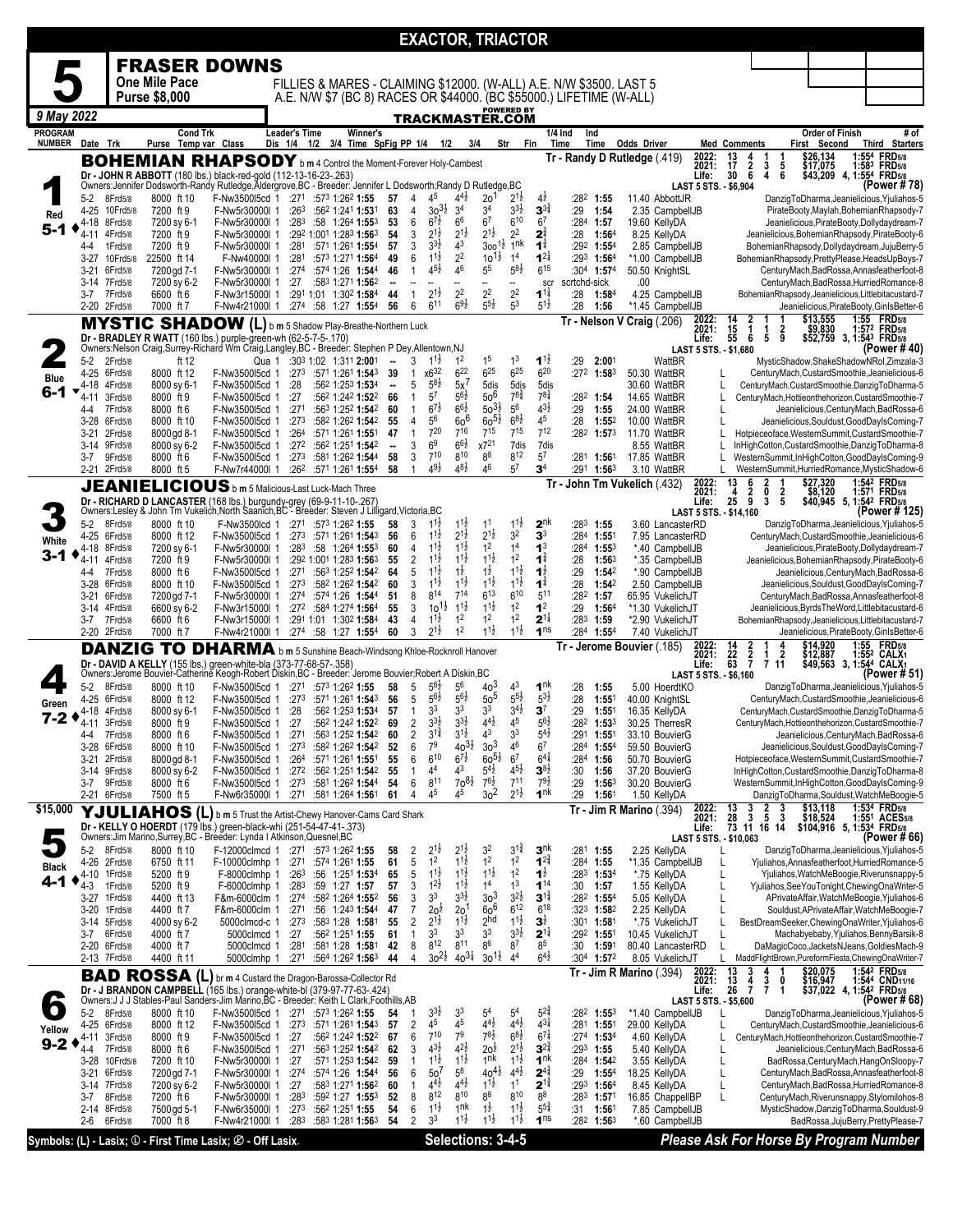|                                 |                  |                         |                            |                                                                                                                                                                               |                                 |     |                                                             |                                |                              |                                            |                                          |                                          |                                          | <b>EXACTOR, PICK 5, TRIACTOR</b>      |                 |                                           |                                     |                                       |                     |                                                     |                                                                            |                   |                                                                                              |
|---------------------------------|------------------|-------------------------|----------------------------|-------------------------------------------------------------------------------------------------------------------------------------------------------------------------------|---------------------------------|-----|-------------------------------------------------------------|--------------------------------|------------------------------|--------------------------------------------|------------------------------------------|------------------------------------------|------------------------------------------|---------------------------------------|-----------------|-------------------------------------------|-------------------------------------|---------------------------------------|---------------------|-----------------------------------------------------|----------------------------------------------------------------------------|-------------------|----------------------------------------------------------------------------------------------|
|                                 |                  |                         |                            | <b>FRASER DOWNS</b>                                                                                                                                                           |                                 |     |                                                             |                                |                              |                                            |                                          |                                          |                                          |                                       |                 |                                           |                                     |                                       |                     |                                                     |                                                                            |                   |                                                                                              |
|                                 |                  |                         | One Mile Pace              |                                                                                                                                                                               |                                 |     | HORSES & GELDINGS - CLAIMING \$8000. - \$10000. (W-ALL)     |                                |                              |                                            |                                          |                                          |                                          |                                       |                 |                                           |                                     |                                       |                     |                                                     |                                                                            |                   |                                                                                              |
|                                 |                  |                         | <b>Purse \$6,750</b>       |                                                                                                                                                                               |                                 |     |                                                             |                                |                              |                                            |                                          |                                          |                                          |                                       |                 |                                           |                                     |                                       |                     |                                                     |                                                                            |                   |                                                                                              |
| 9 May 2022                      |                  |                         |                            |                                                                                                                                                                               |                                 |     |                                                             |                                |                              |                                            |                                          | TRACKMASTER.COM                          | <b>POWERED BY</b>                        |                                       |                 |                                           |                                     |                                       |                     |                                                     |                                                                            |                   |                                                                                              |
| <b>PROGRAM</b><br><b>NUMBER</b> | Date Trk         |                         | Cond Trk<br>Purse          | Temp var Class                                                                                                                                                                | <b>Leader's Time</b><br>Dis 1/4 | 1/2 | Winner's<br>3/4 Time SpFig PP 1/4                           |                                |                              | 1/2                                        | 3/4                                      |                                          | Str<br>Fin                               |                                       | 1/4 Ind<br>Time | Ind<br>Time                               | <b>Odds Driver</b>                  |                                       | <b>Med Comments</b> |                                                     | <b>Order of Finish</b><br>First<br>Second                                  |                   | # of<br><b>Third Starters</b>                                                                |
| \$8,000                         |                  |                         |                            | FIRE N ICE b h 5 Big Jim-Fie Foe Fire-Real Artist                                                                                                                             |                                 |     |                                                             |                                |                              |                                            |                                          |                                          |                                          |                                       |                 |                                           | Tr - Richard D Lancaster (.264)     | 2022:                                 |                     |                                                     | \$9,507                                                                    |                   | 1:542 FRD5/8                                                                                 |
|                                 |                  |                         |                            | Dr - RICHARD D LANCASTER (168 lbs.) burgundy-grey (69-9-11-10-.267)                                                                                                           |                                 |     |                                                             |                                |                              |                                            |                                          |                                          |                                          |                                       |                 |                                           |                                     | 2021:<br>Life:                        | 17<br>42            | $\frac{2}{8}$<br>7<br>1<br>3 <sub>10</sub>          | \$12,273                                                                   |                   | 1:542 FRD5/8<br>$$37,665$ 4, 1:54 <sup>2</sup> FRD <sub>5/8</sub>                            |
|                                 | 4-25             | 2Frd5/8                 | 6750 ft 12                 | Owners:Leslie Godlien-Tom Wood-Richard Lancaster, BC - Breeder: Leslie A Godlien; Westridge Stable, BC<br>8000clmhp 1                                                         | :273                            |     | :581 1:264 1:554                                            | 45                             | $\overline{2}$               | $5^7$                                      | $5^{7}$                                  | $5^{7}$                                  | $5^6$                                    | $5^{9}2$                              |                 | $:29^2$ 1:57 <sup>3</sup>                 | 20.90 LancasterRD                   | LAST 5 STS. - \$4,517                 |                     |                                                     |                                                                            |                   | (Power #66)<br>ThreeMoreSmiles.ChaseMeForever.TitoSantanna-5                                 |
| Red                             | 4-18             | 6Frd5/8                 | 6750 sy 6-1                | 8000clmhp 1                                                                                                                                                                   | :264                            |     | :554 1:25 1:543                                             | 58                             | 1                            | 38                                         | 36}                                      | $3^{51}$                                 | 3 <sup>4</sup>                           | $4^{4^{3}_{4}}$                       |                 | $:293$ 1:553                              | 16.00 LancasterRD                   |                                       |                     |                                                     |                                                                            |                   | ThreeMoreSmiles, TitoSantanna, WinkNWin-5                                                    |
| 5-1                             | 4-11             | 9Frd5/8                 | 6750 ft 8                  | 8000clmhp 1                                                                                                                                                                   | :262                            |     | :56 1:241 1:552                                             | 55                             | $\mathbf{1}$                 | $3^{4}$ <sub>2</sub><br>$3^{3}\frac{1}{2}$ | $3^{6}\frac{1}{2}$<br>$3^{31}$           | 30 <sup>6</sup><br>44                    | $5^{7\frac{1}{2}}$<br>4 <sup>4</sup>     | $4^{4}$<br>$4^{11}$                   |                 | :304 1:561                                | 12.65 LancasterRD                   |                                       |                     |                                                     |                                                                            |                   | TitoSantanna.WinkNWin.ChaseMeForever-6                                                       |
|                                 | 4-3<br>3-28      | 9Frd5/8<br>7Frd5/8      | 7500 ft 9<br>5000 ft 10    | 10000clm 1<br>6000clmcd-c 1                                                                                                                                                   | :284<br>:271                    |     | :584 1:28 1:562<br>:573 1:253 1:542                         | 59<br>59                       | 3<br>1                       | $4^{4}$                                    | 3 <sup>2</sup>                           | 2 <sup>0</sup>                           | $2^{1\frac{1}{2}}$                       | 1 <sup>1</sup>                        |                 | $:27^4$ 1:56 <sup>3</sup><br>$:283$ 1:542 | 8.60 LancasterRD<br>2.25 CampbellJB |                                       |                     |                                                     |                                                                            |                   | ThreeMoreSmiles, ImaMomasBoy, WinkNWin-5<br>FireNIce, OutlawFireNIce-, WitsBeach+-5          |
|                                 | $3 - 21$         | 8Frd5/8                 | 7200 ad 7-1                | Nw5r30000lcd 1                                                                                                                                                                | :28                             |     | :56 1:241 <b>1:55</b> 1                                     | 44                             | 6                            | $7^{11}$                                   | $7^{16}$                                 | 7 <sup>20</sup>                          | 6 <sup>13</sup>                          | $6^{15}$                              | :30             | 1:581                                     | 28.20 HoerdtKO                      |                                       |                     |                                                     |                                                                            |                   | HapunaBeach, ChasingBismarck, LoadedDragon-8                                                 |
|                                 | 3-7              | 3Frd5/8                 | 5000 ft 7                  | 6000clm-c 1                                                                                                                                                                   | :283                            |     | :58 1:264 1:561                                             | 55                             | 3                            | $20^{1\frac{1}{2}}$                        | 2o <sub>nk</sub>                         | $30^{1\frac{3}{4}}$                      | $5^{51}$                                 | $4^{2^{3}_{4}}$                       |                 | :293 1:564                                | 7.20 LancasterRD                    |                                       | L                   |                                                     |                                                                            |                   | OutlawFireNIce,MajorWinker,WitsBeach-8                                                       |
|                                 | $2 - 20$<br>2-14 | 7Frd5/8<br>1Frd5/8      | 5000 ft 7<br>gd 7-1        | 6000clmcd 1<br>Qua 1                                                                                                                                                          | :28                             |     | :573 1:26 1:56<br>:31 1:02 1:311 2:002                      | ۰.<br>$\overline{\phantom{a}}$ | 5                            | $11\frac{1}{2}$                            | $11\frac{1}{2}$                          | $1^{1\frac{1}{2}}$                       | 1 <sup>2</sup>                           | scr<br>$3^{11}$                       | scrtchd-sick    | :292 2:003                                | .00                                 | LancasterRD                           |                     |                                                     |                                                                            |                   | LovinUpOnYou,OhLookAtMe,CreditIsMagic-8<br>PirateBooty,Angelo,FireNIce-5                     |
|                                 |                  | 1-17 2Frd5/8            | 7500 sl 5-2                | Nw6-7rlcd 1                                                                                                                                                                   | :284                            |     | :592 1:291 1:59                                             | 61                             | 3                            | $1^{11}$                                   | 1 <sup>2</sup>                           | 1 <sup>4</sup>                           | 1 <sup>2</sup>                           | 1 <sup>hd</sup>                       |                 | :294 1:59                                 | 8.95 LancasterRD                    |                                       |                     |                                                     |                                                                            |                   | FireNIce, VerticalSquirt, MystOrMystique-6                                                   |
| \$8,000                         | JET              |                         |                            | JUICE (L) b g 7 Test Flight-Jerrys Girl-Dragon Again                                                                                                                          |                                 |     |                                                             |                                |                              |                                            |                                          |                                          |                                          |                                       |                 |                                           | Tr - Travis Tracey (.207)           | 2022:<br>2021:                        | 5                   | $\ddot{\mathbf{1}}$<br>0<br>$\overline{\mathbf{2}}$ | \$7,595<br>\$3,728                                                         |                   | 1:544 FRD5/8<br>1:574 FRD5/8                                                                 |
|                                 |                  |                         |                            | Dr - SCOTT L KNIGHT (175 lbs.) blue-black-silv (183-21-27-30-.251)<br>Owners:Michael Benham,Surrey,BC - Breeder: Meridian Farms,Calgary,AB                                    |                                 |     |                                                             |                                |                              |                                            |                                          |                                          |                                          |                                       |                 |                                           | *Last Tr - David Mckellar           | Life:<br>LAST 5 STS. - \$6.110        | 83                  | 12<br>16 17                                         |                                                                            |                   | \$64,554 5, 1:54 FRD5/8<br>(Power # 63)                                                      |
|                                 | $5-2$            | 3Frd5/8                 | 4700 ft 10                 | 6000clm-c 1                                                                                                                                                                   | :281                            |     | :59 1:273 1:56                                              | 51                             | 6                            | $66\frac{1}{2}$                            | 6 <sup>7</sup>                           | $30^{11}$                                | $3^{1\frac{1}{2}}$                       | $2\frac{1}{2}$                        |                 | :281 1:56                                 | 2.45 MckellarD                      |                                       |                     |                                                     |                                                                            |                   | WitsBeach, JetJuice, MajorWinker-7                                                           |
| <b>Blue</b>                     | $4 - 25$         | 9Frd5/8                 | 4700 ft 9                  | 6000clm 1                                                                                                                                                                     | :273                            |     | :563 1:253 1:544                                            | 59                             | 3                            | $5^{7}$                                    | $5^{4}$                                  | $6^{3\frac{3}{4}}$                       | 4 <sup>3</sup>                           | 1 <sup>nk</sup>                       |                 | :282 1:544                                | 9.90 MckellarD                      |                                       |                     |                                                     |                                                                            |                   | JetJuice, OutlawFireNIce, MajorWinker-7                                                      |
| 4-1                             | 4-11<br>4-3      | 6Frd5/8<br>7Frd5/8      | 4700 ft 9<br>4700 ft 9     | 6000clm 1<br>6000clm 1                                                                                                                                                        | :28<br>:281                     |     | :574 1:261 1:55<br>:583 1:264 1:561                         | 61<br>60                       | 3<br>4                       | 56<br>$5^{6}2$                             | $5^{51}$<br>5 <sup>5</sup>               | $40^{21}$<br>$10^{11/2}$                 | 45<br>$1^{1\frac{1}{2}}$                 | 5 <sup>2</sup><br>2 <sup>hd</sup>     |                 | :284 1:552<br>$:29^2$ 1:561               | 3.45 MckellarD<br>3.70 MckellarD    |                                       | L<br>L              |                                                     |                                                                            |                   | OutlawFireNIce, WitsBeach, OhLookAtMe-7<br>MajorWinker, JetJuice, OutlawFireNIce-5           |
|                                 | $3-28$           | 5Frd5/8                 | 4700 ft 10                 | 6000clm 1                                                                                                                                                                     | :273                            |     | :583 1:26 1:551                                             | 55                             | 4                            | 3 <sup>3</sup>                             | $30^{1\frac{3}{4}}$                      | $1^{1\frac{1}{2}}$                       | $1^{1\frac{1}{2}}$                       | $\mathbf{2}^{\frac{1}{2}}$            |                 | :29 <sup>1</sup> 1:551                    | 2.00 MckellarD                      |                                       | L                   |                                                     |                                                                            |                   | MajorWinker, JetJuice, MrGlender-6                                                           |
|                                 | 3-21             | 7Frd5/8                 | 4700 gd 7-1                | 6000clm 1                                                                                                                                                                     | :28                             |     | :582 1:272 1:564                                            | 46                             | 6                            | 7 <sup>9</sup>                             | $70^{4}$                                 | $40^{31}$                                | $5^{4}$                                  | $5^{4}$                               |                 | :293 1:573                                | 5.00 MckellarD                      |                                       | L                   |                                                     |                                                                            |                   | WitsBeach, OutlawFireNIce, Chaseminkifyoudare-7                                              |
|                                 | 3-14<br>3-7      | 1Frd5/8<br>1Frd5/8      | 5000 sy 7-2<br>ft 7        | 6000clm 1                                                                                                                                                                     |                                 |     | :274 :58 1:261 1:551<br>:302 1:02 1:314 2:003               | 59                             | 3                            | $5^{61}$<br>2 <sup>2</sup>                 | $50^{34}$<br>$2^{1\frac{1}{2}}$          | $20^{11}$<br>3 <sup>2</sup>              | $2^{1\frac{1}{2}}$<br>3 <sup>2</sup>     | $2^{4}$<br>$2^{1\frac{3}{4}}$         |                 | $:293$ 1:56<br>$:284$ 2:01                | 7.80 MckellarD<br>MckellarD         |                                       | L                   |                                                     |                                                                            |                   | Machabyebaby, JetJuice, MajorWinker-5<br>ADudesPromise, JetJuice, Excessive-4                |
|                                 |                  | 9-10 8Frd5/8            | ft 20                      | Qua 1<br>Qua 1                                                                                                                                                                | :282                            |     | :592 1:282 1:573                                            | --<br>                         | 2                            | $4^{4}$                                    | $4^{4}$                                  | 45                                       | $4^{3}\frac{1}{2}$                       | 2 <sup>2</sup>                        |                 | $:283$ 1:58                               | KnightSL                            |                                       |                     |                                                     |                                                                            |                   | Spiderdman, JetJuice, JacketsNJeans-4                                                        |
|                                 |                  | 4-16 7Frd5/8            | 4400 ft 11                 | 5000clm 1                                                                                                                                                                     | :274                            |     | :56 1:243 1:542                                             | 60                             | 4                            | $7^7$                                      | 8 <sup>8</sup>                           | $80^{5\frac{3}{4}}$                      | $7^{7^{3}}$                              | 3 <sup>4</sup>                        |                 | :292 1:551                                | *1.90 KnightSL                      |                                       |                     |                                                     |                                                                            |                   | Fuzzywuzzywasabear, TitoSantanna, JetJuice-8                                                 |
| \$8,000                         |                  |                         |                            | <b>CHASE ME FOREVER</b> br g 6 Mystery Chase-B C Fantasy-Brandons Cowboy                                                                                                      |                                 |     |                                                             |                                |                              |                                            |                                          |                                          |                                          |                                       |                 |                                           | Tr - Blaine P Chappell (.071)       | 2022:<br>2021:                        | 12                  | 1<br>6<br>3                                         | \$9,039                                                                    |                   | 1:543 FRD <sub>5/8</sub>                                                                     |
|                                 |                  |                         |                            | Dr - J BRANDON CAMPBELL (165 lbs.) orange-white-bl (379-97-77-63-.424)<br>Owners:Ross Sharp,Campbell River,BC-Blaine Chappell,Olds,AB - Breeder: James M Rhodes,High River,AB |                                 |     |                                                             |                                |                              |                                            |                                          |                                          |                                          |                                       |                 |                                           |                                     | Life:<br>LAST 5 STS. - \$6,569        | $\frac{24}{88}$     | 9<br>9<br>14                                        |                                                                            |                   | \$16,441 1:544 FRD5/8<br>\$87,514 6, 1:543 FRD5/8<br>(Power # 49)                            |
|                                 | $5-2$            | 4Frd5/8                 | 6750 ft 10                 | 8000clmhp 1                                                                                                                                                                   |                                 |     | :271 :57 1:252 1:543                                        | 60                             | 3                            | 2 <sup>2</sup>                             | $2^{1\frac{1}{2}}$                       | $2^{1\frac{1}{2}}$                       | 2 <sup>nk</sup>                          | 1ì                                    | :29             | 1:54 <sup>3</sup>                         | 7.75 CampbellJB                     |                                       |                     |                                                     |                                                                            |                   | ChaseMeForever,OutlawFireNIce,TitoSantanna-6                                                 |
| White                           | $4 - 25$         | 2Frd5/8                 | 6750 ft 12                 | 8000clmhp 1                                                                                                                                                                   | :273                            |     | :581 1:264 1:554                                            | 50                             | 1                            | $3^{2}\frac{1}{2}$                         | $3^{3}\frac{1}{2}$                       | $4^{31}$                                 | 3 <sup>3</sup>                           | $2^3$                                 | :29             | 1:562                                     | 31.50 HoerdtKO                      |                                       |                     |                                                     |                                                                            |                   | ThreeMoreSmiles, ChaseMeForever, TitoSantanna-5                                              |
| 2-1                             | 4-18<br>4-11     | 6Frd5/8<br>9Frd5/8      | 6750 sy 6-1<br>6750 ft 8   | 8000clmhp 1<br>8000clmhp 1                                                                                                                                                    | :264<br>:262                    |     | :554 1:25 1:543<br>:56 1:241 1:552                          | 55<br>57                       | 2<br>$\overline{4}$          | $49\frac{1}{2}$<br>$6^{12}$                | $48\frac{1}{2}$<br>6 <sup>12</sup>       | 406<br>$6^{11}$                          | 45<br>4 <sup>5</sup>                     | 5 <sup>8</sup><br>$3^{3\frac{1}{4}}$  | :30<br>:293     | 1:561<br>1:56                             | 16.40 HoerdtKO<br>15.90 HoerdtKO    |                                       |                     |                                                     |                                                                            |                   | ThreeMoreSmiles, TitoSantanna, WinkNWin-5<br>TitoSantanna, WinkNWin, ChaseMeForever-6        |
|                                 | 4-4              | 3Frd5/8                 | ft 9                       | Qua 1                                                                                                                                                                         | :291                            |     | :581 1:28 1:57                                              |                                | 4                            | $11\frac{1}{2}$                            | 2 <sup>2</sup>                           | $2^{1\frac{1}{2}}$                       | 2 <sup>2</sup>                           | $2^{3}\frac{1}{4}$                    |                 | :292 1:573                                |                                     | ChappelIBP                            |                     |                                                     |                                                                            |                   | ShootTheWhiskey,ChaseMeForever,JoeDimagio-4                                                  |
|                                 | $3 - 27$         | 2Frd5/8                 | 7200 ft 13                 | Nw5r32500lcd 1                                                                                                                                                                | :281                            |     | :58 1:26 <sup>3</sup> 1:544                                 | --                             |                              | $5^{7\frac{1}{2}}$                         | 510                                      | 5dis                                     | 5dis                                     | 5dis                                  |                 |                                           | 20.10 ChappellJ                     |                                       |                     |                                                     |                                                                            |                   | ImaMomasBoy, JoltinJoe, LoadedDragon-5                                                       |
|                                 | 3-13<br>3-7      | 6Frd5/8<br>2Frd5/8      | 6000 gd 7-1<br>6000 ft 7   | 8000clmcd 1<br>8000clm 1                                                                                                                                                      | :282<br>:264                    |     | :582 1:263 1:551<br>:572 1:253 1:544                        | 58<br>61                       | 2<br>4                       | 2 <sup>2</sup><br>$6^{8}2$                 | $2^{1\frac{1}{2}}$<br>$7^{7\frac{1}{2}}$ | 43<br>7 <sup>6</sup>                     | $4^{2}\frac{1}{2}$<br>5 <sup>6</sup>     | $5^{4}$<br>4 <sup>3</sup>             | :283            | :284 1:56<br>1:55 <sup>2</sup>            | 31.80 ChappellJ<br>32.00 ChappellJ  |                                       |                     |                                                     |                                                                            |                   | BuddyLight, TitoSantanna, ImaMomasBoy-5<br>ViciousAloicious,BuddyLight,TitoSantanna-7        |
|                                 | $2 - 21$         | 4Frd5/8                 | 6000 ft 5                  | 8000clmcd 1                                                                                                                                                                   | :264                            |     | :563 1:253 1:554                                            | 57                             | 7                            | 3 <sup>3</sup>                             | $3^{1\frac{3}{4}}$                       | 3 <sup>2</sup>                           | 2 <sup>2</sup>                           | 6 <sup>6</sup>                        | :31             | 1:57                                      | 70.00 ChappelIBP                    |                                       |                     |                                                     |                                                                            |                   | TitoSantanna, WinkNWin, MajorWinker-8                                                        |
|                                 |                  | 2-14 5Frd5/8            | 6000 gd 7-1                | Op8000clm 1                                                                                                                                                                   | :264                            |     | :554 1:25 1:542                                             | 59                             | 3                            | 5 <sup>6</sup>                             | 5 <sup>6</sup>                           | $60^{31}$                                | $6^{51}$                                 | $5^{5^{3}_{4}}$                       | :30             | $1:55^{3}$                                | 22.80 KnightSL                      |                                       |                     |                                                     |                                                                            |                   | ViciousAloicious,WinkNWin,JustARocketMan-7                                                   |
| \$8,000                         |                  |                         | <b>OUTLAW FIRE</b>         | N ICE b g 5 Blue Burner-Fox Valley Cherish-Richess Hanover                                                                                                                    |                                 |     |                                                             |                                |                              |                                            |                                          |                                          |                                          |                                       |                 |                                           | Tr - Kelly O Hoerdt (.420)          | 2022:<br>2021:                        | 14<br>$^{26}_{59}$  | 3<br>3<br>5<br>$\frac{3}{8}$<br>6<br>3              | \$16,793<br>\$16,327                                                       | 1:55 <sup>1</sup> | 1:55 FRD <sub>5/8</sub><br><b>FRD</b> 5/8                                                    |
|                                 |                  |                         |                            | Dr - KELLY O HOERDT (179 lbs.) green-black-whi (251-54-47-41-.373)<br>Owners:Kelly Hoerdt,Beaumont,AB-Fred Gilbert,Brandon,MB - Breeder: Outlaw Stable,Falun,AB               |                                 |     |                                                             |                                |                              |                                            |                                          |                                          |                                          |                                       |                 |                                           |                                     | Life:<br><b>LAST 5 STS. - \$6.951</b> |                     | 13<br>9                                             | \$46,398                                                                   | 5, 1:55           | <b>FRD5/8</b><br>(Power # 103)                                                               |
|                                 | $5-2$            | 4Frd5/8                 | 6750 ft 10                 | 8000clmhp 1                                                                                                                                                                   |                                 |     | $:271$ $:57$ 1:252 1:543                                    | 59                             | 4                            | $33$ <sub>2</sub>                          | 3 <sup>3</sup>                           | 33                                       | 3 <sup>2</sup>                           | 2                                     | :284            | 1:544                                     | 8.15 HoerdtKO                       |                                       |                     |                                                     |                                                                            |                   | ChaseMeForever,OutlawFireNIce,TitoSantanna-6                                                 |
| Green                           | 4-25             | 9Frd5/8                 | 4700 ft 9                  | 6000clm 1                                                                                                                                                                     | :273                            |     | :563 1:253 1:544                                            | 58                             | 5                            | $4^{3}\frac{1}{2}$                         | 4 <sup>3</sup>                           | 20 <sup>hd</sup>                         | 2 <sup>hd</sup>                          | 2 <sup>nk</sup>                       |                 | :291 1:544                                | *.80 HoerdtKO                       |                                       |                     |                                                     |                                                                            |                   | JetJuice,OutlawFireNIce,MajorWinker-7                                                        |
| $9-5$                           | 4-18<br>4-11     | 2Frd5/8<br>6Frd5/8      | 4700 sy 6-1<br>4700 ft 9   | 6000clm 1<br>6000clm 1                                                                                                                                                        | :283<br>:28                     |     | :583 1:271 1:564<br>:574 1:261 1:55                         | 59<br>62                       | 1<br>1                       | 3 <sup>3</sup><br>$3^{2}\frac{1}{2}$       | 20 <sup>hd</sup><br>3 <sup>3</sup>       | 1 <sup>1</sup><br>2o <sup>1</sup>        | $1^{1\frac{1}{2}}$<br>$2\frac{1}{2}$     | $2^{\frac{3}{4}}$<br>1 <sup>nk</sup>  | :294            | 1:57<br>$:283$ 1:55                       | *.50 HoerdtKO<br>*1.30 HoerdtKO     |                                       |                     |                                                     |                                                                            |                   | Chaseminkifyoudare, OutlawFireNIce, MajorWinker-7<br>OutlawFireNIce, WitsBeach, OhLookAtMe-7 |
|                                 | 4-3              | 7Frd5/8                 | 4700 ft 9                  | 6000clm-c 1                                                                                                                                                                   | :281                            |     | :583 1:264 1:561                                            | 59                             | 3                            | 45                                         | $4^{4}$ <sub>2</sub>                     | $50^{4}$                                 | $5^{4}$                                  | $3^{2}$                               | :29             | $1:56^{3}$                                | *1.25 TherresR                      |                                       |                     |                                                     |                                                                            |                   | MajorWinker, JetJuice, OutlawFireNIce-5                                                      |
|                                 |                  | 3-28 7Frd5/8            | 5000 ft 10                 | 6000clmcd-c 1                                                                                                                                                                 | :271                            |     | :57 <sup>3</sup> 1:25 <sup>3</sup> <b>1:54</b> <sup>2</sup> | 59                             | 5                            | $10^{11}$                                  | $1^{1\frac{1}{2}}$                       | 1 <sup>1</sup>                           | $1^{1\frac{1}{2}}$                       | $*2^{1}$ dq3                          | :29             | $1:54^3$                                  | *.65 HoerdtKO                       |                                       |                     |                                                     |                                                                            |                   | FireNIce, OutlawFireNIce-, WitsBeach+-5                                                      |
|                                 | 3-21             | 7Frd5/8<br>3-14 8Frd5/8 | 4700 gd 7-1<br>5000 sy 6-2 | 6000clm-c 1<br>6000clmcd 1                                                                                                                                                    | :28<br>:281                     |     | :582 1:272 1:564<br>:592 1:28 1:57                          | 51<br>60                       | 3<br>$\mathbf{1}$            | $2^{1\frac{1}{2}}$<br>$2^{1\frac{1}{2}}$   | $2^{1\frac{1}{2}}$<br>$2^{1\frac{1}{2}}$ | $2^{1\frac{1}{2}}$<br>$2^2$              | $2^{1\frac{1}{2}}$<br>$2^{1\frac{1}{2}}$ | $2^{1\frac{1}{2}}$<br>2 <sup>hd</sup> |                 | :292 1:57<br>$:28^3$ 1:57                 | 3.00 TherresR<br>*.95 TherresR      |                                       |                     |                                                     |                                                                            |                   | WitsBeach, OutlawFireNIce, Chaseminkifyoudare-7<br>HapunaBeach, OutlawFireNIce, MrGlender-6  |
|                                 | 3-7              | 3Frd5/8                 | 5000 ft 7                  | 6000clm 1                                                                                                                                                                     | :283                            |     | :58 1:264 1:561                                             | 57                             | 4                            | 44                                         | $4^{3}\frac{1}{2}$                       | $10^{11}$                                | 1 <sup>2</sup>                           | $1^{2}$                               |                 | :292 1:561                                | 3.35 TherresR                       |                                       |                     |                                                     |                                                                            |                   | OutlawFireNIce,MajorWinker,WitsBeach-8                                                       |
|                                 |                  | 2-20 7Frd5/8            | 5000 ft 7                  | 6000clmcd 1                                                                                                                                                                   | :28                             |     | :573 1:26 1:56                                              | 57                             | $\overline{7}$               | 45                                         | 2o <sup>2</sup>                          | $20\frac{1}{2}$                          | $3^{2}\frac{1}{2}$                       | $4^{11}$                              |                 | :30 <sup>1</sup> 1:561                    | 4.05 TherresR                       |                                       |                     |                                                     |                                                                            |                   | LovinUpOnYou,OhLookAtMe,CreditIsMagic-8                                                      |
| \$10,000                        |                  |                         | <b>TITO SANTANNA</b>       |                                                                                                                                                                               |                                 |     | (L) b g 9 Santanna Blue Chip-Lucks Pleasure-Northern Luck   |                                |                              |                                            |                                          |                                          |                                          |                                       |                 |                                           | Tr - Rod Therres (.398)             | 2022:<br>2021:                        | 15                  | 3<br>6<br>$25$ 11 $2$ 2<br>144 39 25 25             | \$22,752<br>\$28,803 1:54 <sup>3</sup> FRD5/8<br>\$170,493 5, 1:533 FRD5/8 |                   | 1:54 FRD <sub>5/8</sub>                                                                      |
|                                 |                  |                         |                            | Dr - ROD THERRES (190 lbs.) white-blue-blac (125-23-24-26-.360)<br>Owners:Dairen Edwards-Rod Therres,Langley,BC - Breeder: Jim R Marino,Surrey,BC                             |                                 |     |                                                             |                                |                              |                                            |                                          |                                          |                                          |                                       |                 |                                           |                                     | Life:<br>LAST 5 STS. - \$6,682        |                     |                                                     |                                                                            |                   | (Power # 74                                                                                  |
|                                 | $5-2$            | 4Frd5/8                 | 6750 ft 10                 | 10000clmhp 1 :271 :57 1:252 1:543                                                                                                                                             |                                 |     |                                                             | 56                             | 6                            | $6^{8}\frac{1}{2}$                         | 6 <sup>9</sup>                           | $40^{31}_{2}$                            | 43                                       | $3^{24}$                              |                 | :291 <b>1:55</b> 1                        | 8.45 TherresR                       |                                       | L                   |                                                     |                                                                            |                   | ChaseMeForever,OutlawFireNIce,TitoSantanna-6                                                 |
| <b>Black</b>                    |                  | 4-25 2Frd5/8            | 6750 ft 12                 | 10000clmhp 1                                                                                                                                                                  |                                 |     | $:27^3$ $:58^1$ 1:264 1:554                                 | 51                             | 4                            | 1 <sup>1</sup>                             | 2 <sup>2</sup>                           | $2^{1\frac{1}{2}}$<br>$2^{1\frac{1}{2}}$ | $2^{1\frac{1}{2}}$                       | 3 <sup>3</sup>                        |                 | $:29^2$ 1:56 <sup>2</sup>                 | 4.70 HudonDP                        |                                       |                     |                                                     |                                                                            |                   | ThreeMoreSmiles, ChaseMeForever, TitoSantanna-5                                              |
| $3 - 1$                         | 4-18<br>4-11     | 6Frd5/8<br>9Frd5/8      | 6750 sy 6-1<br>6750 ft 8   | 8000clmhp-c 1<br>8000clmhp-c 1                                                                                                                                                | :264                            |     | :554 1:25 1:543<br>$:26^2$ :56 1:241 1:55 <sup>2</sup>      | 62<br>61                       | 3<br>3                       | 2 <sup>2</sup><br>$5^{10}$                 | $2^{1\frac{1}{2}}$<br>$5^{10}$           | $50^{91}$                                | $2^{1\frac{1}{2}}$<br>2 <sup>2</sup>     | $2^{3}$<br>$\mathbf{1}^{\frac{3}{4}}$ |                 | :293 1:544<br>$:29^2$ 1:55 <sup>2</sup>   | 3.80 KellyDA<br>15.30 TherresR      |                                       | L<br>L              |                                                     |                                                                            |                   | ThreeMoreSmiles, TitoSantanna, WinkNWin-5<br>TitoSantanna, WinkNWin, ChaseMeForever-6        |
|                                 | 4-3              | 5Frd5/8                 | 7200 ft 9                  | Op8000clm 1                                                                                                                                                                   |                                 |     | :271 :572 1:26 1:551                                        | 46                             | $\mathbf{1}$                 | $1^{1\frac{1}{2}}$                         | $1^{1\frac{1}{2}}$                       | $2^2$                                    | $3^{7}\frac{1}{2}$                       | $7^{19}$                              |                 | $:323$ 1:59                               | 9.40 TherresR                       |                                       | L                   |                                                     |                                                                            |                   | LoadedDragon, ChasingBismarck, SamTheCat-7                                                   |
|                                 | $3 - 20$         | 8Frd5/8                 | 8000 ft 6                  | 12000clmcd 1                                                                                                                                                                  |                                 |     | :271 :551 1:234 1:534                                       | 26<br>60                       | $\overline{\mathbf{c}}$<br>4 | $11\frac{1}{2}$<br>$3^{3}\frac{1}{2}$      | 2 <sup>2</sup><br>3 <sup>3</sup>         | 714<br>10 <sup>hd</sup>                  | 728<br>2 <sup>nk</sup>                   | 745<br>$2^{2\frac{1}{4}}$             |                 | :361 2:024                                | 5.95 TherresR                       |                                       | L<br>L              |                                                     |                                                                            |                   | PureformMrToffee,Machabyebaby,BuddyLight-7<br>BuddyLight,TitoSantanna,ImaMomasBoy-5          |
|                                 | 3-13<br>3-7      | 6Frd5/8<br>2Frd5/8      | 6000 gd 7-1<br>6000 ft 7   | 8000clmcd-c 1<br>8000clm 1                                                                                                                                                    | :282<br>:264                    |     | :582 1:263 1:551<br>:572 1:253 1:544                        | 62                             | 5                            | $4^{4}$ <sub>2</sub>                       | 44                                       | 2o <sub>nk</sub>                         | 2 <sup>1</sup>                           | $3^{14}$                              | :29             | $1:55^{3}$<br>:293 <b>1:55</b> 1          | 1.80 KellyDA<br>*.85 KellyDA        |                                       | L                   |                                                     |                                                                            |                   | ViciousAloicious,BuddyLight,TitoSantanna-7                                                   |
|                                 | 2-21             | 4Frd5/8                 | 6000 ft 5                  | 8000clmcd 1                                                                                                                                                                   | :264                            |     | :56 <sup>3</sup> 1:25 <sup>3</sup> <b>1:55</b> 4            | 63                             | 4                            | 1 <sup>1</sup>                             | 1 <sub>hd</sub>                          | 1 <sup>1</sup>                           | 1 <sup>2</sup>                           | $1^{2}$                               |                 | :301 1:554                                | *1.35 KellyDA                       |                                       |                     |                                                     |                                                                            |                   | TitoSantanna, WinkNWin, MajorWinker-8                                                        |
|                                 |                  | 2-13 4Frd5/8            | 5000 ft 11                 | 6000clmhp-c 1                                                                                                                                                                 | :271                            |     | :562 1:244 1:54                                             | 62                             | 5                            | $1^{1\frac{1}{2}}$                         | $1^{1\frac{1}{2}}$                       | $1^{1\frac{1}{2}}$                       | 1 <sup>2</sup>                           | 2 <sup>ns</sup>                       |                 | :291 1:54                                 | *.40 KnightSL                       |                                       |                     |                                                     |                                                                            |                   | MajorWinker, TitoSantanna, WitsBeach-6                                                       |
|                                 |                  |                         |                            | Symbols: (L) - Lasix; 10 - First Time Lasix; Ø - Off Lasix.                                                                                                                   |                                 |     |                                                             |                                |                              |                                            |                                          | Selections: 4-3-5                        |                                          |                                       |                 |                                           |                                     |                                       |                     |                                                     |                                                                            |                   | <b>Please Ask For Horse By Program Number</b>                                                |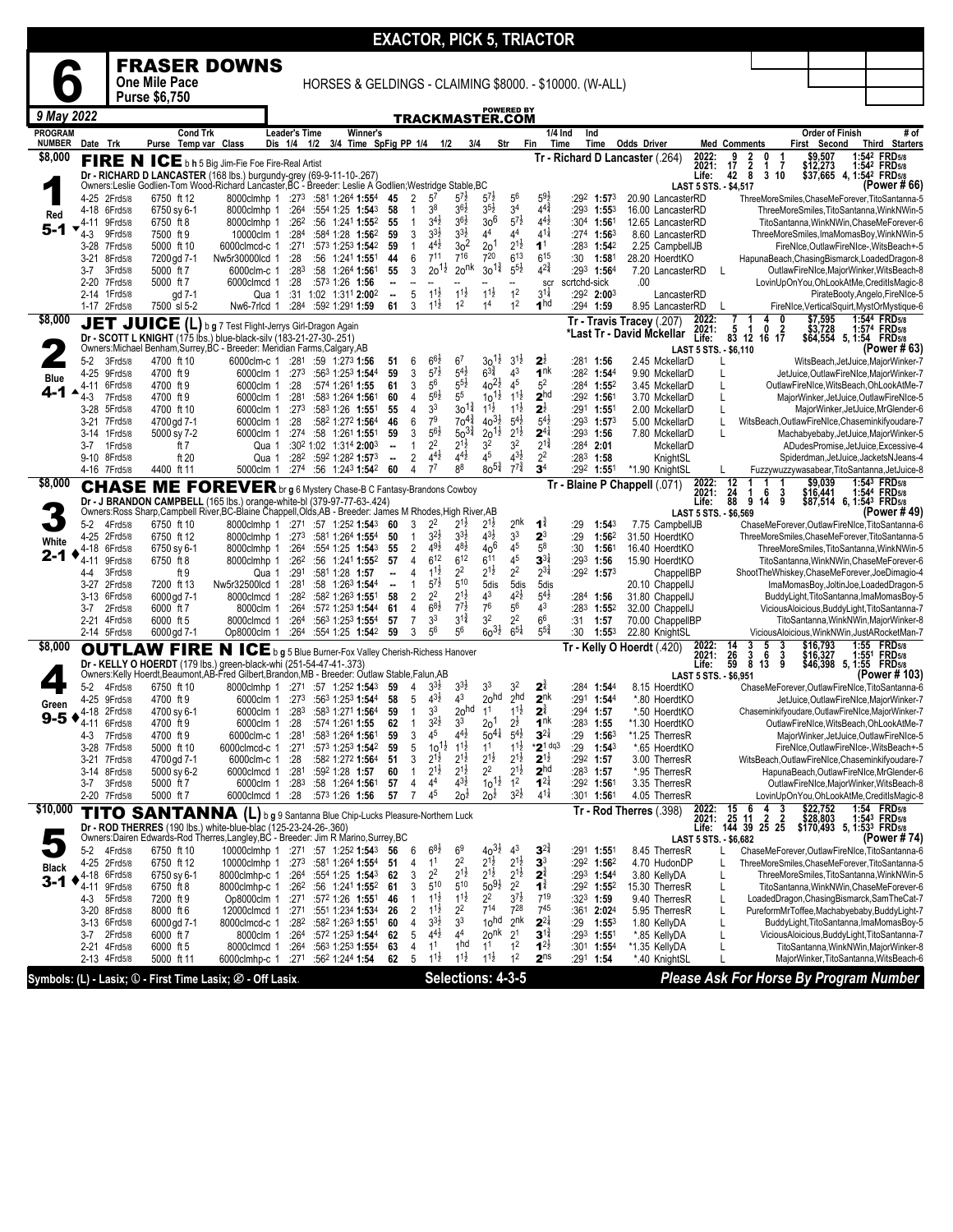|                                 |                                                                                                                                                                                                                                                                                                                                                                                                                                                                                                                                                                                                                                                                                                                                                                                                                                                                                                                                                                                                                                                                                                                                                                                                                                                                                                                                                                                                                                                                                                                                            |                    |                              |                                                                                                                                                         |                                 |     |                                                  |                          |                                  |                                      |                                          |                                          |                                          | <b>EXACTOR, TRIACTOR, WIN FOUR</b>     |                   |                                                  |                                               |                                     |                   |                                                                                                       |      |                                        |
|---------------------------------|--------------------------------------------------------------------------------------------------------------------------------------------------------------------------------------------------------------------------------------------------------------------------------------------------------------------------------------------------------------------------------------------------------------------------------------------------------------------------------------------------------------------------------------------------------------------------------------------------------------------------------------------------------------------------------------------------------------------------------------------------------------------------------------------------------------------------------------------------------------------------------------------------------------------------------------------------------------------------------------------------------------------------------------------------------------------------------------------------------------------------------------------------------------------------------------------------------------------------------------------------------------------------------------------------------------------------------------------------------------------------------------------------------------------------------------------------------------------------------------------------------------------------------------------|--------------------|------------------------------|---------------------------------------------------------------------------------------------------------------------------------------------------------|---------------------------------|-----|--------------------------------------------------|--------------------------|----------------------------------|--------------------------------------|------------------------------------------|------------------------------------------|------------------------------------------|----------------------------------------|-------------------|--------------------------------------------------|-----------------------------------------------|-------------------------------------|-------------------|-------------------------------------------------------------------------------------------------------|------|----------------------------------------|
|                                 |                                                                                                                                                                                                                                                                                                                                                                                                                                                                                                                                                                                                                                                                                                                                                                                                                                                                                                                                                                                                                                                                                                                                                                                                                                                                                                                                                                                                                                                                                                                                            |                    |                              | <b>FRASER DOWNS</b>                                                                                                                                     |                                 |     |                                                  |                          |                                  |                                      |                                          |                                          |                                          |                                        |                   |                                                  |                                               |                                     |                   |                                                                                                       |      |                                        |
|                                 |                                                                                                                                                                                                                                                                                                                                                                                                                                                                                                                                                                                                                                                                                                                                                                                                                                                                                                                                                                                                                                                                                                                                                                                                                                                                                                                                                                                                                                                                                                                                            |                    | <b>One Mile Pace</b>         |                                                                                                                                                         |                                 |     | FILLIES & MARES - MAIDENS OR \$5000. (W-ALL)     |                          |                                  |                                      |                                          |                                          |                                          |                                        |                   |                                                  |                                               |                                     |                   |                                                                                                       |      |                                        |
|                                 |                                                                                                                                                                                                                                                                                                                                                                                                                                                                                                                                                                                                                                                                                                                                                                                                                                                                                                                                                                                                                                                                                                                                                                                                                                                                                                                                                                                                                                                                                                                                            |                    | <b>Purse \$6,000</b>         |                                                                                                                                                         |                                 |     |                                                  |                          |                                  |                                      |                                          |                                          |                                          |                                        |                   |                                                  |                                               |                                     |                   |                                                                                                       |      |                                        |
| 9 May 2022                      |                                                                                                                                                                                                                                                                                                                                                                                                                                                                                                                                                                                                                                                                                                                                                                                                                                                                                                                                                                                                                                                                                                                                                                                                                                                                                                                                                                                                                                                                                                                                            |                    |                              |                                                                                                                                                         |                                 |     |                                                  |                          |                                  |                                      |                                          | TRACKMASTER.COM                          | <b>POWERED BY</b>                        |                                        |                   |                                                  |                                               |                                     |                   |                                                                                                       |      |                                        |
| <b>PROGRAM</b><br><b>NUMBER</b> | Date Trk                                                                                                                                                                                                                                                                                                                                                                                                                                                                                                                                                                                                                                                                                                                                                                                                                                                                                                                                                                                                                                                                                                                                                                                                                                                                                                                                                                                                                                                                                                                                   |                    | <b>Cond Trk</b><br>Purse     | Temp var Class                                                                                                                                          | <b>Leader's Time</b><br>Dis 1/4 | 1/2 | Winner's<br>3/4 Time SpFig PP 1/4                |                          |                                  | 1/2                                  |                                          | 3/4                                      | Str                                      | Fin                                    | $1/4$ Ind<br>Time | Ind<br>Time                                      | <b>Odds Driver</b>                            | <b>Med Comments</b>                 |                   | <b>Order of Finish</b><br>First<br>Second                                                             |      | # of<br>Third<br><b>Starters</b>       |
|                                 |                                                                                                                                                                                                                                                                                                                                                                                                                                                                                                                                                                                                                                                                                                                                                                                                                                                                                                                                                                                                                                                                                                                                                                                                                                                                                                                                                                                                                                                                                                                                            |                    |                              | IFHECOULDSEEMENOW b f 3 Hes Watching-Shesamystery-Mystery Chase                                                                                         |                                 |     |                                                  |                          |                                  |                                      |                                          |                                          |                                          |                                        |                   |                                                  | Tr - Clinton B Warrington (.310)              | 2022:<br>3<br>2021:<br>5            | 0<br>0<br>1       | \$4,440<br>\$2,700<br>2<br>0                                                                          | 1:59 | <b>FRD</b> 5/8                         |
|                                 |                                                                                                                                                                                                                                                                                                                                                                                                                                                                                                                                                                                                                                                                                                                                                                                                                                                                                                                                                                                                                                                                                                                                                                                                                                                                                                                                                                                                                                                                                                                                            |                    |                              | Dr - CLINTON B WARRINGTON (175 lbs.) brown-gold (39-8-3-9-.324)                                                                                         |                                 |     |                                                  |                          |                                  |                                      |                                          |                                          |                                          |                                        |                   |                                                  |                                               | Life:<br>8                          | 1<br>$\mathbf{1}$ | $\overline{2}$<br>\$7.140                                                                             |      | 3.1:59 FRD5/8<br>(Power #56)           |
|                                 | $5-2$                                                                                                                                                                                                                                                                                                                                                                                                                                                                                                                                                                                                                                                                                                                                                                                                                                                                                                                                                                                                                                                                                                                                                                                                                                                                                                                                                                                                                                                                                                                                      | 5Frd5/8            | 6000 ft 12                   | Owners: Deanna & Charles Merritt, Langley, BC - Breeder: Deanna J & Charles K Merritt, BC<br>F-Nw1r5000l 1                                              |                                 |     | :291:5941:2841:59                                | 37                       | $\mathbf{1}$                     | $3^{2}z$                             | $3^{6}\frac{1}{2}$                       | $3^{4}$ <sub>2</sub>                     | $3^{2}\frac{1}{2}$                       | $1^{4}$                                |                   | $:29^2$ 1:59                                     | 1.60 WarringtonCB                             | <b>LAST 5 STS. - \$4,440</b>        |                   | lfhecouldseemenow, PickUpStix, FreeAsABird-7                                                          |      |                                        |
| Red                             | $4 - 26$                                                                                                                                                                                                                                                                                                                                                                                                                                                                                                                                                                                                                                                                                                                                                                                                                                                                                                                                                                                                                                                                                                                                                                                                                                                                                                                                                                                                                                                                                                                                   | 5Frd5/8            | 6000 ft 9                    | Nw1r5000l 1                                                                                                                                             |                                 |     | :292 1:003 1:30 1:59                             | 40<br>38                 | $\overline{2}$<br>$\overline{7}$ | 2 <sup>1</sup><br>1 <sup>2</sup>     | 2 <sup>2</sup><br>1 <sup>1</sup>         | 20 <sup>nk</sup><br>2 <sup>2</sup>       | $1\frac{1}{2}$<br>$2^{1\frac{1}{2}}$     | $3^{1\frac{1}{2}}$<br>3 <sup>2</sup>   |                   | :291 1:591                                       | 12.60 WarringtonCB                            |                                     |                   | RockinRoller, Ventimatchalatte, Ifhecouldseemenow-7                                                   |      |                                        |
| 6-5                             | 4-18<br>4-11 1Frd5/8                                                                                                                                                                                                                                                                                                                                                                                                                                                                                                                                                                                                                                                                                                                                                                                                                                                                                                                                                                                                                                                                                                                                                                                                                                                                                                                                                                                                                                                                                                                       | 5Frd5/8            | 6000 sy 6-1<br>ft 11         | F-Nw1r5000l 1<br>Qua 1                                                                                                                                  | :29                             |     | :282 :594 1:30 2:003<br>:584 1:263 1:554         | $\ddot{\phantom{a}}$     | 4                                | $2^7$                                | $2^6$                                    | $2^{20}$                                 | $2^{30}$                                 | $2^{28}$                               |                   | $:303$ 2:01<br>:304 2:012                        | 15.40 ChappellJ<br>ChappellJ                  |                                     |                   | PlayMistyForMe,FreeAsABird,Ifhecouldseemenow-9<br>JoeRich, Ifhecouldseemenow, SkyBeach-5              |      |                                        |
|                                 | 11-17 1Frd5/8                                                                                                                                                                                                                                                                                                                                                                                                                                                                                                                                                                                                                                                                                                                                                                                                                                                                                                                                                                                                                                                                                                                                                                                                                                                                                                                                                                                                                                                                                                                              |                    | 6000 ft 5                    | 2vr-F-Mdn 1                                                                                                                                             | :274                            |     | :581 1:274 1:591                                 | 15                       | $\overline{7}$                   | $7^{13}$                             | $50^{11}$                                | $80^{11}$<br>715                         | $8^{16}$<br>720                          | 828<br>$7^{18\frac{1}{4}}$             | :344              | 2:04 <sup>4</sup>                                | 3.10 TherresR                                 |                                     |                   | Roseange, All Speculation, KarmaToGetU-8                                                              |      |                                        |
|                                 | 11-3 8Frd5/8<br>10-27 5Frd5/8                                                                                                                                                                                                                                                                                                                                                                                                                                                                                                                                                                                                                                                                                                                                                                                                                                                                                                                                                                                                                                                                                                                                                                                                                                                                                                                                                                                                                                                                                                              |                    | 15000 sy 11-2<br>15000 ft 11 | Bc-B Milbank 1<br>Bc-B Milbank 1                                                                                                                        |                                 |     | :29 1:001 1:283 1:583<br>:284 1:00 1:29 1:582    | 25<br>38                 | 3<br>5                           | ix7 <sup>12</sup><br>3 <sup>3</sup>  | $7^{15}$<br>34                           | $46\frac{1}{2}$                          | 47                                       | $4^{7}\frac{1}{2}$                     |                   | :30 <sup>3</sup> 2:02 <sup>1</sup><br>:293 1:594 | 46.10 WattBR<br>39.30 WattBR                  |                                     |                   | ShesBodacious, ShootTheWhiskey, RiverBoatRosie-7<br>ShootTheWhiskey,Hottieattheplate,RiverBoatRosie-6 |      |                                        |
|                                 | 10-13 5Frd5/8                                                                                                                                                                                                                                                                                                                                                                                                                                                                                                                                                                                                                                                                                                                                                                                                                                                                                                                                                                                                                                                                                                                                                                                                                                                                                                                                                                                                                                                                                                                              |                    | 15000 ft 9                   | Bc-B Milbank 1                                                                                                                                          |                                 |     | :281 1:004 1:294 1:581                           | 35                       | 8                                | 9 <sup>13</sup>                      | g12                                      | $9^{10}$                                 | 812                                      | $7^{11\frac{1}{2}}$                    | :283              | 2:002                                            | 66.30 WattBR                                  |                                     |                   | ShootTheWhiskey,MemumKnowsnothing,LainiesGirl-9                                                       |      |                                        |
|                                 | 10-6 3Frd5/8<br>9-29 1Frd5/8                                                                                                                                                                                                                                                                                                                                                                                                                                                                                                                                                                                                                                                                                                                                                                                                                                                                                                                                                                                                                                                                                                                                                                                                                                                                                                                                                                                                                                                                                                               |                    | 6000 ft 9<br>gd 12-1         | 2yr-F-Mdn 1<br>Qua 1                                                                                                                                    |                                 |     | :294 1:023 1:334 2:033<br>:311 1:052 1:361 2:062 | 19<br>÷.                 | 2<br>3                           | 2 <sup>2</sup><br>2 <sup>2</sup>     | 2 <sup>2</sup><br>2 <sup>2</sup>         | $3^{1\frac{3}{4}}$<br>3 <sup>3</sup>     | $3^{1\frac{3}{4}}$<br>3 <sup>2</sup>     | $2^{\frac{1}{2}}$<br>$2^{\frac{1}{2}}$ | :293              | :292 2:033<br>2:062                              | 7.20 WattBR<br>TherresR                       |                                     |                   | DragonTale, Ifhecouldseemenow, GetOutaZWay-6<br>Roseange, Ifhecouldseemenow, JetPants-5               |      |                                        |
|                                 |                                                                                                                                                                                                                                                                                                                                                                                                                                                                                                                                                                                                                                                                                                                                                                                                                                                                                                                                                                                                                                                                                                                                                                                                                                                                                                                                                                                                                                                                                                                                            |                    |                              | <b>GET OUTA Z WAY</b> br f 3 Domitian Hanover-Jazzy Jay-I Zee                                                                                           |                                 |     |                                                  |                          |                                  |                                      |                                          |                                          |                                          |                                        |                   |                                                  | Tr - Paul P Tolmazoff (.161)                  | 2022:<br>2021:<br>10                |                   | \$4,780<br>\$1,680                                                                                    |      |                                        |
|                                 |                                                                                                                                                                                                                                                                                                                                                                                                                                                                                                                                                                                                                                                                                                                                                                                                                                                                                                                                                                                                                                                                                                                                                                                                                                                                                                                                                                                                                                                                                                                                            |                    |                              | Dr - ROBERT E SCRANNAGE (43-6-10-6-.315)                                                                                                                |                                 |     |                                                  |                          |                                  |                                      |                                          |                                          |                                          |                                        |                   |                                                  |                                               | $\frac{11}{21}$<br>Life:            | 0<br>0<br>0<br>1  | 2<br>\$6,460                                                                                          |      |                                        |
|                                 |                                                                                                                                                                                                                                                                                                                                                                                                                                                                                                                                                                                                                                                                                                                                                                                                                                                                                                                                                                                                                                                                                                                                                                                                                                                                                                                                                                                                                                                                                                                                            |                    |                              | Owners:Paul Tolmazoff-Ryan Slattery,Surrey,BC - Breeder: Larry D Merkley;Sonya R Merkley,BC                                                             |                                 |     |                                                  |                          |                                  | $1^{11}$                             |                                          | 1 <sup>2</sup>                           |                                          | 524                                    |                   |                                                  |                                               | LAST 5 STS. - \$1,080               |                   |                                                                                                       |      | (Power # 68)                           |
|                                 | $5-2$                                                                                                                                                                                                                                                                                                                                                                                                                                                                                                                                                                                                                                                                                                                                                                                                                                                                                                                                                                                                                                                                                                                                                                                                                                                                                                                                                                                                                                                                                                                                      |                    | 6000 ft 12                   | F-Nw1r5000l 1                                                                                                                                           | :291                            |     |                                                  | 14                       | 5                                |                                      | $1^{2}$                                  |                                          | $11x$ <sup>1</sup>                       |                                        | :35               | 2:034                                            | 26.30 HudonDF                                 |                                     |                   |                                                                                                       |      |                                        |
|                                 | 4-17                                                                                                                                                                                                                                                                                                                                                                                                                                                                                                                                                                                                                                                                                                                                                                                                                                                                                                                                                                                                                                                                                                                                                                                                                                                                                                                                                                                                                                                                                                                                       |                    | 6000 ft 8                    |                                                                                                                                                         | :28                             |     |                                                  | 19                       | 6                                |                                      |                                          |                                          | $6^{23}$                                 |                                        |                   |                                                  |                                               |                                     |                   |                                                                                                       |      |                                        |
|                                 |                                                                                                                                                                                                                                                                                                                                                                                                                                                                                                                                                                                                                                                                                                                                                                                                                                                                                                                                                                                                                                                                                                                                                                                                                                                                                                                                                                                                                                                                                                                                            |                    |                              |                                                                                                                                                         |                                 |     |                                                  |                          |                                  |                                      |                                          |                                          |                                          |                                        |                   |                                                  |                                               |                                     |                   |                                                                                                       |      |                                        |
|                                 |                                                                                                                                                                                                                                                                                                                                                                                                                                                                                                                                                                                                                                                                                                                                                                                                                                                                                                                                                                                                                                                                                                                                                                                                                                                                                                                                                                                                                                                                                                                                            |                    | 6000 ft 10                   |                                                                                                                                                         |                                 |     |                                                  | 34                       | $6\phantom{1}$                   | 2 <sup>2</sup>                       | 2 <sup>2</sup>                           | 3 <sup>3</sup>                           | $3^{2}\frac{1}{2}$                       | 48                                     |                   |                                                  |                                               |                                     |                   |                                                                                                       |      |                                        |
|                                 | 5Frd5/8<br>:594 1:284 1:59<br>Ifhecouldseemenow, PickUpStix, FreeAsABird-7<br>$4^{31}$<br>$4^4\,$<br>$4^{4}$ <sub>2</sub><br>$5^{8}2$<br>$3^{4}$ <sub>2</sub><br>37<br>$\overline{2}$<br>:30 <sup>4</sup><br>4-26 3Frd5/8<br>6000 ft 11<br>:274<br>:584 1:281 1:581<br>$1:59^{4}$<br>16.20 HudonDP<br>Urnotworthmytime, Roseange, WesternCowboy-6<br>Nw1r5000l 1<br><b>Blue</b><br>$50^{7\frac{3}{4}}$<br>$6^{32}$<br>$30^{21}$<br>$30^{21}$<br>$:343$ 2:023<br>3Frd5/8<br>Nw1r5000l 1<br>:574 1:262 1:561<br>58.30 ScrannageRE<br>ADudesPromise, MysticHunter, LDsBoss-7<br>3-1<br>$4^{11\frac{3}{4}}$<br>$4^{5}\frac{1}{2}$<br>45<br>4 <sup>5</sup><br>45<br>5Frd5/8<br>6000 ft 9<br>F-Nw1r5000l 1<br>:282<br>:59 1:283 1:571<br>40<br>3<br>:30<br>24.00 HoerdtKO<br>KittieCat, Josephine, PlayMistyForMe-5<br>$4 - 11$<br>1:593<br>$4^{7}\frac{1}{2}$<br>5 <sup>7</sup><br>$59\frac{1}{2}$<br>6 <sup>12</sup><br>6 <sup>17</sup><br>:27<br>:564 1:254 1:573<br>8Frd5/8<br>28875 ft 6<br>Bc Mrn Young 1<br>31<br>3<br>:332<br>2:01<br>32.10 HoerdtKO<br>4-4<br>MillionReasons, DragonTale, ForeverFurley-8<br>:273<br>:304 1:592<br>9.85 CampbellJB<br>3-28 4Frd5/8<br>F-Nw1r5000l 1<br>:591 1:28 1:574<br>Urnotworthmytime, Josephine, PlayMistyForMe-8<br>$3^{21}$<br>$4^{1\frac{1}{2}}$<br>$4^{4}$<br>2 <sup>2</sup><br>$3^{1\frac{1}{2}}$<br>30<br>$\overline{2}$<br>:301 2:011<br>$3 - 21$<br>4Frd5/8<br>:284 1:011 1:304 2:001<br>9.85 CampbellJB<br>6000 gd 8-1<br>F-Nw1r5000l 1<br>MillionReasons, Urnotworthmytime, KittieCat-8 |                    |                              |                                                                                                                                                         |                                 |     |                                                  |                          |                                  |                                      |                                          |                                          |                                          |                                        |                   |                                                  |                                               |                                     |                   |                                                                                                       |      |                                        |
|                                 |                                                                                                                                                                                                                                                                                                                                                                                                                                                                                                                                                                                                                                                                                                                                                                                                                                                                                                                                                                                                                                                                                                                                                                                                                                                                                                                                                                                                                                                                                                                                            |                    |                              |                                                                                                                                                         |                                 |     |                                                  |                          |                                  |                                      |                                          |                                          |                                          |                                        |                   |                                                  |                                               |                                     |                   |                                                                                                       |      |                                        |
|                                 | $2 - 21$                                                                                                                                                                                                                                                                                                                                                                                                                                                                                                                                                                                                                                                                                                                                                                                                                                                                                                                                                                                                                                                                                                                                                                                                                                                                                                                                                                                                                                                                                                                                   |                    | 6500 ft 5                    |                                                                                                                                                         |                                 |     |                                                  | 39                       | 3                                | $1^{1\frac{1}{2}}$                   | $2^{1\frac{1}{2}}$                       | 2 <sup>2</sup>                           | 2 <sup>2</sup>                           | $4^{4^{3}_{4}}$                        |                   |                                                  |                                               |                                     |                   |                                                                                                       |      |                                        |
|                                 | 2 <sup>2</sup><br>2 <sup>2</sup><br>1 <sup>1</sup><br>3 <sup>9</sup><br>$20^{\frac{1}{2}}$<br>3-14 3Frd5/8<br>6000 sy 6-2<br>:281<br>:591 1:292 2:001<br>30<br>4<br>$:323$ 2:02<br>18.85 CampbellJB<br>GottaWearShades, MillionReasons, GetOutaZWay-7<br>F-Nw1r5000I 1<br>$2^{1\frac{1}{2}}$<br>$11\frac{1}{2}$<br>$3^{1\frac{1}{2}}$<br>$2^{3\frac{3}{4}}$<br>$3^{1}\frac{1}{2}$<br>6000 ft 7<br>F-Maiden-Cd 1<br>:282<br>:592 1:291 1:584<br>40<br>8<br>:301 1:593<br>64.90 CampbellJB<br>$3 - 7$<br>4Frd5/8<br>MillionReasons, GetOutaZWay, FreeAsABird-9<br>7Frd5/8<br>:282 1:00 1:282 1:593<br>$2:00^{3}$<br>16.00 CampbellJB<br>AintltStrange,LDsContessa,Chicoutimi-8<br>F-Nw2-3rl-Hp 1<br>:314<br>2022:<br>2021:<br>$$480$<br>$$3,450$<br>$$3,930$<br>Tr - Margaret S White (.323)<br><b>HEARTS A RACING</b> b f 3 Mystician-Ideal Odds-Western Ideal<br>6<br>0<br>1<br>0<br>Dr - J BRANDON CAMPBELL (165 lbs.) orange-white-bl (379-97-77-63-.424)<br>9<br>Life:<br>0<br>1<br>0                                                                                                                                                                                                                                                                                                                                                                                                                                                                                                                                                   |                    |                              |                                                                                                                                                         |                                 |     |                                                  |                          |                                  |                                      |                                          |                                          |                                          |                                        |                   |                                                  |                                               |                                     |                   |                                                                                                       |      |                                        |
|                                 |                                                                                                                                                                                                                                                                                                                                                                                                                                                                                                                                                                                                                                                                                                                                                                                                                                                                                                                                                                                                                                                                                                                                                                                                                                                                                                                                                                                                                                                                                                                                            |                    |                              | Owners: Dr James Findlay, Maple Ridge, BC - Breeder: Seaspray Stables Ltd, BC                                                                           |                                 |     |                                                  |                          |                                  |                                      |                                          |                                          |                                          |                                        |                   |                                                  |                                               | LAST 5 STS. - \$480                 |                   |                                                                                                       |      | (Power #47)                            |
|                                 | $5-2$                                                                                                                                                                                                                                                                                                                                                                                                                                                                                                                                                                                                                                                                                                                                                                                                                                                                                                                                                                                                                                                                                                                                                                                                                                                                                                                                                                                                                                                                                                                                      | 5Frd5/8            | 6000 ft 12                   | F-Nw1r5000l 1                                                                                                                                           |                                 |     | :291:5941:2841:59                                | 23                       | 6                                | $7^{10}$                             | $7^{15}$                                 | $6^{17}$                                 | $6^{16}$                                 | 414                                    | :293              | 2:01 <sup>4</sup>                                | 13.25 CampbellJB                              |                                     |                   | Ifhecouldseemenow, PickUpStix, FreeAsABird-7                                                          |      |                                        |
| White                           | $4 - 26$                                                                                                                                                                                                                                                                                                                                                                                                                                                                                                                                                                                                                                                                                                                                                                                                                                                                                                                                                                                                                                                                                                                                                                                                                                                                                                                                                                                                                                                                                                                                   | 5Frd5/8            | 6000 ft 9                    | Nw1r5000l 1                                                                                                                                             |                                 |     | :292 1:003 1:30 1:59                             | 29<br>27                 | $\mathbf{1}$<br>5                | $5^{8}2$<br>$7^{14}$                 | 5 <sup>9</sup><br>$79\frac{1}{2}$        | $5^7$<br>$79\frac{1}{2}$                 | $6^{11}$<br>7 <sup>11</sup>              | $7^{12}$<br>$7^{12}$                   | :30               | $2:01^2$<br>$:31^1$ 2:03                         | 63.00 CampbellJB                              |                                     |                   | RockinRoller, Ventimatchalatte, Ifhecouldseemenow-7                                                   |      |                                        |
| 6-1                             | 4-18<br>4-11 2Frd5/8                                                                                                                                                                                                                                                                                                                                                                                                                                                                                                                                                                                                                                                                                                                                                                                                                                                                                                                                                                                                                                                                                                                                                                                                                                                                                                                                                                                                                                                                                                                       | 5Frd5/8            | 6000 sy 6-1<br>ft 11         | F-Nw1r5000l 1<br>Qua 1                                                                                                                                  |                                 |     | :282 :594 1:30 2:003<br>:291 1:002 1:31 2:00     | --                       | 3                                | $4^{6}\frac{1}{2}$                   | 56                                       | $5^{5\frac{1}{2}}$                       | 4 <sup>9</sup>                           | 413                                    |                   | $:30^3$ 2:02 <sup>3</sup>                        | 1.85 CampbellJB<br>CampbellJB                 |                                     |                   | PlayMistyForMe.FreeAsABird.Ifhecouldseemenow-9                                                        |      | TinFoilHat,FirmRingo,ShalesStorm-6     |
|                                 | 4-4                                                                                                                                                                                                                                                                                                                                                                                                                                                                                                                                                                                                                                                                                                                                                                                                                                                                                                                                                                                                                                                                                                                                                                                                                                                                                                                                                                                                                                                                                                                                        | 1Frd5/8            | ft 9                         | Qua 1                                                                                                                                                   |                                 |     | :301 :593 1:281 1:571                            | $\ddot{\phantom{a}}$     | $\mathbf{1}$                     | 316                                  | 428                                      | 4dis                                     | 4dis                                     | 4dis                                   |                   |                                                  | CampbellJB                                    |                                     |                   | MemumKnowsnothing, ChuckYouFarlie, RiverBoatRosie-4                                                   |      |                                        |
|                                 | 11-24 1 Frd5/8<br>11-17 1 Frd5/8                                                                                                                                                                                                                                                                                                                                                                                                                                                                                                                                                                                                                                                                                                                                                                                                                                                                                                                                                                                                                                                                                                                                                                                                                                                                                                                                                                                                                                                                                                           |                    | 6000 ft 7<br>6000 ft 5       | 2yr-F-Mdn 1<br>2yr-F-Mdn 1                                                                                                                              |                                 |     | :292 1:014 1:33 2:03<br>:274 :581 1:274 1:591    | 12<br>35                 | $\mathbf{1}$<br>6                | $2^{1\frac{1}{2}}$<br>3 <sup>3</sup> | 2 <sup>2</sup><br>$3^{3}\frac{1}{2}$     | $2^{1\frac{1}{2}}$<br>3 <sup>4</sup>     | $3^{6}\frac{1}{2}$<br>45                 | $6^{12}$<br>$6^{6}$                    |                   | :321 2:052<br>:314 2:002                         | *1.15 LancasterRD<br>*2.10 LancasterRD        |                                     |                   | LockTheFlow,FreeAsABird,Dazednconfused-6<br>Roseange, All Speculation, KarmaToGetU-8                  |      |                                        |
|                                 | 11-3 7Frd5/8                                                                                                                                                                                                                                                                                                                                                                                                                                                                                                                                                                                                                                                                                                                                                                                                                                                                                                                                                                                                                                                                                                                                                                                                                                                                                                                                                                                                                                                                                                                               |                    | 15000 sy 11-2                | Bc-B Milbank 1                                                                                                                                          |                                 |     | :292 1:02 1:301 1:592                            | 36                       | 4                                | 45                                   | 45                                       | $6^{10}$                                 | $6^{12}$                                 | $5^{9\frac{3}{4}}$                     | :291              | $2:01^2$                                         | 38.65 HudonDP                                 |                                     |                   | MemumKnowsnothing, HazelsWildling, TinFoilHat-7                                                       |      |                                        |
|                                 | 10-27 4Frd5/8                                                                                                                                                                                                                                                                                                                                                                                                                                                                                                                                                                                                                                                                                                                                                                                                                                                                                                                                                                                                                                                                                                                                                                                                                                                                                                                                                                                                                                                                                                                              |                    | 15000 ft 11                  | Bc-B Milbank 1                                                                                                                                          | :282                            |     | :591 1:284 1:57                                  | 44                       | $\overline{4}$                   | 2 <sup>1</sup>                       | $2^{1\frac{1}{2}}$<br>$1^{1\frac{1}{2}}$ | $3^{1\frac{3}{4}}$<br>$3^{1\frac{3}{4}}$ | $4^{7\frac{1}{2}}$<br>$3^{5\frac{1}{2}}$ | 49<br>$8^{12}\frac{1}{2}$              | :293              | 1:584                                            | 34.75 LancasterRD                             |                                     |                   | MemumKnowsnothing, TinFoilHat, ShesBodacious-6                                                        |      |                                        |
|                                 | 10-13 5Frd5/8                                                                                                                                                                                                                                                                                                                                                                                                                                                                                                                                                                                                                                                                                                                                                                                                                                                                                                                                                                                                                                                                                                                                                                                                                                                                                                                                                                                                                                                                                                                              |                    | 15000 ft 9                   | Bc-B Milbank 1                                                                                                                                          |                                 |     | :281 1:004 1:294 1:581                           | 34                       | 3                                | $1^{1\frac{1}{2}}$                   |                                          |                                          |                                          |                                        | :30 <sup>2</sup>  | 2:00 <sup>3</sup>                                | 7.30 LancasterRD<br>Tr - David P Hudon (.236) | 2022<br>3                           | 0<br>n            | ShootTheWhiskey,MemumKnowsnothing,LainiesGirl-9<br>\$780<br>n                                         |      |                                        |
|                                 |                                                                                                                                                                                                                                                                                                                                                                                                                                                                                                                                                                                                                                                                                                                                                                                                                                                                                                                                                                                                                                                                                                                                                                                                                                                                                                                                                                                                                                                                                                                                            |                    |                              | <b>BICHETTE</b> br f 3 Bettors Delight-Western Fancy-Western Hanover<br>Dr - DAVID P HUDON (207 lbs.) red-yellow (119-16-12-21-.249)                    |                                 |     |                                                  |                          |                                  |                                      |                                          |                                          |                                          |                                        |                   |                                                  | *Last Tr - Jim R Marino                       | 2021:<br>0<br>3<br>Life:            | 0<br>0<br>0<br>0  | \$0<br>0<br>\$780<br>$\mathbf{0}$                                                                     |      |                                        |
|                                 |                                                                                                                                                                                                                                                                                                                                                                                                                                                                                                                                                                                                                                                                                                                                                                                                                                                                                                                                                                                                                                                                                                                                                                                                                                                                                                                                                                                                                                                                                                                                            |                    |                              | Owners:Rob Dedecker,Aldergrove,BC - Breeder: J J J Stables,Prince George,BC                                                                             |                                 |     |                                                  |                          |                                  |                                      |                                          |                                          |                                          |                                        |                   |                                                  |                                               | <b>LAST 5 STS. - \$780</b>          |                   |                                                                                                       |      | (Power # 40)                           |
|                                 | 4-18 5Frd5/8<br>4-11 5Frd5/8                                                                                                                                                                                                                                                                                                                                                                                                                                                                                                                                                                                                                                                                                                                                                                                                                                                                                                                                                                                                                                                                                                                                                                                                                                                                                                                                                                                                                                                                                                               |                    | 6000 sy 6-1<br>6000 ft 9     | F-Nw1r5000l 1 :28 <sup>2</sup> :594 1:30 2:00 <sup>3</sup><br>F-Nw1r5000l 1                                                                             |                                 |     | :282 :59 1:283 1:571                             | -27<br>33                | 6<br>$\overline{4}$              | 816<br>$5^7$                         | 811<br>$5^7\,$                           | 8010<br>$5^{7\frac{1}{2}}$               | 8 <sup>12</sup><br>$5^{10}$              | 8 <sup>13</sup><br>$5^{18}$            | :311              | 2:031<br>:304 2:004                              | 23.00 KellyDA<br>13.35 KellyDA                |                                     |                   | PlayMistyForMe,FreeAsABird,Ifhecouldseemenow-9                                                        |      | KittieCat, Josephine, PlayMistyForMe-5 |
| Green                           | 4-4                                                                                                                                                                                                                                                                                                                                                                                                                                                                                                                                                                                                                                                                                                                                                                                                                                                                                                                                                                                                                                                                                                                                                                                                                                                                                                                                                                                                                                                                                                                                        | 4Frd5/8            | 6000 ft 7                    | F-Nw1r5000l 1                                                                                                                                           |                                 |     | :301 1:022 1:314 2:014                           | 20                       | $\mathbf{1}$                     | $4^{4}$ <sub>2</sub>                 | $4^{5}\frac{1}{2}$                       | 48                                       | 46                                       | $4^{6}\frac{1}{2}$                     |                   | $:293$ 2:03                                      | 3.10 KellyDA                                  |                                     |                   | Josephine, PlayMistyForMe, Outlawskysthelimit-5                                                       |      |                                        |
| 8-1                             | ▼<br>3-28 2Frd5/8                                                                                                                                                                                                                                                                                                                                                                                                                                                                                                                                                                                                                                                                                                                                                                                                                                                                                                                                                                                                                                                                                                                                                                                                                                                                                                                                                                                                                                                                                                                          |                    | ft 14                        | Qua 1                                                                                                                                                   |                                 |     | :303 1:003 1:30 1:59                             | $\overline{\phantom{a}}$ | $\mathbf{1}$                     | 33                                   | 312                                      | 314                                      | 317                                      | 316                                    |                   | :292 2:021                                       | KellyDA                                       |                                     |                   | MemumKnowsnothing,LadnerLad,Bichette-5                                                                |      |                                        |
|                                 |                                                                                                                                                                                                                                                                                                                                                                                                                                                                                                                                                                                                                                                                                                                                                                                                                                                                                                                                                                                                                                                                                                                                                                                                                                                                                                                                                                                                                                                                                                                                            |                    |                              | PICK UP STIX b f 3 Mystician-Countess Serenade-As Promised                                                                                              |                                 |     |                                                  |                          |                                  |                                      |                                          |                                          |                                          |                                        |                   |                                                  | Tr - C Brent Hill (.222)                      | 2022:<br>2021:<br>3<br>0            | 0<br>1<br>0<br>0  | \$1,800<br>O<br>0<br>\$1,800                                                                          |      |                                        |
|                                 |                                                                                                                                                                                                                                                                                                                                                                                                                                                                                                                                                                                                                                                                                                                                                                                                                                                                                                                                                                                                                                                                                                                                                                                                                                                                                                                                                                                                                                                                                                                                            |                    |                              | Dr - KELLY O HOERDT (179 lbs.) areen-black-whi (251-54-47-41-.373)<br>Owners:Hotdog Hill Racing,Aldergrove,BC - Breeder: Janice M Wheeler,Aldergrove,BC |                                 |     |                                                  |                          |                                  |                                      |                                          |                                          |                                          |                                        |                   |                                                  |                                               | 3<br>Life:<br>LAST 5 STS. - \$1,800 | 0<br>1            | 0                                                                                                     |      | (Power # 52)                           |
|                                 | $5-2$                                                                                                                                                                                                                                                                                                                                                                                                                                                                                                                                                                                                                                                                                                                                                                                                                                                                                                                                                                                                                                                                                                                                                                                                                                                                                                                                                                                                                                                                                                                                      | 5Frd5/8            | 6000 ft 12                   | F-Nw1r5000l 1                                                                                                                                           | :291                            |     | :594 1:284 1:59                                  | 33                       | $\overline{2}$                   | $4^{4}$                              | $4^9\,$                                  | $4^{6}\frac{1}{2}$                       | 45                                       | $2^{4}$                                |                   | $:294$ 1:594                                     | 57.60 HoerdtKO                                |                                     |                   | Ifhecouldseemenow, PickUpStix, FreeAsABird-7                                                          |      |                                        |
| <b>Black</b>                    | $4 - 26$<br>4-18                                                                                                                                                                                                                                                                                                                                                                                                                                                                                                                                                                                                                                                                                                                                                                                                                                                                                                                                                                                                                                                                                                                                                                                                                                                                                                                                                                                                                                                                                                                           | 3Frd5/8<br>5Frd5/8 | 6000 ft 11<br>6000 sy 6-1    | Nw1r5000l 1<br>F-Nw1r5000l 1                                                                                                                            | :274<br>:282                    |     | :584 1:281 1:581<br>:594 1:30 2:003              | 28<br>29                 | $\mathbf{1}$<br>$\overline{4}$   | 6 <sup>9</sup><br>$6^{11}$           | $60^{51}$<br>6 <sup>7</sup>              | $50^{51}$<br>$50^{61}$                   | $6^{11}$<br>5 <sup>8</sup>               | 617<br>$5^{10\frac{3}{4}}$             | :322              | 2:013<br>:313 2:024                              | 43.00 HoerdtKO<br>8.70 HoerdtKO               |                                     |                   | Urnotworthmytime, Roseange, WesternCowboy-6<br>PlayMistyForMe,FreeAsABird,Ifhecouldseemenow-9         |      |                                        |
| $9 - 2$                         | $4 - 11$                                                                                                                                                                                                                                                                                                                                                                                                                                                                                                                                                                                                                                                                                                                                                                                                                                                                                                                                                                                                                                                                                                                                                                                                                                                                                                                                                                                                                                                                                                                                   | 1Frd5/8            | ft 11                        | Qua 1                                                                                                                                                   | :29                             |     | :584 1:263 1:554                                 | ٠.                       | 3                                | $3^{9}\frac{1}{2}$                   | 3 <sup>9</sup>                           | 324                                      | 3 <sup>31</sup>                          | $4^{33}$                               | :31               | $2:02^2$                                         | HillC                                         |                                     |                   | JoeRich, Ifhecouldseemenow, SkyBeach-5                                                                |      |                                        |
|                                 |                                                                                                                                                                                                                                                                                                                                                                                                                                                                                                                                                                                                                                                                                                                                                                                                                                                                                                                                                                                                                                                                                                                                                                                                                                                                                                                                                                                                                                                                                                                                            |                    |                              | Svmbols: (L) - Lasix: ① - First Time Lasix: ② - Off Lasix.                                                                                              |                                 |     |                                                  |                          |                                  |                                      |                                          | <b>Selections: 1-2-5</b>                 |                                          |                                        |                   |                                                  |                                               |                                     |                   | <b>Please Ask For Horse By Program Number</b>                                                         |      |                                        |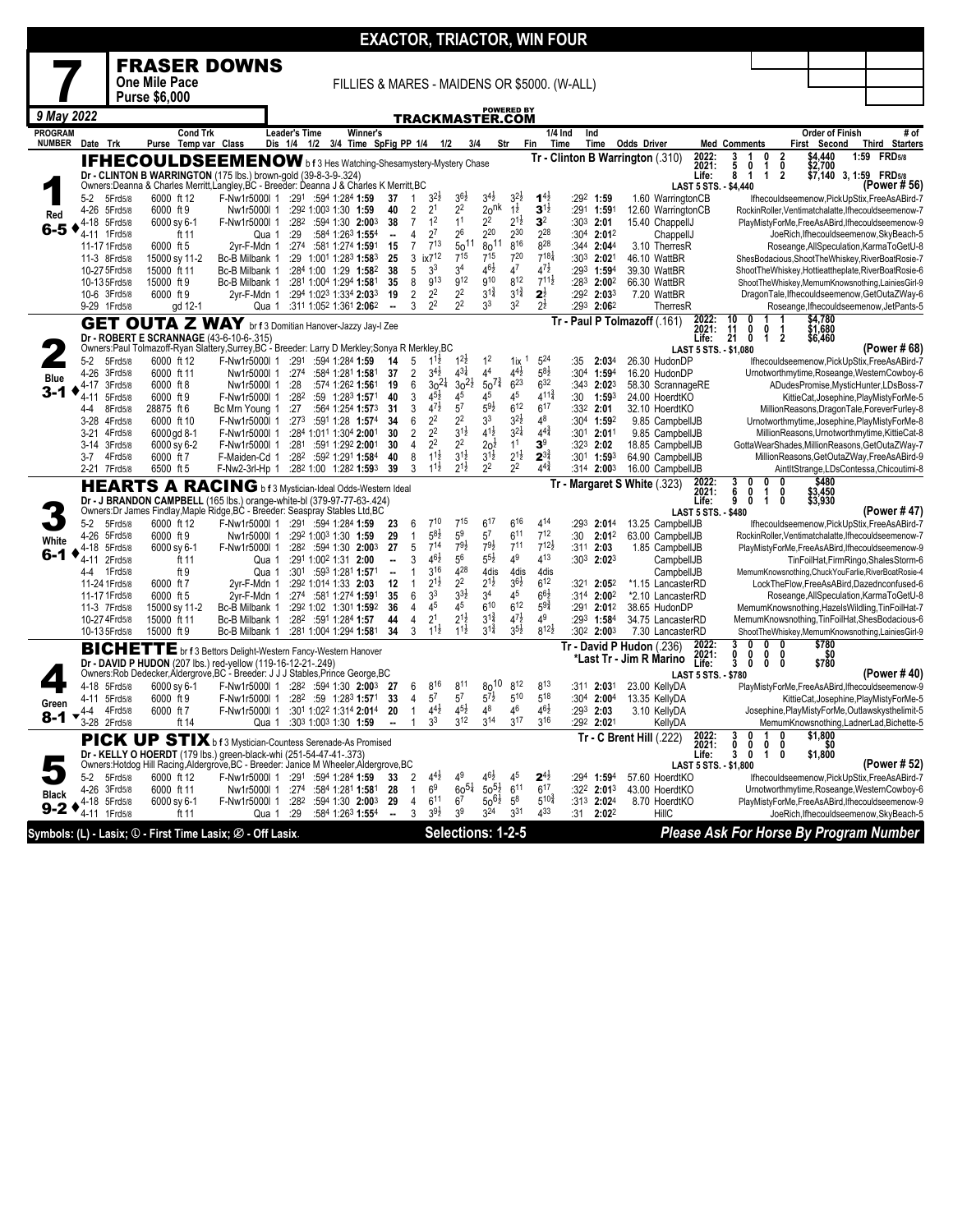|                  |                      |                         |                                                                                                                                                               |                                      |                          |                                                                |                                                                   |                            |                     |                                       |                                          |                                      |                                          | <b>EXACTOR, TRIACTOR, WIN THREE</b>     |                |                                             |                                                     |                                              |                                     |                          |                               |                                                                                                        |
|------------------|----------------------|-------------------------|---------------------------------------------------------------------------------------------------------------------------------------------------------------|--------------------------------------|--------------------------|----------------------------------------------------------------|-------------------------------------------------------------------|----------------------------|---------------------|---------------------------------------|------------------------------------------|--------------------------------------|------------------------------------------|-----------------------------------------|----------------|---------------------------------------------|-----------------------------------------------------|----------------------------------------------|-------------------------------------|--------------------------|-------------------------------|--------------------------------------------------------------------------------------------------------|
|                  |                      |                         | <b>FRASER DOWNS</b>                                                                                                                                           |                                      |                          |                                                                |                                                                   |                            |                     |                                       |                                          |                                      |                                          |                                         |                |                                             |                                                     |                                              |                                     |                          |                               |                                                                                                        |
|                  |                      |                         | One Mile Pace                                                                                                                                                 |                                      |                          | FILLIES & MARES - N/W 5 (BC 6) RACES OR \$30000. (BC \$37500.) |                                                                   |                            |                     |                                       |                                          |                                      |                                          |                                         |                |                                             |                                                     |                                              |                                     |                          |                               |                                                                                                        |
|                  |                      |                         | <b>Purse \$7,200</b>                                                                                                                                          |                                      |                          |                                                                |                                                                   |                            |                     |                                       |                                          | LIFETIME (W-ALL)                     |                                          |                                         |                |                                             |                                                     |                                              |                                     |                          |                               |                                                                                                        |
| 9 May 2022       |                      |                         |                                                                                                                                                               |                                      |                          |                                                                |                                                                   |                            |                     |                                       |                                          | TRACKMASTER.COM                      | <b>POWERED BY</b>                        |                                         |                |                                             |                                                     |                                              |                                     |                          |                               |                                                                                                        |
| <b>PROGRAM</b>   |                      |                         | <b>Cond Trk</b>                                                                                                                                               |                                      | <b>Leader's Time</b>     |                                                                | Winner's                                                          |                            |                     |                                       |                                          |                                      |                                          | 1/4 Ind                                 | Ind            |                                             |                                                     |                                              |                                     | Order of Finish          |                               | # of                                                                                                   |
| <b>NUMBER</b>    | Date Trk             |                         | Purse Temp var Class                                                                                                                                          |                                      | Dis 1/4                  | 1/2                                                            | 3/4 Time SpFig PP 1/4                                             |                            |                     | 1/2                                   | 3/4                                      | Str                                  | Fin                                      | Time                                    |                | Time                                        | <b>Odds Driver</b><br>2022:                         | <b>Med Comments</b><br>13                    | 3                                   | First Second<br>\$15,007 | 1:58                          | Third Starters<br><b>FRD</b> 5/8                                                                       |
|                  |                      |                         | <b>GIN IS BETTER</b> b m 4 Betterthancheddar-Red Star Ginny-Pacific Rocket<br>Dr - CLINTON B WARRINGTON (175 lbs.) brown-gold (39-8-3-9-.324)                 |                                      |                          |                                                                |                                                                   |                            |                     |                                       |                                          |                                      |                                          |                                         |                |                                             | Tr - Clinton B Warrington (.310)<br>2021:           | $\frac{2}{3}$<br>$\frac{5}{18}$              | 3<br>0<br>0<br>3<br>3               | \$9,575                  |                               | 1:573 FRD5/8<br>\$24,582 3, 1:573 FRD5/8                                                               |
|                  |                      |                         | Owners: Clinton Warrington Jr, Surrey, BC - Breeder: Jackie A Warrington, Surrey, BC                                                                          |                                      |                          |                                                                |                                                                   |                            |                     |                                       |                                          |                                      |                                          |                                         |                |                                             | Life:<br>LAST 5 STS. - \$6,102                      |                                              |                                     |                          |                               | (Power #60)                                                                                            |
|                  | 5-2                  | 6Frd5/8                 | 7200 ft 10<br>7200 ft 9                                                                                                                                       | F-Nw5r30000I 1                       | :273                     |                                                                | :554 1:241 1:534                                                  | 56                         | 6                   | $6^{14}$<br>5 <sup>7</sup>            | $6^{15}$<br>6 <sup>8</sup>               | $6^{12}$<br>5 <sup>7</sup>           | 6 <sup>11</sup><br>56                    | $5^{6}$<br>$*43\frac{3}{4}$ dq6         | :282 1:54      | 282 1:55                                    | 20.50 WarringtonCB<br>7.95 WarringtonCB             |                                              |                                     |                          |                               | Sheslikefinewine, PirateBooty, Dollydaydream-6                                                         |
| Red              | $4 - 25$<br>4-18     | 10Frd5/8<br>3Frd5/8     | 6600 sy 6-1                                                                                                                                                   | F-Nw5r30000I 1<br>F-Nw3r15000l 1     | :263<br>:30              |                                                                | :562 1:241 1:531<br>:594 1:281 1:58                               | 64<br>49                   | 3<br>1              | $1^{1\frac{1}{2}}$                    | 1 <sup>2</sup>                           | $1^{2}\frac{1}{2}$                   | $1^{1\frac{1}{2}}$                       | 1 <sup>1</sup>                          |                | :294 1:58                                   | *1.00 ChappellJ                                     |                                              |                                     |                          |                               | PirateBooty,Maylah,BohemianRhapsody-7<br>GinIsBetter, Grinningfromabove, MillionReasons-7              |
| 5-1              | 4-11                 | 8Frd5/8                 | 6600 ft 8                                                                                                                                                     | F-Nw3r15000l 1                       | :283                     |                                                                | :592 1:284 1:571                                                  | 50                         | 3                   | 1nk                                   | 2 <sup>2</sup>                           | $2^{1\frac{1}{2}}$                   | $2^{2\frac{1}{2}}$                       | $2^{1\frac{3}{4}}$                      |                | :283 1:573                                  | 5.90 ChappellJ                                      |                                              |                                     |                          |                               | ShootTheWhiskey,GinIsBetter,Littlebitacustard-5                                                        |
|                  | 4-4<br>3-28          | 6Frd5/8<br>9Frd5/8      | 6600 ft 6<br>6600 ft 10                                                                                                                                       | Nw315000lcd 1<br>Nw3r15000lcd 1      | :28 <sup>2</sup><br>:271 | :581 1:271 1:56                                                | :56 1:25 1:544                                                    | 50<br>49                   | [9]                 | $2^2$<br>817                          | $3^{3}\frac{1}{2}$<br>818                | 3 <sup>4</sup><br>714                | $3^{31}$<br>713                          | $\mathbf{3}^5$<br>$78\frac{1}{2}$       | :29            | 1:57<br>:283 1:562                          | 4.30 ChappellJ<br>15.00 ChappellJ                   | 2nd tier                                     |                                     |                          |                               | PirateBooty,ImWatching,GinIsBetter-6<br>ItllBeFine, PirateBooty, ImWatching-8                          |
|                  | $3 - 21$             | 3Frd5/8                 | 6600 gd 8-1                                                                                                                                                   | F-Nw3r15000l 1                       |                          | :274 :572 1:261 1:554                                          |                                                                   | 49                         | 6                   | $7^{12}$                              | $7^{14}$                                 | $7^{81}$                             | $78\frac{1}{2}$                          | $5^{7\frac{1}{4}}$                      |                | :292 1:571                                  | 9.10 ChappellJ                                      |                                              |                                     |                          |                               | Dollydaydream, Littlebitacustard, HeadsUpBoys-7                                                        |
|                  |                      | 3-14 4Frd5/8            | 6600 sy 6-2                                                                                                                                                   | F-Nw3r15000l 1                       |                          | :272 :584 1:274 1:564                                          |                                                                   | $\ddot{\phantom{a}}$       |                     | $6^{7\frac{1}{2}}$                    | $50^{51}$                                | 30 <sup>3</sup>                      | $4^{51}$                                 | scr<br>5 <sup>5</sup>                   | scrtchd-sick   |                                             | .00                                                 |                                              |                                     |                          |                               | Jeanielicious, Byrds The Word, Littlebitacustard-6                                                     |
|                  | 3-7                  | 7Frd5/8<br>2-20 2Frd5/8 | 6600 ft 6<br>7000 ft 7                                                                                                                                        | F-Nw3r15000l 1<br>F-Nw4r21000l 1     |                          | :291 1:01 1:302 1:584<br>:274 :58 1:27 1:554                   |                                                                   | 39<br>58                   | [9<br>5             | $10^{11}$                             | 2 <sup>2</sup>                           | $3^{2}\frac{1}{2}$                   | $2^{1\frac{1}{2}}$                       | $\mathbf{3}^1$                          |                | :284 1:594<br>$:28^3$ 1:56                  | 6.05 ChappellJ<br>4.95 ChappellJ                    | 2nd tier                                     |                                     |                          |                               | BohemianRhapsody,Jeanielicious,Littlebitacustard-7<br>Jeanielicious, PirateBooty, GinIsBetter-6        |
|                  |                      | <b>HANG</b>             | ON SLOOPY b m 4 Betterthancheddar-Luvinajiffy-Village Jiffy                                                                                                   |                                      |                          |                                                                |                                                                   |                            |                     |                                       |                                          |                                      |                                          |                                         |                |                                             | Tr - Reginald C Wonnenberg (.111)<br>2022:<br>2021: | $\frac{13}{22}$<br>0                         | $\frac{2}{7}$                       | \$7,287                  |                               |                                                                                                        |
|                  |                      |                         | Dr - J BRANDON CAMPBELL (165 lbs.) orange-white-bl (379-97-77-63-.424)                                                                                        |                                      |                          |                                                                |                                                                   |                            |                     |                                       |                                          |                                      |                                          |                                         |                |                                             | Life:                                               | 4<br>43<br>5                                 | 3<br>5<br>9                         | \$39,386                 |                               | 1:55 <sup>2</sup> FRD <sub>5/8</sub><br>\$58,793 3, 1:55 <sup>2</sup> FRD5/8                           |
|                  | $5-2$                | 6Frd5/8                 | Owners:Reginald Wonnenberg-Gail Brassington, Aldergrove, BC - Breeder: Reginald C Wonnenberg;Gail D Brassington, BC<br>7200 ft 10                             | F-Nw5r30000I 1                       |                          | $:27^3$ :554 1:241 1:534                                       |                                                                   | 58                         | 2                   | 25                                    | $2^8$                                    | $2^5$                                | $2^7$                                    | $6^{6}$                                 | $:294$ 1:55    |                                             | LAST 5 STS. - \$1,800<br>9.80 CampbellJB            |                                              |                                     |                          |                               | (Power # 52)<br>Sheslikefinewine, PirateBooty, Dollydaydream-6                                         |
| <b>Blue</b>      | 4-18                 | 8Frd5/8                 | 7200 sy 6-1                                                                                                                                                   | F-Nw5r30000l 1                       | :283                     |                                                                | :58 $1:264$ 1:553                                                 | 53                         | $\overline{c}$      | $2^{1\frac{1}{2}}$                    | $2^{1\frac{1}{2}}$                       | 2 <sup>2</sup>                       | $3^{5}\frac{1}{2}$                       | $5^{6}\frac{3}{4}$                      | :294           | 1:57                                        | 30.30 KnightSL                                      |                                              |                                     |                          |                               | Jeanielicious, PirateBooty, Dollydaydream-7                                                            |
| $8 - 1$          | 4-11                 | 4Frd5/8                 | 7200 ft 9                                                                                                                                                     | F-Nw5r30000I 1                       |                          | :292 1:001 1:283 1:563                                         |                                                                   | 49                         | 5                   | 5 <sup>6</sup><br>$11\frac{1}{2}$     | 5 <sup>7</sup>                           | $\frac{2}{5}$<br>11                  | $6^{7\frac{1}{2}}$<br>$3^{\frac{3}{4}}$  | 6 <sup>5</sup><br>$4^{1\frac{3}{4}}$    | :28            | $1:57^{3}$                                  | 40.80 AbbottJR                                      |                                              |                                     |                          |                               | Jeanielicious, BohemianRhapsody, PirateBooty-6                                                         |
|                  | $4 - 4$<br>$3-28$    | 1Frd5/8<br>10Frd5/8     | 7200 ft 9<br>7200 ft 10                                                                                                                                       | F-Nw5r30000I 1<br>F-Nw5r30000l 1     | :281<br>:27              |                                                                | :571 1:261 1:554<br>:571 1:253 1:542                              | 55<br>58                   | $\overline{2}$<br>3 | 5 <sup>7</sup>                        | $1\overline{2}$<br>$5^{5}\frac{1}{2}$    | 20 <sup>nk</sup>                     | 3 <sup>2</sup>                           | $3^{2\frac{1}{2}}$                      | :30            | 1:56<br>:291 1:544                          | 1.95 AbbottJR<br>15.95 AbbottJR                     |                                              |                                     |                          |                               | BohemianRhapsody,Dollydaydream,JujuBerry-5<br>BadRossa, CenturyMach, HangOnSloopy-7                    |
|                  | 3-14                 | 7Frd5/8                 | 7200 sy 6-2                                                                                                                                                   | F-Nw5r30000l 1                       | :27                      |                                                                | :583 1:271 1:562                                                  | 56                         | [9                  | 5 <sup>6</sup>                        | $6^{61}$                                 | $7^7$                                | 7 <sup>8</sup>                           | $6^{51}$                                |                | $: 284$ 1:572                               | 15.65 VukelichJT                                    | 2nd tier                                     |                                     |                          |                               | CenturyMach,BadRossa,HurriedRomance-8                                                                  |
|                  | 3-7<br>2-20          | 8Frd5/8<br>5Frd5/8      | 7200 ft 6<br>73125 ft 7                                                                                                                                       | F-Nw5r30000I 1<br>Penny Bath 1       | :283<br>:26 <sup>3</sup> |                                                                | :592 1:27 1:553<br>:54 <sup>1</sup> 1:23 <b>1:52</b> <sup>2</sup> | 55<br>63                   | 5<br>3              | x2 <sup>2</sup><br>$4^{3}\frac{1}{4}$ | $3^{21}$<br>46                           | 3 <sup>2</sup><br>$7^{7}$            | $4^{2^{3}_{4}}$<br>g10                   | $*54\frac{3}{4}$ dq6<br>g <sub>14</sub> |                | :291 1:563<br>$:30^4$ 1:551                 | 19.65 WattBR<br>49.25 ChappelIBP                    |                                              |                                     |                          |                               | CenturyMach, Riverunsnappy, Stylomilohos-8<br>UptownHanover,InHighCotton,GracefulHorizon-9             |
|                  | 2-13                 | 1Frd5/8                 | 10000 ft 11                                                                                                                                                   | Penny Bath 1                         | :283                     | :582 1:26 1:54                                                 |                                                                   | 58                         | 4                   | 45                                    | $4^{4}$                                  | 44                                   | 44                                       | $43\frac{1}{2}$                         |                | :274 1:543                                  | 9.95 GiesbrechtP                                    |                                              |                                     |                          |                               | UptownHanover,CrushMe,CustardSmoothie-5                                                                |
|                  | 2-7                  | 5Frd5/8                 | 7500 ft 6                                                                                                                                                     | F-Nw6r35000l 1                       |                          | :274 :571 1:252 1:55                                           |                                                                   | 62                         | 2                   | $1^{1\frac{1}{2}}$                    | 1 <sup>2</sup>                           | 1 <sup>2</sup>                       | 1 <sup>1</sup>                           | $4^{\frac{3}{4}}$                       | :294           | 1:55 <sup>1</sup>                           | 2.65 CampbellJB                                     |                                              |                                     |                          |                               | InHighCotton, MysticShadow, DanzigToDharma-6                                                           |
|                  |                      |                         | <b>DOLLYDAYDREAM</b> br m 4 Sunshine Beach-Dover Dolly-Badlands Hanover                                                                                       |                                      |                          |                                                                |                                                                   |                            |                     |                                       |                                          |                                      |                                          |                                         |                |                                             | Tr - Clinton B Warrington (.310)<br>2022:<br>2021:  | $\begin{array}{c} 12 \\ 13 \end{array}$<br>3 | $\frac{2}{3}$<br>$\frac{2}{5}$      | \$8,674<br>\$16,810      |                               | 1:554 FRD5/8<br>1:571 FRD <sub>5/8</sub>                                                               |
|                  |                      |                         | Dr - KELLY O HOERDT (179 lbs.) green-black-whi (251-54-47-41-.373)<br>Owners:Freda Woolley-Caroline Garceau,Langley,BC - Breeder: Seelster Farms Inc,Lucan,ON |                                      |                          |                                                                |                                                                   |                            |                     |                                       |                                          |                                      |                                          |                                         |                |                                             | Life:<br>LAST 5 STS. - \$4,104                      | 35<br>4                                      | $\overline{7}$                      |                          |                               | \$39,734 4, 1:55 <sup>4</sup> FRD <sub>5/8</sub><br>(Power # 49)                                       |
|                  | $5-2$                | 6Frd5/8                 | 7200 ft 10                                                                                                                                                    | F-Nw5r30000I 1                       |                          | $:27^3$ $:55^4$ 1:24 <sup>1</sup> 1:53 <sup>4</sup>            |                                                                   | 60                         | 4                   | $4^{9}\frac{1}{2}$                    | 411                                      | 48}                                  | 4 <sup>9</sup>                           | $\mathbf{3}^4$                          |                | :28 <sup>4</sup> 1: <b>54</b> <sup>3</sup>  | 7.75 HoerdtKO                                       |                                              |                                     |                          |                               | Sheslikefinewine, PirateBooty, Dollydaydream-6                                                         |
| White            | 4-25<br>4-18         | 10Frd5/8<br>8Frd5/8     | 7200 ft 9<br>7200 sy 6-1                                                                                                                                      | F-Nw5r30000l 1<br>F-Nw5r30000I 1     | :26 <sup>3</sup><br>:283 |                                                                | :562 1:241 1:531<br>:58 1:264 1:553                               | 49<br>57                   | 7<br>3              | $7^{11}$<br>$40^{41}$                 | 50 <sup>7</sup><br>3 <sup>2</sup>        | 70 <sup>10</sup>                     | $7^{14}$<br>2 <sup>4</sup>               | $7^{18}$<br>3 <sup>3</sup>              | :29            | :30 <sup>3</sup> 1:56 <sup>4</sup><br>1:561 | 7.05 HoerdtKO<br>10.00 HoerdtKO                     |                                              |                                     |                          |                               | PirateBooty,Maylah,BohemianRhapsody-7<br>Jeanielicious, PirateBooty, Dollydaydream-7                   |
| $3 - 1$          | 4-11                 | 4Frd5/8                 | 7200 ft 9                                                                                                                                                     | F-Nw5r30000l 1                       |                          | :292 1:001 1:283 1:563                                         |                                                                   | 52                         | $\mathbf{1}$        | $4^{4}$                               | $4^{5}\frac{1}{2}$                       | $30^{21}_{30}$<br>$40^{31}_{40}$     | $4^{4}$ <sub>2</sub>                     | 4 <sup>2</sup>                          | $:274$ 1:57    |                                             | 17.30 HoerdtKO                                      |                                              |                                     |                          |                               | Jeanielicious, BohemianRhapsody, PirateBooty-6                                                         |
|                  | 4-4                  | 1Frd5/8                 | 7200 ft 9                                                                                                                                                     | F-Nw5r30000l 1                       | :281                     |                                                                | :571 1:261 1:554                                                  | 56                         | 4                   | $4^{4}$ <sub>2</sub><br>716           | 20 <sup>1</sup><br>7 <sup>9</sup>        | 20 <sup>1</sup><br>$70^{71}$         | 2 <sup>nk</sup><br>$\frac{2}{7}$         | $2^{\frac{3}{4}}$<br>$5^{51}$           | $:29^3$ 1:56   |                                             | *1.55 HoerdtKO                                      |                                              |                                     |                          |                               | BohemianRhapsody,Dollydaydream,JujuBerry-5                                                             |
|                  | $3 - 28$<br>$3 - 21$ | 10Frd5/8<br>3Frd5/8     | 7200 ft 10<br>6600 gd 8-1                                                                                                                                     | F-Nw5r30000I 1<br>F-Nw3r15000l 1     | :27                      | :274 :572 1:261 1:554                                          | :571 1:253 1:542                                                  | 55<br>56                   | 4                   | 45                                    | $20^1$                                   | 10 <sup>1</sup>                      | $1^{1\frac{1}{2}}$                       | 1 <sup>5</sup>                          |                | :282 1:552<br>:293 1:554                    | 17.25 ChappellJ<br>*1.70 HoerdtKO                   |                                              |                                     |                          |                               | BadRossa, Century Mach, HangOnSloopy-7<br>Dollydaydream, Littlebitacustard, HeadsUpBoys-7              |
|                  | 3-14                 | 4Frd5/8                 | 6600 sy 6-2                                                                                                                                                   | F-Nw3r15000l 1                       |                          | $:27^2$ :584 1:274 1:564                                       |                                                                   | --                         | 1                   | $x6^{12}$                             | 6dis                                     | 6dis                                 | 6dis                                     | 6dis                                    |                |                                             | 2.75 WhiteG                                         |                                              |                                     |                          |                               | Jeanielicious, Byrds The Word, Littlebitacustard-6                                                     |
|                  | 3-7                  | 7Frd5/8<br>2-20 2Frd5/8 | 6600 ft 6<br>7000 ft 7                                                                                                                                        | F-Nw3r15000l 1<br>F-Nw4r21000l 1     |                          | :291 1:01 1:302 1:584<br>$:274$ :58 1:27 1:554                 |                                                                   | 39<br>58                   | 5<br>4              | 50 <sup>6</sup><br>4 <sup>7</sup>     | 6 <sup>7</sup><br>$4^{5}\frac{1}{2}$     | 7o <sup>7</sup><br>40 <sup>4</sup>   | 79<br>$4^{2^{3}_{4}}$                    | $6^{51}$<br>$4^{1\frac{1}{4}}$          | :28<br>:281    | 1:594<br>1:56                               | 3.95 KellyDA<br>2.20 GiesbrechtP                    |                                              |                                     |                          |                               | BohemianRhapsody,Jeanielicious,Littlebitacustard-7<br>Jeanielicious, PirateBooty, GinIsBetter-6        |
|                  |                      |                         | PIRATE BOOTY b m 4 Captaintreacherous-Honky Tonk Woman-Western Ideal                                                                                          |                                      |                          |                                                                |                                                                   |                            |                     |                                       |                                          |                                      |                                          |                                         |                |                                             | 2022:<br>Tr - Terry D Kaufman (.407)                | 2                                            | 4                                   | \$14,764                 |                               | 1:531 FRD5/8                                                                                           |
|                  |                      |                         | Dr - TERRY D KAUFMAN (187 lbs.) white-green-bla (18-2-4-3-.290)                                                                                               |                                      |                          |                                                                |                                                                   |                            |                     |                                       |                                          |                                      |                                          |                                         |                |                                             | 2021:<br>Life:                                      | $\frac{2}{4}$<br>9<br>16                     | $\frac{3}{7}$<br>$\frac{2}{3}$      | \$12,292<br>\$27,056     | 2:02 <sup>1</sup><br>4, 1:531 | <b>FRD</b> 5/8<br><b>FRD5/8</b>                                                                        |
|                  | $5-2$                | 6Frd5/8                 | Owners: Terri Kaufman, Langley, BC - Breeder: Let It Ride Stables & Docs Farm Inc, FL<br>7200 ft 10                                                           | F-Nw5r30000I 1                       |                          | :273 :554 1:241 1:534                                          |                                                                   | 60                         | 5                   | $5^{12}$                              | 513                                      | 510                                  | 510                                      | $2^{3\frac{1}{4}}$                      |                | :281 1:542                                  | LAST 5 STS. - \$11.364<br>*.30 KaufmanTD            |                                              |                                     |                          |                               | (Power # 84)<br>Sheslikefinewine, PirateBooty, Dollydaydream-6                                         |
| Green            | 4-25                 | 10Frd5/8                | 7200 ft 9                                                                                                                                                     | F-Nw5r30000l 1                       | :26 <sup>3</sup>         |                                                                | :562 1:241 1:531                                                  | 66                         |                     | 45                                    | $4^{5}\frac{1}{2}$                       | $4^{5}\frac{1}{2}$                   | 45                                       | $1^{3}\frac{1}{2}$                      | :28            | 1:531                                       | *1.05 KaufmanTD                                     |                                              |                                     |                          |                               | PirateBooty,Maylah,BohemianRhapsody-7                                                                  |
| $8 - 5 - 4 - 11$ | 4-18                 | 8Frd5/8                 | 7200 sy 6-1                                                                                                                                                   | F-Nw5r30000I 1<br>F-Nw5r30000I 1     |                          | $:283$ :58 1:264 1:553                                         |                                                                   | 57                         | $\mathbf{1}$        | 3 <sup>3</sup><br>3 <sup>3</sup>      | 4 <sup>3</sup><br>$3^{3}\frac{1}{2}$     | $4^{3}\frac{1}{2}$<br>3 <sup>3</sup> | $46\frac{1}{2}$<br>$3^{3}\frac{1}{2}$    | $2^3$<br>$3^{11}$                       |                | :284 1:561                                  | 3.00 KaufmanTD                                      |                                              |                                     |                          |                               | Jeanielicious, PirateBooty, Dollydaydream-7                                                            |
|                  | 4-4                  | 4Frd5/8<br>6Frd5/8      | 7200 ft 9<br>6600 ft 6                                                                                                                                        | Nw315000lcd 1                        | :282                     | :292 1:001 1:283 1:563<br>:581 1:271 1:56                      |                                                                   | 53<br>56                   | 4<br>3              | 45                                    | $10^{11}$                                | 1 <sup>2</sup>                       | 1 <sup>2</sup>                           | $1^{4}$                                 |                | $:27^3$ 1:564<br>:284 1:56                  | 4.60 KaufmanTD<br>*.80 KaufmanTD                    |                                              |                                     |                          |                               | Jeanielicious, BohemianRhapsody, PirateBooty-6<br>PirateBooty,ImWatching,GinIsBetter-6                 |
|                  |                      | 3-28 9Frd5/8            | 6600 ft 10                                                                                                                                                    | Nw3r15000lcd 1                       |                          | :271 :56 1:25 1:544                                            |                                                                   | 55                         | $\mathbf{1}$        | $5^8$                                 | $5^{8}$                                  | $5^{6}$ <sub>2</sub>                 | $5^7$                                    | $2^{2\frac{1}{4}}$                      | :29            | $1:55^{\circ}$                              | 2.70 KaufmanTD                                      |                                              |                                     |                          |                               | ItllBeFine, PirateBooty, ImWatching-8                                                                  |
|                  | 3-7<br>2-20          | 7Frd5/8<br>2Frd5/8      | 6600 ft 6<br>7000 ft 7                                                                                                                                        | F-Nw3r15000l 1<br>F-Nw4r21000l 1     |                          | :291 1:01 1:302 1:584<br>:274 :58 1:27 1:554                   |                                                                   | 60                         | 2                   | 5 <sup>9</sup>                        | $5^{7\frac{1}{2}}$                       | $60^{5\frac{3}{4}}$                  | --<br>6 <sup>4</sup>                     | scr<br>2 <sup>ns</sup>                  | scrtchd-sick   | :27 <sup>3</sup> 1:55 <sup>4</sup>          | .00<br>7.75 KaufmanTD                               |                                              |                                     |                          |                               | BohemianRhapsody,Jeanielicious,Littlebitacustard-7<br>Jeanielicious, PirateBooty, GinIsBetter-6        |
|                  |                      | 2-14 1Frd5/8            | gd 7-1                                                                                                                                                        | Qua 1                                |                          | :31 1:02 1:311 2:002                                           |                                                                   | $\overline{\phantom{a}}$   | 4                   | $2^{1\frac{1}{2}}$                    | $2^{1\frac{1}{2}}$                       | $2^{1\frac{1}{2}}$                   | 2 <sup>2</sup>                           | $1^{\frac{1}{2}}$                       |                | $:29$ 2:00 <sup>2</sup>                     | KaufmanTD                                           |                                              |                                     |                          |                               | PirateBooty,Angelo,FireNlce-5                                                                          |
|                  |                      | 12-23 2Frd5/8           | 6500 sy 3-2                                                                                                                                                   | F-Nw3r7500l 1                        |                          | :293 1:002 1:291 1:581                                         |                                                                   | ä,                         |                     |                                       | --                                       |                                      | --                                       | scr                                     | scrtchd-judges |                                             | .00e                                                |                                              |                                     |                          |                               | PrettyPlease,BohemianRhapsody,AintItStrange-4<br>1:534 FRD <sub>5/8</sub>                              |
|                  |                      |                         | SHESLIKEFINEWINE b m 4 Domitian Hanover-Jemmas Jet-Emery Flight                                                                                               |                                      |                          |                                                                |                                                                   |                            |                     |                                       |                                          |                                      |                                          |                                         |                |                                             | 2022:<br>2021:<br>Tr - Rod Therres (.398)           | 15<br>4<br>$\frac{14}{35}$<br>$\frac{1}{5}$  | 5<br>$\frac{2}{9}$<br>$\frac{1}{2}$ | \$15,908                 |                               | \$9,497 2:002 FRD5/8<br>\$26,721 4, 1:534 FRD5/8                                                       |
|                  |                      |                         | Dr - ROD THERRES (190 lbs.) white-blue-blac (125-23-24-26-.360)<br>Owners:Rod Therres,Langley,BC - Breeder: Jackie A Warrington,Surrey,BC                     |                                      |                          |                                                                |                                                                   |                            |                     |                                       |                                          |                                      |                                          |                                         |                |                                             | Life:<br>LAST 5 STS. - \$6,786                      |                                              |                                     |                          |                               | (Power # 113)                                                                                          |
|                  | $5-2$                | 6Frd5/8                 | 7200 ft 10                                                                                                                                                    | F-Nw5r30000l 1 :273 :554 1:241 1:534 |                          |                                                                |                                                                   | 64                         | 3                   | 1 <sup>5</sup>                        | 1 <sup>8</sup>                           | 1 <sup>5</sup><br>1 <sup>2</sup>     | 1 <sup>7</sup>                           | $1^{31}$                                |                | :293 1:534                                  | 9.45 TherresR                                       |                                              |                                     |                          |                               | Sheslikefinewine, PirateBooty, Dollydaydream-6                                                         |
| <b>Black</b>     | 4-25<br>4-18         | 10Frd5/8<br>9Frd5/8     | 7200 ft 9<br>5200 sy 6-1                                                                                                                                      | F-Nw5r30000I 1<br>F-8000clmhp-c 1    |                          | $:263$ $:562$ 1:241 1:531<br>:272 :574 1:264 1:56              |                                                                   | 61<br>$\ddot{\phantom{a}}$ | $\overline{2}$<br>5 | 1 <sup>2</sup><br>pu                  | 1 <sup>2</sup>                           |                                      | 1 <sup>2</sup>                           | $*56$ pl4<br>dnf                        |                | :301 1:542                                  | 15.40 HudonDP<br>3.75 KellyDA                       |                                              |                                     |                          |                               | PirateBooty,Maylah,BohemianRhapsody-7<br>Riverunsnappy, WatchMeBoogie, ChewingOnaWriter-6              |
| $9 - 5$          | 4-10                 | 3Frd5/8                 | 4500 ft 9                                                                                                                                                     | F-6000clmcd-c 1                      |                          | :281:5741:2721:56                                              |                                                                   | 48                         | 5                   | $6^{9}\frac{1}{2}$                    | $6^{8}\frac{1}{2}$                       | $\frac{50^4}{1^2}$                   | $4^{4}$ <sub>2</sub>                     | $4^{6\frac{1}{4}}$                      | :29            | 1:57 <sup>1</sup>                           | 1.85 WarringtonCB                                   |                                              |                                     |                          |                               | HeadsUpBoys, See YouTonight, Byrds The Word-6                                                          |
|                  | 4-3<br>$3-27$        | 2Frd5/8<br>6Frd5/8      | 4500 ft 9<br>4500 ft 14                                                                                                                                       | F-6000clmcd 1<br>F-6000clmcd 1       | :281                     | :274 :584 1:28 1:564                                           | :59 1:28 <sup>2</sup> 1:581                                       | 50<br>51                   | 5<br>2              | $1^{1\frac{1}{2}}$<br>$11\frac{1}{2}$ | $1^{1\frac{1}{2}}$<br>$1^{1\frac{1}{2}}$ | 1 <sup>2</sup>                       | 1 <sup>3</sup><br>1 <sup>2</sup>         | $1^{\frac{1}{2}}$<br>$1^{1}(dh)$        |                | :294 1:581<br>:284 1:564                    | 1.75 WarringtonCB<br>3.45 WarringtonCB              |                                              |                                     |                          |                               | Sheslikefinewine, Byrds The Word, Heads UpBoys-5<br>Sheslikefinewine, GinOnTheHorizon, SeeYouTonight-6 |
|                  | $3 - 20$             | 2Frd5/8                 | 4500 ft 7                                                                                                                                                     | F-6000clmcd 1                        |                          | :302 1:012 1:302 2:00                                          |                                                                   | 38                         | 2                   | $2^{1\frac{1}{2}}$                    | $2^3$                                    | $2^2$                                | $4^{2^{3}_{4}}$                          | $4^{1\frac{1}{2}}$                      |                | :292 2:001                                  | 2.85 WarringtonCB                                   |                                              |                                     |                          |                               | SeeYouTonight,ThoughtfulGesture,GinOnTheHorizon-6                                                      |
|                  | 3-13                 | 4Frd5/8                 | 4500 gd 7-1                                                                                                                                                   | F-6000clmcd 1                        |                          | :292 1:012 1:312 2:01                                          |                                                                   | 33                         | $\mathbf{1}$        | 1 <sup>2</sup>                        | 1 <sup>2</sup>                           | $11\frac{1}{2}$                      | 1 <sup>4</sup>                           | $1^{1\frac{3}{4}}$                      | :293 2:01      |                                             | 2.95 WarringtonCB                                   |                                              |                                     |                          |                               | Sheslikefinewine, See YouTonight, SentBy Angels-5                                                      |
|                  | 3-6                  | 8Frd5/8<br>2-21 8Frd5/8 | 4500 ft 10<br>5000 ft 5                                                                                                                                       | F-6000clmcd 1<br>F-6000clmhp 1       | :27                      | $:28^3$ :584 1:28 1:571                                        | :593 1:29 1:593                                                   | 47<br>42                   | 5<br>3              | $1^{1\frac{1}{2}}$<br>2 <sup>1</sup>  | $1^{1\frac{1}{2}}$<br>2 <sup>2</sup>     | 1 <sup>2</sup><br>2 <sup>2</sup>     | $1^{2\frac{1}{2}}$<br>$2^{1\frac{1}{2}}$ | 2 <sup>1</sup><br>3 <sup>2</sup>        |                | :292 1:572<br>$:303$ 2:00                   | 9.60 WarringtonCB<br>39.45 WarringtonCB             |                                              |                                     |                          |                               | ByrdsTheWord,Sheslikefinewine,HeadsUpBoys-6<br>MaddFlightBrown, Inaboysdream, Sheslikefinewine-7       |
|                  |                      |                         | Symbols: (L) - Lasix; 10 - First Time Lasix; 20 - Off Lasix.                                                                                                  |                                      |                          |                                                                |                                                                   |                            |                     |                                       |                                          | Selections: 4-5-3                    |                                          |                                         |                |                                             | <b>Please Ask For Horse By Program Number</b>       |                                              |                                     |                          |                               |                                                                                                        |
|                  |                      |                         |                                                                                                                                                               |                                      |                          |                                                                |                                                                   |                            |                     |                                       |                                          |                                      |                                          |                                         |                |                                             |                                                     |                                              |                                     |                          |                               |                                                                                                        |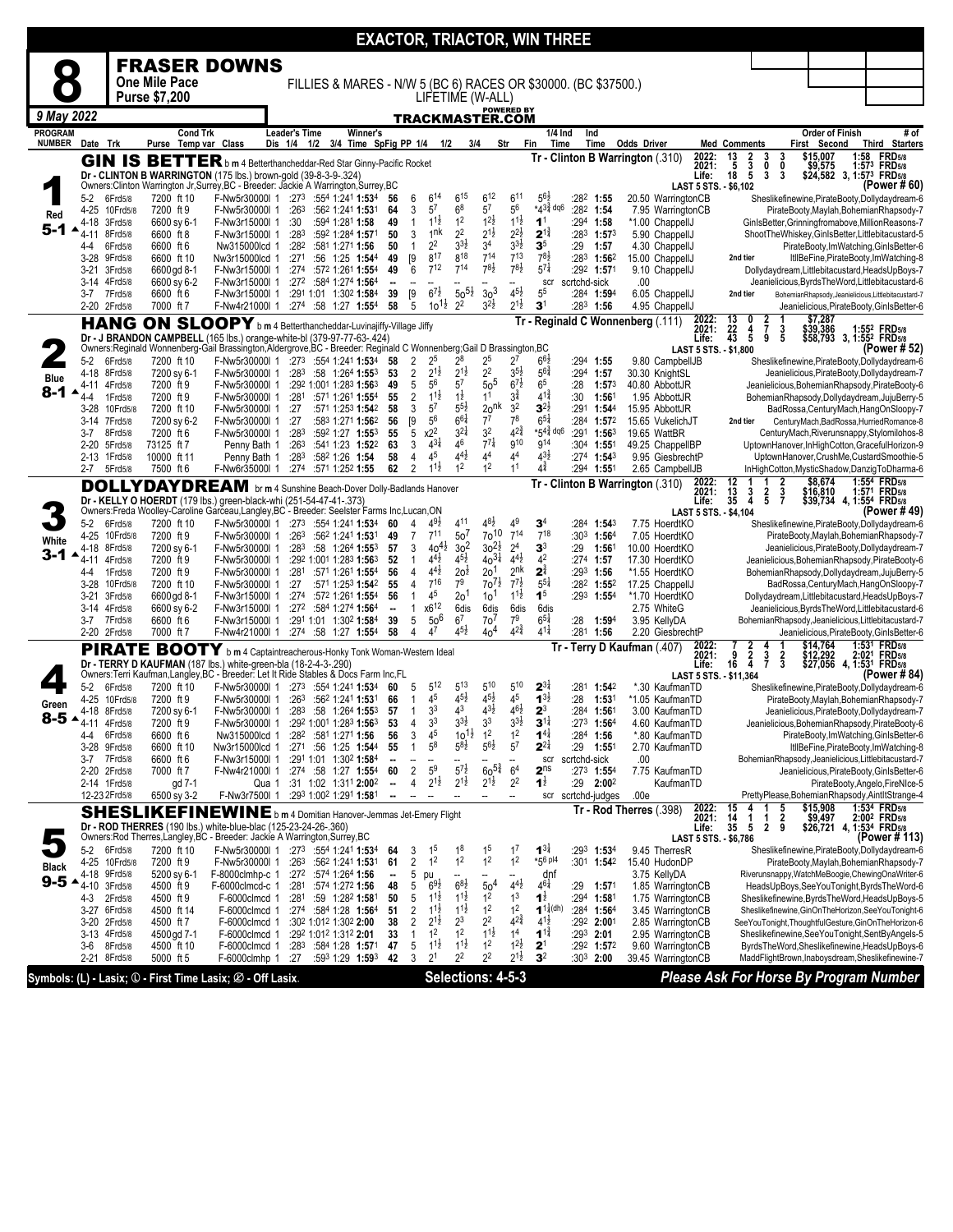|                |                              |                          |                                                                                                                                                                                   |                                                        |                                       |                                                                                          |                                                             |            |                        |                                            |                                          |                                          |                                            |                                                 | <b>EXACTOR, SUPERFECTA, TRIACTOR</b>       |                                  |                                            |                                                   |                                                                                         |                           |                                                                                                      |
|----------------|------------------------------|--------------------------|-----------------------------------------------------------------------------------------------------------------------------------------------------------------------------------|--------------------------------------------------------|---------------------------------------|------------------------------------------------------------------------------------------|-------------------------------------------------------------|------------|------------------------|--------------------------------------------|------------------------------------------|------------------------------------------|--------------------------------------------|-------------------------------------------------|--------------------------------------------|----------------------------------|--------------------------------------------|---------------------------------------------------|-----------------------------------------------------------------------------------------|---------------------------|------------------------------------------------------------------------------------------------------|
|                |                              |                          | <b>FRASER DOWNS</b>                                                                                                                                                               |                                                        |                                       |                                                                                          |                                                             |            |                        |                                            |                                          |                                          |                                            |                                                 |                                            |                                  |                                            |                                                   |                                                                                         |                           |                                                                                                      |
|                |                              |                          | One Mile Pace                                                                                                                                                                     |                                                        |                                       |                                                                                          |                                                             |            |                        | <b>FILLIES &amp; MARES - OPEN</b>          |                                          |                                          |                                            |                                                 |                                            |                                  |                                            |                                                   |                                                                                         |                           |                                                                                                      |
| 9 May 2022     |                              |                          | <b>Purse \$10,000</b>                                                                                                                                                             |                                                        |                                       |                                                                                          |                                                             |            |                        |                                            |                                          |                                          | <b>POWERED BY</b>                          |                                                 |                                            |                                  |                                            |                                                   |                                                                                         |                           |                                                                                                      |
| <b>PROGRAM</b> |                              |                          | <b>Cond Trk</b>                                                                                                                                                                   |                                                        | Leader's Time                         |                                                                                          | Winner's                                                    |            |                        | TRACKMASTER.COM                            |                                          |                                          |                                            | 1/4 Ind                                         | Ind                                        |                                  |                                            |                                                   |                                                                                         | <b>Order of Finish</b>    | # of                                                                                                 |
| <b>NUMBER</b>  | Date Trk                     |                          | Purse Temp var Class                                                                                                                                                              |                                                        | Dis 1/4 1/2 3/4 Time SpFig PP 1/4 1/2 |                                                                                          |                                                             |            |                        |                                            | 3/4                                      | Str                                      |                                            | Time<br>Fin                                     | Time                                       | Odds Driver                      |                                            | <b>Med Comments</b><br>10<br>0                    |                                                                                         | First Second<br>\$8,550   | Third Starters<br>1:593 FRD5/8 Q                                                                     |
|                |                              |                          | HOTTIEONTHEHORIZON (L) b m 6 Vertical Horizon-As Hot As Promised-As Promised T - Richard D Lancaster (.264)<br>Dr - RICHARD D LANCASTER (168 lbs.) burgundy-grey (69-9-11-10-267) |                                                        |                                       |                                                                                          |                                                             |            |                        |                                            |                                          |                                          |                                            |                                                 |                                            |                                  | 2022:<br>2021:<br>Life:                    | 39<br>10<br>98 25                                 | $\frac{2}{6}$<br>4<br>9 14                                                              | \$83,069                  | 1:52 ACES <sub>5/8</sub><br>\$230,438 5, 1:52 ACES5/8                                                |
|                | $5-2$                        | 7Frd5/8                  | Owners:Leslie Godlien-Richard Lancaster, Langley, BC - Breeder: Leslie A Godlien, Langley, BC<br>10000 ft 10                                                                      | F&m-Open 1 :26 <sup>3</sup> :564 1:244 1:532           |                                       |                                                                                          |                                                             | 62         | -1                     | $2^{1\frac{1}{2}}$                         | $2^{1\frac{1}{2}}$                       | 4 <sup>4</sup>                           | 4 <sup>5</sup>                             | $4^{3}\frac{1}{2}$                              | :282 1:54                                  |                                  | LAST 5 STS. - \$5,250<br>24.00 LancasterRD | L                                                 |                                                                                         |                           | (Power # 51)<br>Moosette, Century Mach, Western Summit-6                                             |
| Red            | 4-25                         | 8Frd5/8                  | 10000 ft 9                                                                                                                                                                        | F&m-Open 1                                             |                                       | $:253$ $:541$ 1:232 1:524                                                                |                                                             | 61         | 1                      | $1^{1\frac{1}{2}}$                         | $1\frac{1}{2}$                           | $11\frac{1}{2}$                          | 2 <sup>1</sup>                             | $47\frac{1}{2}$                                 | :304 1:541                                 |                                  | 7.10 LancasterRD                           | L                                                 |                                                                                         |                           | Moosette, Hotpieceoface, Western Summit-5                                                            |
| 10-1∗          | 4-18<br>$4 - 11$             | 7Frd5/8<br>3Frd5/8       | 10000 sy 6-1<br>8000 ft 9                                                                                                                                                         | F&m-Open 1<br>F-Nw350015cd 1                           | :27                                   | $:27^2$ :57 1:26 1:55                                                                    | :562 1:242 1:522                                            | 64<br>71   | 3<br>5                 | $2^{1\frac{1}{2}}$<br>$2^{1\frac{1}{2}}$   | $2^{1\frac{1}{2}}$<br>$2^{1\frac{1}{2}}$ | $3^{1\frac{1}{2}}$<br>2 <sup>2</sup>     | $3^{1\frac{3}{4}}$<br>$3^{21}$             | 3 <sup>2</sup><br>2 <sup>4</sup>                | $:291$ 1:552<br>:282 1:531                 |                                  | 14.55 LancasterRD<br>4.85 LancasterRD      | L<br>L                                            |                                                                                         |                           | Moosette, InHighCotton, Hottieonthehorizon-5<br>CenturyMach, Hottieonthehorizon, CustardSmoothie-7   |
|                | 4-4<br>3-28                  | 2Frd5/8<br>2Frd5/8       | 9000 ft 7<br>10000 ft 12                                                                                                                                                          | F-Nw500015cd 1<br>F&m-Open 1                           | :283                                  | <b>1:541</b> 572 1:254:<br>:574 1:25 1:53                                                |                                                             | 59<br>58   | $\overline{2}$<br>3    | 3 <sup>3</sup><br>$4^{5}\frac{1}{2}$       | $3^{3}\frac{1}{2}$<br>45                 | $3^{3}\frac{1}{2}$<br>$5^7$              | $5^5\,$<br>$5^{7\frac{1}{2}}$              | 5 <sup>6</sup><br>$59\frac{3}{4}$               | $:29$ 1:55 <sup>2</sup><br>$:283$ 1:55     |                                  | 6.35 LancasterRD<br>14.25 LancasterRD      | L<br>L                                            |                                                                                         |                           | WesternSummit,CustardSmoothie,InHighCotton-5<br>UptownHanover,Moosette,RockinMystery-5               |
|                | 3-14 6Frd5/8<br>3-7          | 5Frd5/8                  | 10000 sy 6-2<br>12000 ft 7                                                                                                                                                        | F&m-Open-Cd 1<br>F-Open-Cd 1                           |                                       | $:26^2$ $:56^2$ 1:25 1:541<br>:264 :58 1:252 1:534                                       |                                                             | 62<br>65   | $\overline{4}$<br>4    | $3^{3}\frac{1}{2}$<br>3 <sup>3</sup>       | $3^{3}\frac{1}{2}$<br>3 <sup>3</sup>     | $5^{3}\frac{1}{2}$<br>5 <sup>4</sup>     | 6 <sup>4</sup><br>$5^{5}\frac{1}{2}$       | $4^{8}\frac{1}{2}$<br>6 <sup>4</sup>            | $:30^1$ 1:554<br>:282 1:543                | 12.80 AbbottJR                   | 15.95 LancasterRD                          |                                                   |                                                                                         |                           | UptownHanover, Moosette, CrushMe-6<br>UptownHanover, RockinMystery, MrsSuhwiggins-7                  |
|                |                              |                          | <b>CUSTARD SMOOTHIE</b> (L) br m 4 Custard the Dragon-Artists Rendition-Art Major                                                                                                 |                                                        |                                       |                                                                                          |                                                             |            |                        |                                            |                                          |                                          |                                            |                                                 |                                            | <b>Tr - Jim R Marino</b> (.394)  | 2022:<br>2021:                             | L<br>13<br>16                                     |                                                                                         |                           | 1:593 FRD5/8 Q                                                                                       |
|                |                              |                          | Dr - BRADLEY R WATT (160 lbs.) purple-green-wh (62-5-7-5-.170)                                                                                                                    |                                                        |                                       |                                                                                          |                                                             |            |                        |                                            |                                          |                                          |                                            |                                                 |                                            |                                  | Life:                                      | $\frac{2}{7}$<br>38                               | $\frac{3}{6}$<br>1<br>10                                                                |                           | \$15,825 1:59 <sup>3</sup> FRD5/8<br>\$24,932 1:58 FRD5/8<br>\$130,757 2, 1:55 FRD5/8                |
|                | $5-2$                        | 7Frd5/8                  | Owners: J J J Stables, Prince George-Jim Marino, Surrey, BC - Breeder: Allan B Neurauter, AB; Surdale Farms Ltd, BC<br>10000 ft 10                                                | F&m-Open 1 :263                                        |                                       |                                                                                          | :564 1:244 1:532                                            | 61         | 5                      | $5^6$                                      | $5^6$                                    | 5 <sup>5</sup>                           | $5^{51}$                                   | $5^{4}$                                         | :28 <sup>2</sup> 1:541                     | 22.35 KnightSL                   | <b>LAST 5 STS. - \$7,710</b>               |                                                   |                                                                                         |                           | (Power # 62)<br>Moosette, Century Mach, Western Summit-6                                             |
| Blue           | 4-25<br>4-18                 | 6Frd5/8<br>4Frd5/8       | 8000 ft 12<br>8000 sy 6-1                                                                                                                                                         | F-Nw350015cd 1<br>F-Nw350015cd 1                       | :28                                   | :273 :571 1:261 1:543                                                                    | :562 1:253 1:534                                            | 59<br>60   | 4<br>3                 | 3 <sup>3</sup><br>1 <sup>1</sup>           | 33<br>$2^{1\frac{1}{2}}$                 | 3 <sup>3</sup><br>$2^{1\frac{1}{2}}$     | $2^{1\frac{1}{2}}$<br>2 <sup>2</sup>       | $2^{\frac{3}{4}}$<br>$2^{4}$                    | :28<br>1:544<br>:284 1:543                 |                                  | 5.90 CampbellJB<br>3.05 CampbellJB         | L                                                 |                                                                                         |                           | CenturyMach, CustardSmoothie, Jeanielicious-6<br>CenturyMach, CustardSmoothie, DanzigToDharma-5      |
| 5-1            | 4-11                         | 3Frd5/8                  | 8000 ft 9<br>9000 ft 7                                                                                                                                                            | F-Nw350015cd 1<br>F-Nw500015cd 1                       | :27                                   |                                                                                          | :562 1:242 1:522                                            | -72        | 3<br>3                 | 4 <sup>5</sup><br>$4^{4}$ <sub>2</sub>     | 45<br>45                                 | $30^{21}$<br>$4^{4}$ <sub>2</sub>        | 2 <sup>2</sup><br>3 <sup>3</sup>           | $3^{4}$<br>$2^{1\frac{1}{2}}$                   | :282 1:531<br>:274 $1:54^2$                |                                  | *1.45 CampbellJB                           | L                                                 |                                                                                         |                           | CenturyMach, Hottieonthehorizon, CustardSmoothie-7                                                   |
|                | 4-4<br>$3 - 28$              | 2Frd5/8<br>1 Frd 5/8     | 9000 ft 12                                                                                                                                                                        | F-Nw500015cd 1                                         | :274<br>:263                          |                                                                                          | :572 1:254 1:541<br>:561 1:243 <b>1:53</b> 3                | 64<br>63   | $\mathbf{1}$           | $3^{11}$                                   | 4 <sup>3</sup>                           | 50 <sup>4</sup>                          | $3^{2}\frac{1}{2}$                         | $2^{\frac{1}{2}}$                               | :281 1:533                                 |                                  | 3.00 CampbellJB<br>5.30 CampbellJB         | L                                                 |                                                                                         |                           | WesternSummit,CustardSmoothie,InHighCotton-5<br>CrushMe,CustardSmoothie,Hotpieceoface-5              |
|                | 3-21 2Frd5/8<br>3-14 9Frd5/8 |                          | 8000 gd 8-1<br>8000 sy 6-2                                                                                                                                                        | F-Nw350015cd 1<br>F-Nw350015cd 1                       |                                       | $:264$ $:571$ 1:261 <b>1:55</b> 1<br>$:27^2$ $:56^2$ 1:25 <sup>1</sup> 1:54 <sup>2</sup> |                                                             | 58<br>60   | 5<br>$\overline{2}$    | $5^8$<br>$2^{1\frac{1}{2}}$                | 56<br>$3^{1\frac{1}{2}}$                 | 50 <sup>4</sup><br>$40^{21}$             | 4 <sup>4</sup><br>$2^{1\frac{1}{2}}$       | $3^{11}$<br>$2^3$                               | $:28^2$ 1:55 <sup>2</sup><br>$:29^2$ 1:55  |                                  | *.85 CampbellJB<br>2.15 CampbellJB         | L<br>L                                            |                                                                                         |                           | Hotpieceoface, WesternSummit, CustardSmoothie-7<br>InHighCotton, CustardSmoothie, DanzigToDharma-8   |
|                |                              |                          | IN HIGH COTTON (L) b m 4 Somebeachsomewhere-Olivette Hanover-Western Hanover                                                                                                      |                                                        |                                       |                                                                                          |                                                             |            |                        |                                            |                                          |                                          |                                            |                                                 | Tr - Kelly O Hoerdt (.420)                 |                                  | 2022:<br>2021:                             | $\frac{15}{19}$<br>3<br>$\bar{2}$                 | $\frac{2}{6}$<br>6<br>1                                                                 | \$49,443<br>\$23,894      | 1:542 FRD5/8<br>1:542 PHL5/8                                                                         |
|                |                              |                          | Dr - SCOTT L KNIGHT (175 lbs.) blue-black-silv (183-21-27-30-.251)<br>Owners:Kelly Hoerdt-Blair & Erna Corbeil, Beaumont, AB - Breeder: Paul V Marino, Concord, MA                |                                                        |                                       |                                                                                          |                                                             |            |                        |                                            |                                          |                                          |                                            |                                                 |                                            |                                  | Life:<br><b>LAST 5 STS. - \$6,650</b>      |                                                   | 41 7 10 10                                                                              | \$101,707 3, 1:542 PHL5/8 | (Power # 77)                                                                                         |
|                | 4-25 8Frd5/8                 |                          | 10000 ft 9                                                                                                                                                                        | F&m-Open 1 :253 :541 1:232 1:524                       |                                       |                                                                                          |                                                             | 60         | 4                      | $20^{12}$                                  | 20 <sup>2</sup>                          | $3^{2}\frac{1}{2}$                       | $4^3$                                      | 5 <sup>9</sup>                                  | :304 1:543                                 | 3.20 HoerdtKO                    |                                            |                                                   |                                                                                         |                           | Moosette, Hotpieceoface, Western Summit-5                                                            |
| White          | 4-18 7Frd5/8<br>$4 - 11$     | 10Frd5/8                 | 10000 sy 6-1<br>10000 ft 8                                                                                                                                                        | F&m-Open 1<br>F&m-Open 1                               | :27                                   | $:27^2$ :57 1:26 1:55                                                                    | :572 1:253 1:534                                            | 66<br>67   | 4<br>1                 | $4^{4}$ <sub>2</sub><br>$3^{3}\frac{1}{2}$ | $5^{4}$<br>3 <sup>3</sup>                | $40^{1\frac{3}{4}}$<br>$20^{11}$         | 4 <sup>2</sup><br>$3^{1\frac{3}{4}}$       | $2^{\frac{3}{4}}$<br>$2^{1(dh)}$                | :28 <sup>4</sup> 1:551<br>$:28^1$ 1:54     | 4.20 HoerdtKO<br>2.25 HoerdtKO   |                                            | L                                                 |                                                                                         |                           | Moosette, InHighCotton, Hottieonthehorizon-5<br>WesternSummit,InHighCotton,Moosette-6                |
| $4 - 1$        | 4-4                          | 2Frd5/8                  | 9000 ft 7                                                                                                                                                                         | F-Nw500015cd 1                                         |                                       | :274 :572 1:254 1:541                                                                    |                                                             | 62         | 5<br>5                 | 56                                         | $56\frac{1}{2}$<br>$1^{1\frac{1}{2}}$    | 56<br>$2^{1\frac{1}{2}}$                 | $4^{4}$ <sub>2</sub><br>$2^{1\frac{1}{2}}$ | $3^{21}$<br>4 <sup>2</sup>                      | :273 1:543                                 |                                  | *.85 HoerdtKO                              | L<br>L                                            |                                                                                         |                           | WesternSummit,CustardSmoothie,InHighCotton-5                                                         |
|                | $3 - 28$<br>$3-14$           | 1 Frd 5/8<br>9Frd5/8     | 9000 ft 12<br>8000 sy 6-2                                                                                                                                                         | F-Nw500015cd 1<br>F-Nw350015cd 1                       | :263                                  | :272 :562 1:251 1:542                                                                    | :561 1:243 <b>1:53</b> 3                                    | 62<br>63   | [9                     | 20 <sup>1</sup><br>$56\frac{1}{2}$         | 5 <sup>4</sup>                           | $10^{11}$                                | $1^{1\frac{1}{2}}$                         | 1 <sup>3</sup>                                  | :291 1:54<br>:291 1:542                    | *1.20 HudonDP                    | *.80 HoerdtKO                              | L 2nd tier                                        |                                                                                         |                           | CrushMe,CustardSmoothie,Hotpieceoface-5<br>InHighCotton, CustardSmoothie, DanzigToDharma-8           |
|                | 3-7<br>2-20 5Frd5/8          | 9Frd5/8                  | 8000 ft 6<br>73125 ft 7                                                                                                                                                           | F-Nw3500l5cd 1<br>Penny Bath 1                         |                                       | $:27^3$ :58 <sup>1</sup> 1:26 <sup>2</sup> 1:54 <sup>4</sup><br>$:26^3$ :541 1:23 1:522  |                                                             | 63<br>72   | 5<br>$\lceil 9 \rceil$ | $3^{3}\frac{1}{2}$<br>$6^{8}\frac{1}{2}$   | $3^{3}\frac{1}{2}$<br>$6^{9}\frac{1}{2}$ | 2 <sup>0</sup><br>$50^{41}$              | 2 <sup>2</sup><br>$4^3$                    | $2^{\frac{1}{2}}$<br>$2^{4\frac{1}{2}}$         | :281 1:544<br>:292 1:531                   | *.80 HudonDP<br>25.95 HudonDP    |                                            | L.<br>L 2nd tier                                  |                                                                                         |                           | WesternSummit,InHighCotton,GoodDayIsComing-9<br>UptownHanover,InHighCotton,GracefulHorizon-9         |
|                |                              |                          | <b>CENTURY MACH</b> b m 4 Jk Royal Flush-Mach Away-Mach Three                                                                                                                     |                                                        |                                       |                                                                                          |                                                             |            |                        |                                            |                                          |                                          |                                            |                                                 | Tr - Kelly O Hoerdt (.420)                 |                                  | 2022:<br>2021:                             | 16<br>9<br>15<br>$\mathbf{1}$                     | 5<br>0<br>4                                                                             | \$41,400<br>\$7,890       | 1:52 <sup>2</sup> FRD <sub>5/8</sub><br>1:56 <sup>2</sup> TKT <sub>1</sub>                           |
|                |                              |                          | Dr - KELLY O HOERDT (179 lbs.) green-black-whi (251-54-47-41-.373)<br>Owners:Kelly Hoerdt, Beaumont, AB - Breeder: Bryan J Brook, Leduc, AB                                       |                                                        |                                       |                                                                                          |                                                             |            |                        |                                            |                                          |                                          |                                            |                                                 |                                            |                                  | Life:<br>LAST 5 STS. - \$16,500            | 34 10                                             | $\frac{2}{2}$<br>9                                                                      |                           | \$50,245 4, 1:52 <sup>2</sup> FRD <sub>5/8</sub><br>(Power # 101)                                    |
|                | $5-2$                        | 7Frd5/8                  | 10000 ft 10                                                                                                                                                                       | F&m-Open 1 :263 :564 1:244 1:532                       |                                       |                                                                                          |                                                             | 66         | 2                      | 3 <sup>3</sup>                             | 33                                       | 10 <sup>2</sup>                          | $11\frac{1}{2}$                            | 2 <sub>i</sub>                                  | :283 1:532                                 | 3.40 HoerdtKO                    |                                            |                                                   |                                                                                         |                           | Moosette, Century Mach, Western Summit-6                                                             |
| Green          | 4-25 6Frd5/8<br>4-18         | 4Frd5/8                  | 8000 ft 12<br>8000 sy 6-1                                                                                                                                                         | F-Nw350015cd 1<br>F-Nw350015cd 1                       | :273<br>:28                           |                                                                                          | :571 1:261 <b>1:54</b> 3<br>:562 1:253 1:534                | 60<br>64   | 3<br>$\overline{2}$    | $2^{1\frac{1}{2}}$<br>2 <sup>1</sup>       | $1^{1\frac{1}{2}}$<br>$11\frac{1}{2}$    | $1^{1\frac{1}{2}}$<br>$1^{1\frac{1}{2}}$ | $1^{1\frac{1}{2}}$<br>1 <sup>2</sup>       | $1^{\frac{3}{4}}$<br>$1^{41}$                   | $:28^2$ 1:54 <sup>3</sup><br>:281 1:534    | *.15 HoerdtKO<br>*.30 HoerdtKO   |                                            |                                                   |                                                                                         |                           | CenturyMach, CustardSmoothie, Jeanielicious-6<br>CenturyMach,CustardSmoothie,DanzigToDharma-5        |
| $3 - 1$        | 4-11                         | 3Frd5/8                  | 8000 ft 9<br>8000 ft 6                                                                                                                                                            | F-Nw350015cd 1                                         | :27<br>:271                           |                                                                                          | :56 <sup>2</sup> 1:24 <sup>2</sup> 1:52 <sup>2</sup>        | 75         | $\overline{7}$<br>6    | $1^{1\frac{1}{2}}$<br>$50^{51}$            | $1^{1\frac{1}{2}}$<br>$5^{4}$            | 1 <sup>2</sup><br>3 <sup>2</sup>         | 1 <sup>2</sup><br>$4^{3\frac{1}{4}}$       | 1 <sup>4</sup><br>$2^{\frac{1}{2}}$             | :28<br>$1:52^2$<br>:283 1:542              | 2.70 HoerdtKO                    |                                            |                                                   |                                                                                         |                           | CenturyMach, Hottieonthehorizon, CustardSmoothie-7<br>Jeanielicious, CenturyMach, BadRossa-6         |
|                | 4-4<br>$3-28$                | 7Frd5/8<br>10Frd5/8      | 7200 ft 10                                                                                                                                                                        | F-Nw350015cd 1<br>F-Nw5r30000l 1                       | :27                                   |                                                                                          | :563 1:252 <b>1:54</b> 2<br>:571 1:253 1:542                | 62<br>60   | 7                      | $20^{12}$                                  | $2^{1\frac{1}{2}}$                       | 3 <sup>2</sup>                           | $4^{21}$                                   | 2 <sup>nk</sup>                                 | $:28^2$ 1:54 <sup>2</sup>                  | 2.20 HoerdtKO                    | *.50 HoerdtKO                              |                                                   |                                                                                         |                           | BadRossa, Century Mach, HangOnSloopy-7                                                               |
|                | $3 - 21$<br>3-14 7Frd5/8     | 6Frd5/8                  | 7200 gd 7-1<br>7200 sy 6-2                                                                                                                                                        | F-Nw5r30000I 1<br>F-Nw5r30000l 1                       | :274<br>:27                           |                                                                                          | :574 1:26 1:544<br>:583 1:271 1:562                         | 62<br>62   | 5<br>$\overline{7}$    | $3^{3}\frac{1}{2}$<br>814                  | $3^{31}$<br>$50^{6}$                     | 20 <sup>1</sup><br>$20^{1\frac{1}{2}}$   | $2^{\frac{1}{2}}$<br>2 <sup>1</sup>        | $1^{4^3}$<br>$1^{1\frac{3}{4}}$                 | :283<br>$1:54^{4}$<br>:29<br>1:562         | 2.15 KnightSL                    | *.15 HoerdtKO                              |                                                   |                                                                                         |                           | CenturyMach, BadRossa, Annasfeatherfoot-8<br>CenturyMach,BadRossa,HurriedRomance-8                   |
|                |                              |                          | HOTPIECEOFACE (L) b m 6 Big Jim-Judges Acenthehole-Aces N Sevens                                                                                                                  |                                                        |                                       |                                                                                          |                                                             |            |                        |                                            |                                          |                                          |                                            |                                                 | Tr - Richard D Lancaster (.264)            |                                  | 2022:<br>2021:                             |                                                   | $\begin{array}{cccc} 16 & 2 & 3 & 1 \\ 23 & 6 & 3 & 5 \\ 87 & 18 & 10 & 14 \end{array}$ | \$21,005                  | 1:551 FRD5/8                                                                                         |
|                |                              |                          | Dr - JOHN R ABBOTT (180 lbs.) black-red-gold (112-13-16-23-.263)<br>Owners:Leslie Godlien-Tom Wood-Richard Lancaster, BC - Breeder: Jim R Marino; Shale Stables, BC               |                                                        |                                       |                                                                                          |                                                             |            |                        |                                            |                                          |                                          |                                            |                                                 |                                            |                                  | <b>Life:</b><br>LAST 5 STS. - \$4,220      |                                                   |                                                                                         |                           | (Power # 52)                                                                                         |
|                | 5-2 7Frd5/8                  |                          | 10000 ft 10                                                                                                                                                                       | F&m-Open 1 :263 :564 1:244 1:532 59                    |                                       |                                                                                          |                                                             |            | 6                      | $60^{7\frac{1}{2}}$ $6^{7\frac{1}{2}}$     |                                          | 6 <sup>7</sup>                           | $6^{7}$ <sub>2</sub>                       | $6^{5}$                                         | :281 1:542                                 | 11.15 AbbottJR                   |                                            | L                                                 |                                                                                         |                           | Moosette, Century Mach, Western Summit-6                                                             |
| Black          | 4-25 8Frd5/8<br>4-18 7Frd5/8 |                          | 10000 ft 9<br>10000 sy 6-1                                                                                                                                                        | F&m-Open 1<br>F&m-Open 1                               |                                       | $:25^3$ :541 1:232 1:524<br>$:27^2$ :57 1:26 1:55                                        |                                                             | 66<br>63   | 3<br>2                 | 46<br>3 <sup>3</sup>                       | 4 <sup>4</sup><br>3 <sup>3</sup>         | 4 <sup>3</sup><br>$5^{3\frac{1}{2}}$     | $3^{2}\frac{1}{2}$<br>$5^{3\frac{1}{2}}$   | $2^{3\frac{1}{2}}$<br>$\frac{1}{5}3\frac{3}{4}$ | :292<br>1:53 <sup>2</sup><br>$:29^1$ 1:554 | 56.70 AbbottJR<br>22.30 AbbottJR |                                            | L<br>L                                            |                                                                                         |                           | Moosette, Hotpieceoface, Western Summit-5<br>Moosette, InHighCotton, Hottieonthehorizon-5            |
| 12-1▲          | 4-11<br>4-4                  | 10Frd5/8<br>2Frd5/8      | 10000 ft 8<br>9000 ft 7                                                                                                                                                           | F&m-Open 1<br>F-17500clmcd 1                           | :27                                   | $:274$ $:572$ 1:254 1:541                                                                | :572 1:253 1:534                                            | 65<br>61   | $\overline{2}$<br>4    | 4 <sup>5</sup><br>$2^{1\frac{1}{2}}$       | 45<br>2 <sup>2</sup>                     | $5^{4}$<br>$2^2$                         | $5^{51}$<br>2 <sup>2</sup>                 | $5^{3}\frac{1}{2}$<br>$4^{3\frac{3}{4}}$        | :28<br>$1:54^2$<br>$:284$ 1:55             | 20.60 AbbottJR<br>7.95 AbbottJR  |                                            | L<br>L                                            |                                                                                         |                           | WesternSummit,InHighCotton,Moosette-6<br>WesternSummit,CustardSmoothie,InHighCotton-5                |
|                | 3-28 1Frd5/8                 |                          | 9000 ft 12                                                                                                                                                                        | F-17500clmcd 1                                         |                                       | $:26^3$ :56 <sup>1</sup> 1:24 <sup>3</sup> 1:53 <sup>3</sup>                             |                                                             | 63         | 3                      | $4^{4}$ <sub>2</sub>                       | 5 <sup>4</sup>                           | $30^{21}$                                | $4^{2^{3}_{4}}$                            | $3^{1\frac{1}{2}}$                              | $:284$ 1:534                               | 6.60 AbbottJR                    |                                            | L                                                 |                                                                                         |                           | CrushMe, CustardSmoothie, Hotpieceoface-5                                                            |
|                | 3-21 2Frd5/8<br>3-14 9Frd5/8 |                          | 8000 gd 8-1<br>8000 sy 6-2                                                                                                                                                        | F-Nw350015cd 1<br>F-Nw350015cd 1 :272 :562 1:251 1:542 |                                       | $:264$ $:571$ 1:261 1:551                                                                |                                                             | 60<br>- 53 | 4<br>6                 | $2^{2}$<br>$30^{21}$                       | $2^{1\frac{1}{2}}$<br>20 <sup>1</sup>    | 2 <sup>2</sup><br>$20^{11}$              | 2 <sup>2</sup><br>$3^{4}$ <sub>2</sub>     | 1 <sup>hd</sup><br>$4^{10\frac{1}{2}}$          | :283 1:551<br>$:31$ 1:56 <sup>2</sup>      | 3.45 AbbottJR<br>7.10 AbbottJR   |                                            | L                                                 |                                                                                         |                           | Hotpieceoface, WesternSummit, CustardSmoothie-7<br>L InHighCotton, CustardSmoothie, DanzigToDharma-8 |
|                |                              |                          | WESTERN SUMMIT (L) b m 6 Vertical Horizon-Kismet Killean-Run the Table                                                                                                            |                                                        |                                       |                                                                                          |                                                             |            |                        |                                            |                                          |                                          |                                            |                                                 |                                            | $Tr - Jim R$ Marino $(.394)$     | 2022:<br>2021:                             | $\frac{12}{13}$<br>$\frac{5}{3}$                  | $\frac{2}{3}$<br>3<br>Ō                                                                 | \$28,154<br>\$11,820      | 1:534 FRD5/8                                                                                         |
|                |                              |                          | Dr - BLAINE P CHAPPELL (221 lbs.) (109-4-5-12-.098)<br>Owners: Jim Marino, Surrey, BC - Breeder: Dr Larry B Hanson, SK                                                            |                                                        |                                       |                                                                                          |                                                             |            |                        |                                            |                                          |                                          |                                            |                                                 |                                            |                                  | Life:<br>LAST 5 STS. - \$12,700            |                                                   | 74 11 12 11                                                                             |                           | \$11,820 1:563 FRD58<br>\$85,482 6, 1:534 FRD58<br>(Power # 109)                                     |
|                | 5-2 7Frd5/8                  |                          | 10000 ft 10                                                                                                                                                                       | F&m-Open 1 :263 :564 1:244 1:532 64                    |                                       |                                                                                          |                                                             |            | 3                      | $10^{11}$<br>$3^{1\frac{3}{4}}$            | $1^{1}\frac{1}{2}$<br>3 <sup>2</sup>     | $2^2$<br>$5^{4}{}_{2}^{1}$               | $3^{3}\frac{1}{2}$<br>5 <sup>4</sup>       | $3^{2}$<br>$3^{4}$                              | :283 1:534                                 | 10.10 KellyDA                    |                                            |                                                   |                                                                                         |                           | Moosette, Century Mach, Western Summit-6                                                             |
| Yellow         | 4-25 8Frd5/8<br>4-18 7Frd5/8 |                          | 10000 ft 9<br>10000 sy 6-1                                                                                                                                                        | F&m-Open 1<br>F&m-Open 1 :272 :57 1:26 1:55            |                                       | :253 :541 1:232 1:524                                                                    |                                                             | 65<br>64   | 2<br>-1                | $11\frac{1}{2}$                            | $1^{1\frac{1}{2}}$                       | $1\frac{1}{2}$                           | 1hd                                        | $4^{2}\frac{1}{2}$                              | $:29^2$ 1:53 <sup>3</sup><br>:292 1:552    | 9.85 KellyDA<br>6.15 KellyDA     |                                            | L<br>L                                            |                                                                                         |                           | Moosette, Hotpieceoface, Western Summit-5<br>Moosette, InHighCotton, Hottieonthehorizon-5            |
| 6-1 ▲          | 4-4                          | 4-11 10Frd5/8<br>2Frd5/8 | 10000 ft 8<br>9000 ft 7                                                                                                                                                           | F&m-Open 1<br>F-17500clmcd 1                           | :27                                   | :274 :572 1:254 1:541                                                                    | :57 <sup>2</sup> 1:25 <sup>3</sup> <b>1:53</b> <sup>4</sup> | 68<br>64   | 5<br>$\mathbf{1}$      | $1^2$<br>$1^{1\frac{1}{2}}$                | $1^{1\frac{1}{2}}$<br>1 <sup>2</sup>     | $1^{1\frac{1}{2}}$<br>1 <sup>2</sup>     | $1^{1\frac{1}{2}}$<br>1 <sup>2</sup>       | 1 <sup>1</sup><br>$1^{1\frac{1}{2}}$            | :281 1:534<br>:282 1:541                   | 13.95 KellyDA<br>6.15 KellyDA    |                                            | L<br>L                                            |                                                                                         |                           | WesternSummit,InHighCotton,Moosette-6<br>WesternSummit,CustardSmoothie,InHighCotton-5                |
|                | 3-28 1Frd5/8                 |                          | 9000 ft 12                                                                                                                                                                        | F-17500clmcd 1                                         | :263                                  |                                                                                          | :561 1:243 <b>1:53</b> 3                                    | 62         | 2                      | 1 <sup>1</sup>                             | $2^{1\frac{1}{2}}$                       | $4^{3}\frac{1}{2}$                       | 5 <sup>3</sup>                             | 5 <sup>2</sup>                                  | :284 1:54                                  | 5.15 KellyDA                     |                                            | L                                                 |                                                                                         |                           | CrushMe,CustardSmoothie,Hotpieceoface-5                                                              |
|                | 3-21 2Frd5/8<br>3-14 9Frd5/8 |                          | 8000 gd 8-1<br>8000 sy 6-2                                                                                                                                                        | F-12000clmcd 1<br>F-12000clmcd 1                       |                                       | :264 :571 1:261 1:551<br>:272 :562 1:251 1:542                                           |                                                             | 60         | 7                      | $12$ <sub>2</sub>                          | $1^{11}$                                 | 1 <sup>2</sup>                           | 1 <sup>2</sup><br>--                       | 2 <sup>hd</sup><br>scr                          | :29 1:551<br>scrtchd-sick                  | 5.30 KellyDA<br>.00              |                                            | L.                                                |                                                                                         |                           | Hotpieceoface, WesternSummit, CustardSmoothie-7<br>InHighCotton, CustardSmoothie, DanzigToDharma-8   |
|                |                              |                          | MOOSETTE (L) b m 5 Hes Watching-Legal Suspensory-Pulledsuspensory                                                                                                                 |                                                        |                                       |                                                                                          |                                                             |            |                        |                                            |                                          |                                          |                                            |                                                 |                                            | $Tr - Jim R$ Marino $(.394)$     | 2022:<br>2021:                             | $\begin{array}{cc} 12 & 5 \\ 26 & 10 \end{array}$ | 5<br>0<br>7<br>3                                                                        | \$38,750<br>\$63,154      | 1:524 FRD5/8<br>1:541 CND <sub>11/16</sub>                                                           |
|                |                              |                          | Dr - J BRANDON CAMPBELL (165 lbs.) orange-white-bl (379-97-77-63-.424)<br>Owners: Shale Stables, Merritt, BC - Breeder: Shale Stables, Merritt, BC                                |                                                        |                                       |                                                                                          |                                                             |            |                        |                                            |                                          |                                          |                                            |                                                 |                                            |                                  | Life:<br>LAST 5 STS. - \$21,850            | 48 17 14                                          | $\overline{4}$                                                                          |                           | \$124,188 5, 1:524 FRD5/8<br>(Power #74)                                                             |
|                | 5-2 7Frd5/8                  |                          | 10000 ft 10                                                                                                                                                                       | F&m-Open 1 :263 :564 1:244 1:532 66                    |                                       |                                                                                          |                                                             |            | 4                      | $4^{4}$ <sub>2</sub><br>$5^{8}2$           | $4^{4}$ <sub>2</sub><br>$5^6$            | $30^{21}$<br>$20^{11}$                   | $2^{1\frac{1}{2}}$<br>1 <sup>1</sup>       | $1^{\frac{1}{2}}$<br>$1^{3}\frac{1}{2}$         | $:28^1$ 1:53 <sup>2</sup><br>:291 1:524    |                                  | *.40 CampbellJB                            | L                                                 |                                                                                         |                           | Moosette, Century Mach, Western Summit-6                                                             |
| Pink           | 4-25 8Frd5/8<br>4-18         | 7Frd5/8                  | 10000 ft 9<br>10000 sy 6-1                                                                                                                                                        | F&m-Open 1<br>F&m-Open 1                               |                                       | $:25^3$ $:54^1$ 1:23 <sup>2</sup> 1:52 <sup>4</sup><br>:272 :57 1:26 1:55                |                                                             | 69<br>66   | 5<br>5                 | $56\frac{1}{2}$                            | $4^{4}$                                  | $20\frac{1}{2}$                          | 2 <sup>hd</sup>                            | $1^{\frac{3}{4}}$                               | :29<br>1:55                                |                                  | *.40 CampbellJB<br>*.35 CampbellJB         | L                                                 |                                                                                         |                           | Moosette, Hotpieceoface, Western Summit-5<br>Moosette, InHighCotton, Hottieonthehorizon-5            |
| $2 - 1$        | $4 - 11$<br>4-4              | 10Frd5/8<br>9Frd5/8      | 10000 ft 8<br>10000 ft 6                                                                                                                                                          | F&m-Open 1<br>F&m-Open 1                               | :27                                   | $:284$ $:563$ 1:25 1:55                                                                  | :572 1:253 1:534                                            | 66<br>60   | 6<br>$\mathbf{1}$      | $5^{6}$ <sub>2</sub><br>$3^{2}\frac{1}{2}$ | $5^{6}$<br>$3^{2}\frac{1}{2}$            | $40^{3}$<br>$3^{1\frac{3}{4}}$           | $4^{31}$<br>$3^{11}$                       | $2^{1(dh)}$<br>$1^{\frac{1}{2}}$                | :274 1:54<br>$:29^3$ 1:55                  |                                  | *.70 CampbellJB<br>1.65 CampbellJB         | L<br>L                                            |                                                                                         |                           | WesternSummit,InHighCotton,Moosette-6<br>Moosette, UptownHanover, MrsSuhwiggins-5                    |
|                | 3-28 2Frd5/8                 |                          | 10000 ft 12                                                                                                                                                                       | F&m-Open 1                                             |                                       | $:283$ $:574$ 1:25 1:53                                                                  |                                                             | 66         | 4                      | $3^{2}\frac{1}{2}$                         | 3 <sup>3</sup>                           | 33                                       | $3^{21}$                                   | $2\frac{1}{2}$                                  | $:272$ 1:53                                |                                  | 2.85 CampbellJB                            | L                                                 |                                                                                         |                           | UptownHanover,Moosette,RockinMystery-5                                                               |
|                | 3-14 6Frd5/8<br>3-7 5Frd5/8  |                          | 10000 sy 6-2<br>12000 ft 7                                                                                                                                                        | F&m-Open-Cd 1<br>F-Open-Cd 1 :264 :58 1:252 1:534 66   |                                       | $:26^2$ $:56^2$ 1:25 1:541                                                               |                                                             | 70         | 5<br>$\overline{7}$    | 6 <sup>9</sup><br>$79\frac{1}{2}$          | 50 <sup>6</sup><br>7 <sup>8</sup>        | 40 <sup>2</sup><br>$6^{51}$              | $2^{1\frac{1}{2}}$<br>$6^{6}\frac{1}{2}$   | 2 <sup>ns</sup><br>$5^{31}$                     | :284 1:541<br>:28 1:542                    |                                  | 4.65 CampbellJB<br>5.65 CampbellJB         | L<br>L                                            |                                                                                         |                           | UptownHanover, Moosette, CrushMe-6<br>UptownHanover, RockinMystery, MrsSuhwiggins-7                  |

**Symbols: (L) - Lasix; v - First Time Lasix; x - Off Lasix <sup>a</sup> Selections: 7-4-3** *Please Ask For Horse By Program Number*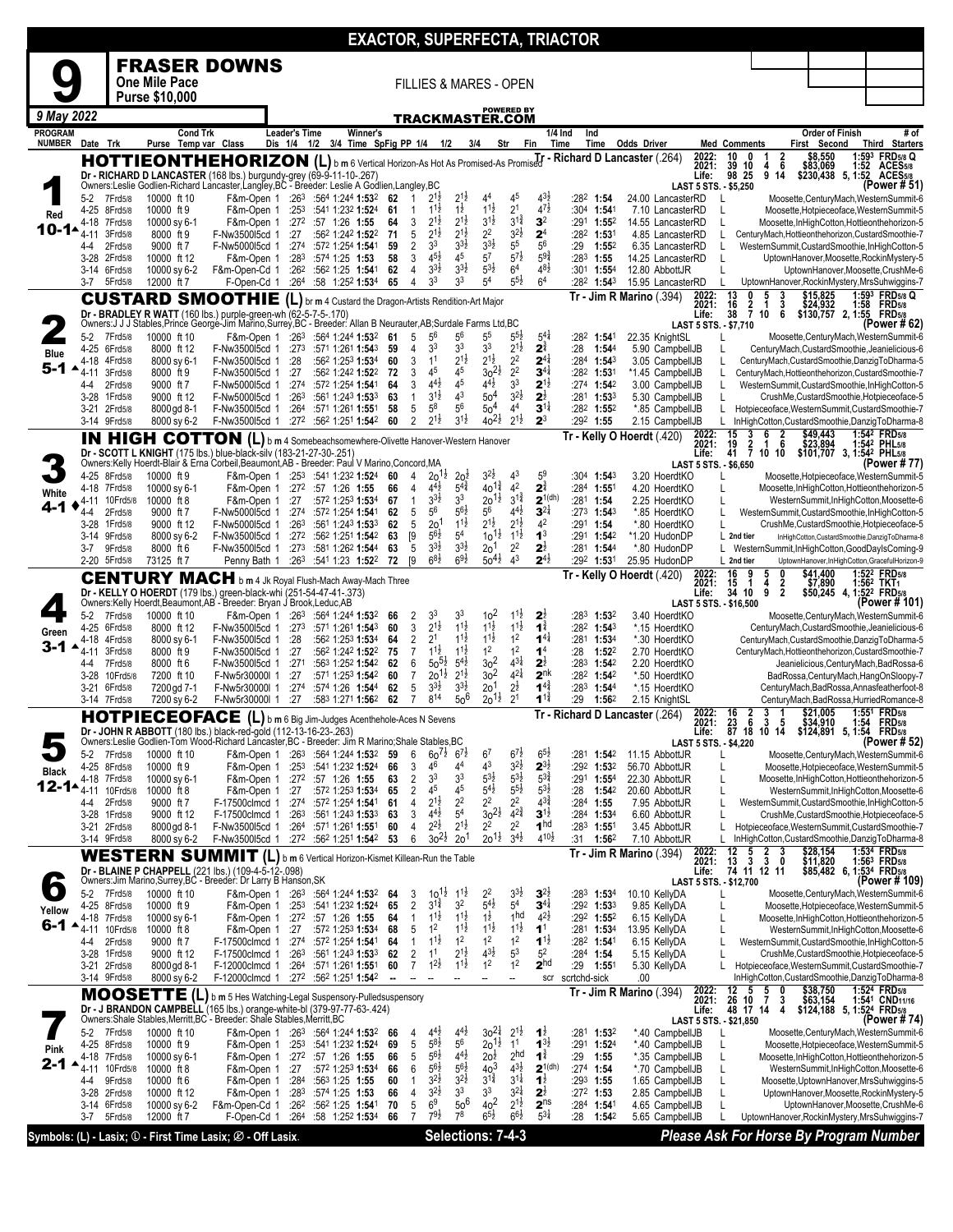|                          |                                         |                                    |                                       |                                                                                                                                         |                      |                                                                                                              | <b>EXACTOR, SUPERFECTA, TRIACTOR</b> |                                  |                                      |                                           |                                                  |                                          |                                                                    |              |                                                  |                                                  |                             |                              |                                       |                         |                        |                                                                                                          |
|--------------------------|-----------------------------------------|------------------------------------|---------------------------------------|-----------------------------------------------------------------------------------------------------------------------------------------|----------------------|--------------------------------------------------------------------------------------------------------------|--------------------------------------|----------------------------------|--------------------------------------|-------------------------------------------|--------------------------------------------------|------------------------------------------|--------------------------------------------------------------------|--------------|--------------------------------------------------|--------------------------------------------------|-----------------------------|------------------------------|---------------------------------------|-------------------------|------------------------|----------------------------------------------------------------------------------------------------------|
|                          |                                         |                                    |                                       | <b>FRASER DOWNS</b>                                                                                                                     |                      |                                                                                                              |                                      |                                  |                                      |                                           |                                                  |                                          |                                                                    |              |                                                  |                                                  |                             |                              |                                       |                         |                        |                                                                                                          |
|                          |                                         |                                    | One Mile Pace<br><b>Purse \$4,700</b> |                                                                                                                                         |                      |                                                                                                              |                                      |                                  |                                      |                                           | <b>CLAIMING \$6000. (W-ALL)</b>                  |                                          |                                                                    |              |                                                  |                                                  |                             |                              |                                       |                         |                        |                                                                                                          |
|                          | 9 May 2022                              |                                    |                                       |                                                                                                                                         |                      |                                                                                                              |                                      |                                  |                                      |                                           | <u>TRACKMASTER.COM</u>                           | <b>POWERED BY</b>                        |                                                                    |              |                                                  |                                                  |                             |                              |                                       |                         |                        |                                                                                                          |
| <b>PROGRAM</b>           |                                         |                                    |                                       | <b>Cond Trk</b>                                                                                                                         | <b>Leader's Time</b> |                                                                                                              | Winner's                             |                                  |                                      |                                           |                                                  |                                          |                                                                    | 1/4 Ind      | Ind                                              |                                                  |                             |                              |                                       |                         | <b>Order of Finish</b> | # of                                                                                                     |
| <b>NUMBER</b><br>\$6,000 | Date Trk                                |                                    |                                       | Purse Temp var Class<br>OH LOOK AT ME (L) b g 5 Sportswriter-Red Star Madeline-Flicker Hanover                                          |                      | Dis 1/4 1/2 3/4 Time SpFig PP 1/4 1/2                                                                        |                                      |                                  |                                      |                                           | 3/4                                              | Str<br>Fin                               |                                                                    | Time         | Time                                             | <b>Odds Driver</b><br>$Tr - Jim R$ Marino (.394) | 2022:                       | <b>Med Comments</b><br>15    | $\frac{3}{3}$<br>$\frac{1}{7}$        | First Second<br>\$6,780 |                        | Third Starters<br>1:56<br><b>FRD</b> 5/8                                                                 |
|                          |                                         |                                    |                                       | Dr - J BRANDON CAMPBELL (165 lbs.) orange-white-bl (379-97-77-63-.424)                                                                  |                      |                                                                                                              |                                      |                                  |                                      |                                           |                                                  |                                          |                                                                    |              |                                                  |                                                  | 2021:<br>Life:              | 23<br>48                     | 4<br>9<br>6 11                        | \$18,955                | $$32,499$ 5, 1:56      | 1:563 CND <sub>11/16</sub><br><b>FRD</b> 5/8                                                             |
|                          | 5-2                                     | 3Frd5/8                            | 4700 ft 10                            | Owners:Shelley Eng, Merritt, BC - Breeder: Shelley L Eng, Merritt, BC                                                                   |                      | 6000clm 1 :281 :59 1:273 1:56                                                                                | 50                                   | 5                                | $5^5$                                | $5^{6}$                                   | $76\frac{1}{2}$                                  | 76                                       | 53                                                                 |              | $:27^4$ 1:56 $^3$                                | 6.10 CampbellJB                                  | LAST 5 STS. - \$1,645       |                              |                                       |                         |                        | (Power # 57)<br>WitsBeach, JetJuice, MajorWinker-7                                                       |
| Red                      | 4-18                                    | 4-25 9Frd5/8<br>2Frd5/8            | 4700 ft 9<br>4700 sy 6-1              | 6000clm 1 :273<br>6000clm 1                                                                                                             | :283                 | :563 1:253 1:544<br>:583 1:271 1:564                                                                         | 58<br>57                             | $\overline{2}$<br>3              | $3^{1\frac{3}{4}}$<br>4 <sup>5</sup> | $3^{1\frac{1}{2}}$<br>$4^{3}\frac{1}{2}$  | $3^{1\frac{3}{4}}$<br>2 <sup>0</sup>             | $3^{21}$<br>$3^{1\frac{3}{4}}$           | $4^{\frac{3}{4}}$<br>5 <sup>3</sup>                                | :29<br>:30   | 1:55<br>1:572                                    | 11.20 CampbellJB<br>4.45 CampbellJB              |                             | L                            |                                       |                         |                        | JetJuice,OutlawFireNIce,MajorWinker-7<br>Chaseminkifyoudare, OutlawFireNIce, MajorWinker-7               |
| $9 - 2$                  | 4-11                                    | 6Frd5/8                            | 4700 ft 9                             | 6000clm 1                                                                                                                               | :28                  | :574 1:261 1:55                                                                                              | 62<br>57                             | 5<br>$\overline{2}$              | 4 <sup>4</sup><br>$2^{1\frac{1}{2}}$ | $4^{41}$<br>$2^{1\frac{1}{2}}$            | $5^{3}\frac{1}{2}$<br>$30^{21}$                  | $5^{5\frac{1}{4}}$<br>$2^{1\frac{1}{2}}$ | $3^{\frac{1}{2}}$<br>$5^{3}\frac{1}{2}$                            |              | :281 1:55<br>:293 1:564                          | 21.95 CampbellJB                                 |                             | L<br>L                       |                                       |                         |                        | OutlawFireNIce, WitsBeach, OhLookAtMe-7                                                                  |
|                          | 4-3                                     | 7Frd5/8<br>3-28 3Frd5/8            | 4700 ft 9<br>4000 ft 12               | 6000clm 1<br>5000clmcd 1                                                                                                                | :281                 | :583 1:264 1:561<br>$:27^3$ $:57$ 1:26 <sup>1</sup> 1:56                                                     | 52                                   | $\overline{4}$                   | 1 <sup>2</sup>                       | $1^{1\frac{1}{2}}$                        | 1 <sup>2</sup>                                   | 1 <sup>2</sup>                           | $1^{1\frac{1}{2}}$                                                 |              | :294 1:56                                        | 8.75 CampbellJB<br>1.75 KellyDA                  |                             | L                            |                                       |                         |                        | MajorWinker, JetJuice, OutlawFireNIce-5<br>OhLookAtMe,BigLittleLie,PureformFiesta-8                      |
| \$6,000                  |                                         | 3-21 5Frd5/8                       | 4000 gd 7-1                           | 5000clmcd 1                                                                                                                             | :28                  | :574 1:271 1:573                                                                                             | 37                                   | 1                                | i7 <sup>11</sup>                     | $16^{8}\frac{1}{2}$                       | $5^{6}\frac{1}{2}$                               | $5^{8}2$                                 | $5^{10}$                                                           |              | :311 1:593                                       | *.95 KellyDA<br>Tr - Shawn P Sinner (174)        | 2022:                       | 0                            | 0<br>0                                |                         | \$376                  | DaMagicCoco, BigLittleLie, Benny Barsik-7                                                                |
|                          |                                         |                                    |                                       | SPIDERDMAN b g 6 Up the Credit-Sing Mitzi for Me-Dal Reo Hop Sing<br>Dr - KELLY O HOERDT (179 lbs.) green-black-whi (251-54-47-41-.373) |                      |                                                                                                              |                                      |                                  |                                      |                                           |                                                  |                                          |                                                                    |              |                                                  |                                                  | 2021:<br>Life:              | 11<br>3<br>59 13 13          | 1<br>1<br>5                           | \$10,931                |                        | 1:54 FRD <sub>5/8</sub><br>\$121,133 5, 1:54 FRD5/8                                                      |
|                          | $5 - 2$                                 | 3Frd5/8                            | 4700 ft 10                            | Owners: Shawn Sinner, Surrey, BC - Breeder: Dennis J H Swennen, BC                                                                      |                      | 6000clm 1 :281 :59 1:273 1:56                                                                                | 50                                   |                                  | $2\frac{1}{2}$                       | $2^2$                                     | $4^{2}\frac{1}{2}$                               | $4^{2}\frac{1}{2}$                       | $4^{2}$                                                            |              | :282 1:562                                       | 5.05 HoerdtKO                                    | LAST 5 STS. - \$4,446       |                              |                                       |                         |                        | (Power # 90)<br>WitsBeach, JetJuice, MajorWinker-7                                                       |
| Blue                     | 4-25                                    | 1Frd5/8<br>12-1 3Frd5/8            | ft 12<br>5200 sy 10-1                 | Qua 1<br>8000clmhp 1                                                                                                                    |                      | :321 1:032 1:333 <b>2:04</b><br>$:274$ $:563$ 1:252 1:542                                                    | $\overline{\phantom{a}}$<br>58       | $\overline{2}$<br>5              | 1 <sup>2</sup><br>1 <sup>2</sup>     | $11\frac{1}{2}$<br>1 <sup>2</sup>         | 1 <sup>2</sup><br>1 <sup>1</sup>                 | $11\frac{1}{2}$<br>2 <sup>nk</sup>       | 2 <sub>hd</sub><br>$5^6$                                           |              | :302 2:04<br>$:30^1$ 1:55 <sup>3</sup>           | HoerdtKO<br>3.00 KnightSL                        |                             |                              |                                       |                         |                        | OhShutUp,Spiderdman,N/a-2<br>MachSilver, ImaMomasBoy, MajorWinker-5                                      |
| 2-1                      |                                         | 11-24 7 Frd5/8                     | 6750gd 7-1                            | 8000clmcd 1                                                                                                                             | :27                  | :563 1:253 1:554                                                                                             | 53                                   | $\mathbf{1}$                     | $1^{11}$<br>$30^{31}$                | $1^{1\frac{1}{2}}$<br>3 <sup>2</sup>      | $1^{2}\frac{1}{2}$<br>70 <sup>12</sup>           | $11\frac{1}{2}$<br>$7^{24}$              | $3^{21}$<br>7 <sup>32be</sup>                                      |              | :303 1:561                                       | *1.70 HudonDP                                    |                             |                              |                                       |                         |                        | ImaMomasBoy, ChaseMeForever, Spiderdman-7                                                                |
|                          |                                         | 11-17 7 Frd 5/8<br>10-27 10 Frd5/8 | 6750 ft 5<br>6000 ft 10               | 8000clmcd 1<br>8000clm 1 :27                                                                                                            | :271                 | :563 1:253 1:542<br>:561 1:244 1:54                                                                          | -34<br>68                            | 6<br>$\overline{4}$              | 1 <sup>2</sup>                       | $1^{1}\frac{1}{2}$                        | 1 <sup>2</sup>                                   | $1^{1\frac{1}{2}}$                       | 1 <sub>hd</sub>                                                    |              | :324 2:004<br>:291 1:54                          | 7.55 KnightSL<br>6.75 TherresR                   |                             |                              |                                       |                         |                        | broken equip RaggedButRight, ChaseMeForever, JkPureGold-7<br>Spiderdman, ChaseMeForever, DaddysEyes-7    |
| \$6,000                  |                                         | 10-13 10 Frd5/8                    | 6000 ft 9                             |                                                                                                                                         |                      | 8000clm 1 :283 :561 1:243 1:53                                                                               |                                      | $\overline{\phantom{a}}$         |                                      | --                                        |                                                  | --                                       | scr                                                                | scrtchd-sick |                                                  | .00<br>Tr - Kenneth T Dorman (.105)              | 2022:                       | 10<br>0                      | 3<br>0                                |                         |                        | ThreeMoreSmiles,Machabyebaby,ChaseMeForever-5                                                            |
|                          |                                         |                                    |                                       | JACKETS N JEANS b g 8 Ponder-Lucky Jeans-Camluck<br>Dr - JOHN TM VUKELICH (192 lbs.) black-white (88-10-8-17-.228)                      |                      |                                                                                                              |                                      |                                  |                                      |                                           |                                                  |                                          |                                                                    |              |                                                  |                                                  | 2021:                       | 15<br>0                      | $\mathbf 0$<br>3<br>Life: 107 6 11 11 | $$3,840$<br>$$3,918$    |                        | \$49,847 4, 1:551 FRD5/8                                                                                 |
|                          | 5-2                                     | 3Frd5/8                            | 4700 ft 10                            | Owners: Janice Wheeler, Aldergrove, BC - Breeder: Robert Mcintosh Stables Inc, ON                                                       |                      | 6000clm 1 :281 :59 1:273 1:56                                                                                | 49                                   | 3                                | $4^{3}\frac{1}{2}$                   | 45                                        | 6 <sup>5</sup>                                   | $6^{5}\frac{1}{2}$                       | $6^{4}\frac{1}{2}$                                                 |              | :281 1:564                                       | 36.90 VukelichJT                                 | LAST 5 STS. - \$2,520       |                              |                                       |                         |                        | (Power # 54)<br>WitsBeach, JetJuice, MajorWinker-7                                                       |
| White                    | $4 - 25$<br>4-18                        | 3Frd5/8<br>1Frd5/8                 | 4000 ft 12<br>4000 sy 6-1             | 5000clmcd 1<br>5000clmcd 1                                                                                                              | :283<br>:281         | :59 1:28 1:562<br>:581 1:271 <b>1:57</b> 1                                                                   | 50<br>-52                            | $\overline{2}$<br>$\overline{4}$ | 2 <sup>2</sup><br>46                 | $2^{1\frac{1}{2}}$<br>$50^{3\frac{3}{4}}$ | 1 <sup>1</sup><br>$30^{21}$                      | 2 <sub>hd</sub><br>3 <sup>3</sup>        | $2^{1\frac{1}{2}}$<br>$2^{1\frac{1}{4}}$                           | :283         | 1:563<br>$:294$ 1:572                            | 2.80 HudonDP<br>6.80 HudonDP                     |                             |                              |                                       |                         |                        | BennyBarsik, JacketsNJeans, MrGlender-6<br>MaddFlightBrown, JacketsNJeans, PureformFiesta-6              |
|                          | $10 - 1 + 4 + 11$                       | 1Frd5/8                            | 4000 ft 11                            |                                                                                                                                         |                      | 5000clmcd 1 :273 :574 1:264 1:563                                                                            | 49                                   | 6                                | 6 <sup>9</sup>                       | $6^{8}\frac{1}{2}$                        | $60^6$                                           | 5 <sup>5</sup>                           | $4^{41}$                                                           |              | :292 1:572                                       | 12.45 TherresR                                   |                             |                              |                                       |                         |                        | ChewingOnaWriter, MrGlender, PureformFiesta-6                                                            |
|                          | 4-4                                     | 3Frd5/8<br>3-28 3Frd5/8            | 4000 ft 7<br>4000 ft 12               | 5000clmcd 1                                                                                                                             |                      | 5000clmcd 1 :272 :564 1:26 1:562<br>:273 :57 1:261 1:56                                                      | 47<br>33                             | $\overline{4}$<br>5              | $5^{7}$<br>$20$ <sup>2</sup>         | $5^{6}\frac{1}{2}$<br>$40^{3\frac{1}{4}}$ | $6^{4}\frac{3}{4}$<br>$80^{11}$                  | $46\frac{1}{2}$<br>815                   | $5^{7}$<br>$8^{19}$                                                |              | :304 1:574<br>:312 1:594                         | 8.85 HudonDP<br>21.55 ChappelIBP                 |                             |                              |                                       |                         |                        | Chaseminkifyoudare, JkPureGold, BigLittleLie-8<br>OhLookAtMe,BigLittleLie,PureformFiesta-8               |
| \$6,000                  |                                         | 3-21 5Frd5/8                       | 4000 gd 7-1                           |                                                                                                                                         |                      | 5000clmcd 1 :28 :574 1:271 1:573                                                                             | $\overline{\phantom{a}}$             | 3                                | $3^{3}\frac{1}{2}$                   | x7x <sup>11</sup>                         | pu                                               | ÷.                                       | dnf                                                                |              |                                                  | 5.90 TherresR<br>Tr - Paul P Tolmazoff (.161)    |                             | 11                           | 0                                     | \$3,830                 |                        | DaMagicCoco, BigLittleLie, Benny Barsik-7<br><b>FRD</b> 5/8<br>1:57                                      |
|                          |                                         |                                    |                                       | JK PURE GOLD b g 7 American Ideal-J K Pure Pearl-Bettors Delight<br>Dr - ROD THERRES (190 lbs.) white-blue-blac (125-23-24-26-.360)     |                      |                                                                                                              |                                      |                                  |                                      |                                           |                                                  |                                          |                                                                    |              |                                                  |                                                  | 2022:<br>2021:<br>Life: 108 | 18<br>1                      | 5<br>3<br>5 26 21                     | \$11,708                |                        | 1:553 FRD5/8<br>\$65,027 6, 1:55 <sup>3</sup> FRD5/8                                                     |
|                          | $5-2$                                   | 1Frd5/8                            | 4000 ft 10                            | Owners:Paul Tolmazoff,Surrey,BC - Breeder: 3 Brothers Stables,NY;Camelot Stable Inc,NJ<br>5000clmcd 1 :28                               |                      | :583 1:272 <b>1:57</b>                                                                                       | 48                                   | 2                                | $2^{1}z$                             | $2^{1}$ ż                                 | 20 <sup>2</sup>                                  | 2 <sup>hd</sup>                          | 1 <sup>nk</sup>                                                    |              | :293 1:57                                        | 3.75 TherresR                                    | LAST 5 STS. - \$3,200       |                              |                                       |                         |                        | (Power # 49)<br>JkPureGold,SavannahSplendor,PureformFiesta-5                                             |
| Green                    | 4-25                                    | 3Frd5/8                            | 4000 ft 12                            | 5000clmcd-c 1                                                                                                                           | :283                 | :59 1:28 1:56 <sup>2</sup>                                                                                   | 36                                   | 1                                | 1 <sup>2</sup>                       | $1^{1\frac{1}{2}}$<br>$2^{1\frac{1}{2}}$  | 3 <sup>3</sup><br>3 <sup>2</sup>                 | $5^8$                                    | $6^{14}$                                                           |              | :303 1:591                                       | 4.95 AbbottJR                                    |                             |                              |                                       |                         |                        | BennyBarsik,JacketsNJeans,MrGlender-6                                                                    |
|                          | 4-4<br>12-1 $\triangle$ <sub>3-28</sub> | 3Frd5/8<br>3Frd5/8                 | 4000 ft 7<br>4000 ft 12               | 5000clmcd 1                                                                                                                             |                      | 5000clmcd 1 :272 :564 1:26 1:562<br>$:27^3$ $:57$ 1:26 <sup>1</sup> 1:56                                     | 49<br>44                             | $\mathbf{1}$<br>6                | $2^{1\frac{1}{2}}$<br>$7^{10}$       | $80^{6}\frac{3}{4}$                       | $50^{61}$                                        | $3^{4}$ <sub>2</sub><br>46               | $2^{4}$<br>$5^{7\frac{1}{4}}$                                      |              | :304 1:571<br>:30 1:572                          | 16.85 AbbottJR<br>22.25 AbbottJR                 |                             |                              |                                       |                         |                        | Chaseminkifyoudare, JkPureGold, BigLittleLie-8<br>OhLookAtMe,BigLittleLie,PureformFiesta-8               |
|                          |                                         | 3-14 8Frd5/8<br>3-7 6Frd5/8        | 5000 sy 6-2<br>4000 ft 7              | 6000clmcd 1 :281<br>5000clmcd 1 :27                                                                                                     |                      | :592 1:28 1:57<br>:562 1:251 1:55                                                                            | 52<br>51                             | 5<br>$\overline{7}$              | 3 <sup>3</sup><br>$7^{9}\frac{1}{2}$ | 3 <sup>3</sup><br>$70^{11}$               | 3 <sup>4</sup><br>60 <sup>8</sup>                | $3^{4}{}_{2}^{1}$<br>$7^{13}$            | $6^{8}$<br>$8^{12}\frac{1}{2}$                                     |              | :294 1:583<br>:303 $1:57^2$                      | 33.20 AbbottJR<br>12.65 AbbottJR                 |                             |                              |                                       |                         |                        | HapunaBeach, OutlawFireNIce, MrGlender-6<br>Machabyebaby, Yjuliahos, Benny Barsik-8                      |
| \$6,000                  |                                         | 2-20 7Frd5/8                       | 5000 ft 7                             | 6000clmcd 1                                                                                                                             | :28                  | :573 1:26 1:56                                                                                               | 53                                   | $\overline{2}$                   | 6 <sup>8</sup>                       | $7^{8}$                                   | $7^{7}$ <sub>2</sub>                             | 6 <sup>9</sup>                           | $6^{5\frac{3}{4}}$                                                 |              | :294 1:571                                       | 29.40 GiesbrechtP                                | 2022:                       | 3                            | 0                                     | \$10,397                |                        | LovinUpOnYou,OhLookAtMe,CreditIsMagic-8<br>1:56 <sup>2</sup> FRD <sub>5/8</sub>                          |
|                          |                                         |                                    |                                       | <b>CHASEMINKIFYOUDARE</b> bg 8 Mystery Chase-Think Mink-Mattduff<br>Dr - SCOTT L KNIGHT (175 lbs.) blue-black-silv (183-21-27-30-.251)  |                      |                                                                                                              |                                      |                                  |                                      |                                           |                                                  |                                          |                                                                    |              |                                                  | Tr Jeffery R Waltenburgh (.116)                  | 2021:<br>Life:              | $\frac{15}{4}$<br>0<br>86 19 | 1<br>1<br>7 <sub>10</sub>             | \$2,000                 |                        | \$71,656 4, 1:553 FRD5/8                                                                                 |
|                          | $5-2$                                   | 4Frd5/8                            | 6750 ft 10                            | Owners:Tammy Colorado,Abbotsford-Lucille Nicholas,Langley,BC - Breeder: Travis Tracey,Surrey,BC                                         |                      | 8000clmhp 1 :271 :57 1:252 1:543                                                                             | -55                                  | -1                               | 4 <sup>5</sup>                       | $4^{5}\frac{1}{2}$                        | 5 <sup>5</sup>                                   | $5^{4}$ <sub>2</sub>                     | $4^{3*}$                                                           | :29          | $1:55^{2}$                                       | 23.40 KnightSL                                   | LAST 5 STS. - \$5,266       |                              |                                       |                         |                        | (Power # 55)<br>ChaseMeForever,OutlawFireNIce,TitoSantanna-6                                             |
| <b>Black</b>             |                                         | 4-25 9Frd5/8                       | 4700 ft 9                             |                                                                                                                                         |                      | 6000clm-c 1 :273 :563 1:253 1:544 52                                                                         |                                      | 6                                | $6^{10}$                             | 6 <sup>6</sup>                            | $500^{3}\frac{1}{2}65\frac{1}{2}$                |                                          | $6^{51}$                                                           |              | :293 1:554                                       | 6.00 KnightSL                                    |                             |                              |                                       |                         |                        | JetJuice, OutlawFireNIce, MajorWinker-7                                                                  |
| 6-1                      | 4-18<br>▼<br>4-11                       | 2Frd5/8<br>6Frd5/8                 | 4700 sy 6-1<br>4700 ft 9              | 6000clm 1<br>6000clm 1                                                                                                                  | :283<br>:28          | :583 1:271 1:564<br>:574 1:261 1:55                                                                          | 60<br>61                             | 4<br>4                           | $5^{6}$<br>$1\overline{2}$           | 55<br>$2^{1\frac{1}{2}}$                  | $40^{21}$<br>3 <sup>2</sup>                      | $4^3$<br>$3^{2}\frac{1}{2}$              | 1ĭ<br>$4^{1}$                                                      | :291         | 1:564<br>$:28^3$ 1:551                           | 11.25 KnightSL<br>7.35 VukelichJT                |                             |                              |                                       |                         |                        | Chaseminkifyoudare, OutlawFireNIce, MajorWinker-7<br>OutlawFireNIce, WitsBeach, OhLookAtMe-7             |
|                          | 4-4                                     | 3Frd5/8<br>3-28 5Frd5/8            | 4000 ft 7<br>4700 ft 10               | 5000clmcd 1                                                                                                                             | :27 <sup>2</sup>     | :564 1:26 1:562<br>6000clm 1 :273 :583 1:26 1:551                                                            | -54<br>46                            | 2<br>6                           | 3 <sup>3</sup><br>$6^{8}\frac{1}{2}$ | 3 <sup>3</sup><br>$50^{3\frac{3}{4}}$     | 10 <sup>nk</sup><br>40 <sup>5</sup>              | 1 <sup>3</sup><br>$4^{6}\frac{1}{2}$     | $1^{4}$<br>$4^{8}$ <sub>2</sub>                                    |              | :30 <sup>2</sup> 1:56 <sup>2</sup><br>:294 1:564 | *.85 VukelichJT<br>15.10 KnightSL                |                             |                              |                                       |                         |                        | Chaseminkifyoudare, JkPureGold, BigLittleLie-8<br>MajorWinker, JetJuice, MrGlender-6                     |
|                          |                                         | 3-21 7Frd5/8                       | 4700 gd 7-1                           | 6000clm 1 :28                                                                                                                           |                      | :582 1:272 <b>1:56</b> 4                                                                                     | -49                                  | 2                                | 3 <sup>3</sup>                       | $4^{24}$                                  | $5^{3\frac{3}{4}}$                               | 3 <sup>3</sup>                           | $3^{24}$                                                           |              | :291 1:572                                       | 31.80 KnightSL                                   |                             |                              | 6                                     |                         |                        | WitsBeach, OutlawFireNIce, Chaseminkifyoudare-7                                                          |
| \$6,000                  |                                         |                                    | <b>MAJOR WINKER</b>                   | Dr - BLAINE P CHAPPELL (221 lbs.) (109-4-5-12-.098)                                                                                     |                      | (L) b g 6 Wink N Atcha-Chemistry Major-Art Major                                                             |                                      |                                  |                                      |                                           |                                                  |                                          |                                                                    |              |                                                  | Tr - Jim R Marino (.394)                         | 2022:<br>2021:<br>Life:     | $\frac{16}{27}$<br>3         | $\frac{2}{3}$<br>4<br>99 13 13 22     |                         |                        | \$16,142 1:54 FRD5/8<br>\$16,065 1:55 <sup>1</sup> CND11/16<br>\$220,350 6, 1:54 FRD5/8                  |
|                          | 5-2                                     | 3Frd5/8                            | 4700 ft 10                            | Owners:Jim Marino,Surrey,BC-John Larsen,Sylvan Lake,AB - Breeder: William E Andrew,Calgary,AB                                           |                      | 6000clm 1 :281 :59 1:273 1:56                                                                                | 51                                   | 4                                | 10 <sup>1</sup>                      | 1 <sup>2</sup>                            | 2 <sup>hd</sup>                                  | $2\frac{1}{2}$                           | $\mathbf{3}^2$                                                     | :284         | 1:562                                            | *1.90 KellvDA                                    | LAST 5 STS. - \$4,042       |                              |                                       |                         |                        | (Power # 77)<br>WitsBeach, JetJuice, MajorWinker-7                                                       |
| Yellow                   |                                         | 4-25 9Frd5/8                       | 4700 ft 9                             |                                                                                                                                         |                      | 6000clm 1 :273 :563 1:253 1:544                                                                              | 58                                   | -1                               | $11\frac{1}{2}$                      | 1 <sup>1</sup>                            | 1hd                                              | 1hd                                      | $3\overline{2}$                                                    |              | :291 1:544                                       | 2.80 KellyDA                                     |                             | L                            |                                       |                         |                        | JetJuice,OutlawFireNIce,MajorWinker-7                                                                    |
| $3 - 1$                  | 4-11                                    | 4-18 2Frd5/8<br>6Frd5/8            | 4700 sy 6-1<br>4700 ft 9              | 6000clm 1<br>6000clm 1 :28                                                                                                              | :283                 | :583 1:271 1:564<br>:574 1:261 1:55                                                                          | 58<br>58                             | 6<br>7                           | $1^{11}$<br>$79\frac{1}{2}$          | 1 <sup>hd</sup><br>$66\frac{1}{2}$        | $3^{1\frac{1}{2}}$<br>65                         | $2^{1\frac{1}{2}}$<br>67                 | $3^{2\frac{1}{4}}$<br>$6^{4}\frac{1}{2}$                           |              | :29 <sup>4</sup> 1:571<br>:283 1:554             | 5.00 KellyDA<br>4.15 KellyDA                     |                             | L<br>L                       |                                       |                         |                        | Chaseminkifyoudare, OutlawFireNIce, MajorWinker-7<br>OutlawFireNIce, WitsBeach, OhLookAtMe-7             |
|                          | 4-3                                     | 7Frd5/8<br>3-28 5Frd5/8            | 4700 ft 9<br>4700 ft 10               | 6000clm 1 :281                                                                                                                          |                      | :583 1:264 1:561<br>6000clm 1 :273 :583 1:26 1:551                                                           | 60<br>56                             | 5<br>3                           | $1^{1\frac{1}{2}}$<br>$1^{11}$       | $1^{1\frac{1}{2}}$<br>$1^{1\frac{1}{2}}$  | $2^{1\frac{1}{2}}$<br>$2^{1\frac{1}{2}}$         | $3^{1\frac{3}{4}}$<br>$2^{1\frac{1}{2}}$ | 1 <sup>hd</sup><br>$1\overline{2}$                                 | :29          | :291 1: <b>56</b> 1<br>1:551                     | 1.55 KellyDA<br>*.95 KellyDA                     |                             | L<br>L                       |                                       |                         |                        | MajorWinker, JetJuice, OutlawFireNIce-5<br>MajorWinker, JetJuice, MrGlender-6                            |
|                          |                                         | 3-21 7Frd5/8                       | 4700gd 7-1                            | 6000clm 1                                                                                                                               | :28                  | :582 1:272 <b>1:56</b> 4                                                                                     | 48                                   | 4                                | $40^{31}$                            | $30^{1\frac{3}{4}}$                       | $30^{1\frac{3}{4}}$                              | $4^{3}\frac{1}{2}$                       | $4^{3}\frac{1}{2}$                                                 |              | :293 1:572                                       | *.85 KellyDA                                     |                             | L                            |                                       |                         |                        | WitsBeach, OutlawFireNIce, Chaseminkifyoudare-7<br>1:56 FRD <sub>5/8</sub>                               |
| \$5,000                  |                                         |                                    |                                       | WITS BEACH b h 5 Sunshine Beach-Witskey-Witsends Fiddle<br>Dr - DAVID P HUDON (207 lbs.) red-yellow (119-16-12-21-.249)                 |                      |                                                                                                              |                                      |                                  |                                      |                                           |                                                  |                                          |                                                                    |              |                                                  | Tr - David P Hudon (.236)                        | 2022:<br>2021:<br>Life:     | 16<br>3<br>15<br>0<br>71     | 3<br>3<br>2<br>0<br>8 16 11           | \$14,461<br>\$4,952     |                        | \$66,603 3, 1:56 FRD5/8                                                                                  |
|                          | 5-2                                     | 3Frd5/8                            | 4700 ft 10                            | Owners:Kelly Hudon-Ross Rees-James Williams,BC - Breeder: Simone G Urquhart,Surrey,BC                                                   |                      |                                                                                                              | 53                                   | 2                                | 3 <sup>2</sup>                       | $3^{3}\frac{1}{2}$                        | 10 <sup>hd</sup>                                 | $1\overline{2}$                          | $1\overline{2}$                                                    |              | :282 1:56                                        | 4.35 HudonDP                                     | LAST 5 STS. - \$4,511       |                              |                                       |                         |                        | (Power # 62)                                                                                             |
| Pink                     | 4-25                                    | 9Frd5/8                            | 4700 ft 9                             |                                                                                                                                         |                      | 6000clm 1 :281 :59 1:273 1:56<br>6000clm 1 :273 :563 1:253 1:544                                             | 55                                   | 7                                | $7^{12}$                             | $7^{7\frac{1}{2}}$                        | $7^{5}\frac{1}{2}$                               | 5 <sup>5</sup>                           | 5 <sup>4</sup>                                                     | :29          | $1:55^{3}$                                       | 35.00 HudonDP                                    |                             |                              |                                       |                         |                        | WitsBeach, JetJuice, MajorWinker-7<br>JetJuice,OutlawFireNIce,MajorWinker-7                              |
| 5-1                      | 4-11                                    | 4-18 2Frd5/8<br>6Frd5/8            | 4700 sy 6-1<br>4700 ft 9              | 6000clm 1                                                                                                                               | :28                  | 6000clm 1 :283 :583 1:271 1:564<br>:574 1:261 1:55                                                           | 57<br>63                             | 7<br>2                           | 6 <sup>8</sup><br>$2\overline{2}$    | $6^{7}\frac{1}{2}$<br>$1^{1}\frac{1}{2}$  | $6^5\,$<br>1 <sup>1</sup>                        | $6^{6}\frac{1}{2}$<br>$1\overline{2}$    | $4^{2^{3}_{4}}$<br>2 <sup>nk</sup>                                 |              | :291 1:572<br>:284 1:55                          | 14.30 HudonDP<br>5.85 HudonDP                    |                             |                              |                                       |                         |                        | Chaseminkifyoudare, OutlawFireNIce, MajorWinker-7<br>OutlawFireNIce, WitsBeach, OhLookAtMe-7             |
|                          | 4-3                                     | 9Frd5/8<br>3-28 7Frd5/8            | 7500 ft 9<br>5000 ft 10               | 10000clm 1                                                                                                                              | :284                 | :584 1:28 1:562<br>6000clmcd 1 :271 :573 1:253 1:542                                                         | -54<br>58                            | 4<br>3                           | 45<br>$2^{1\frac{1}{2}}$             | $4^{51}$<br>$2^{1\frac{1}{2}}$            | 56<br>$3^{2}\frac{1}{2}$                         | $5^{6}\frac{1}{2}$                       | $5^{5\frac{3}{4}}$<br>$3i$ $1\frac{3}{4} \times 32\frac{1}{2}$ pl2 |              | :282 1:573<br>:284 1:544                         | 17.20 WattBR<br>3.65 HudonDP                     |                             |                              |                                       |                         |                        | ThreeMoreSmiles,ImaMomasBoy,WinkNWin-5<br>FireNIce,OutlawFireNIce-,WitsBeach+-5                          |
|                          |                                         | 3-21 7Frd5/8                       | 4700gd 7-1                            | 6000clm 1                                                                                                                               | :28                  | :582 1:272 1:564                                                                                             | -51                                  | 1                                | $1^{1\frac{1}{2}}$                   | $1^{1\frac{1}{2}}$                        | $1^{1\frac{1}{2}}$                               | $1^{1\frac{1}{2}}$                       | $1^{1\frac{1}{2}}$                                                 |              | :292 1:564                                       | 7.75 HudonDP                                     |                             |                              |                                       |                         |                        | WitsBeach, OutlawFireNIce, Chaseminkifyoudare-7                                                          |
| \$6,000                  |                                         |                                    |                                       | <b>BENNY BARSIK</b> br g 6 Bunkmeister-Jemmas Jet-Emery Flight<br>Dr - JOHN R ABBOTT (180 lbs.) black-red-gold (112-13-16-23-.263)      |                      |                                                                                                              |                                      |                                  |                                      |                                           |                                                  |                                          |                                                                    |              |                                                  | Tr - Robert N Galarneau (145)                    | 2022:<br>2021:<br>Life:     | 16<br>18<br>1<br>76 5        | 0<br>4<br>3<br>2<br>9<br>4            | \$5,670<br>\$8,939      |                        | 1:56 <sup>2</sup> FRD <sub>5/8</sub><br>1:591 FRD5/8<br>\$29,704 6, 1:56 <sup>2</sup> FRD <sub>5/8</sub> |
| $\bullet$<br>$\bullet$   |                                         | 3Frd5/8                            |                                       | Owners:Robert Galarneau,Surrey,BC - Breeder: Darren Lupul,Vancouver,BC                                                                  |                      |                                                                                                              |                                      |                                  | $7^8$                                | $7^{8}\frac{1}{2}$                        | 50 <sup>4</sup>                                  | $5^{4}$ <sub>2</sub>                     | $7^7$                                                              |              |                                                  |                                                  | LAST 5 STS. - \$2,000       |                              |                                       |                         |                        | (Power # 52)                                                                                             |
| Gray                     | 5-2<br>4-25                             | 3Frd5/8                            | 4700 ft 10<br>4000 ft 12              |                                                                                                                                         |                      | 6000clm 1 :281 :59 1:273 1:56<br>5000clmcd 1 :28 <sup>3</sup> :59 1:28 1:56 <sup>2</sup>                     | 46<br>51                             | 7<br>3                           | $3^{3}\frac{1}{2}$                   | 3 <sup>3</sup>                            | 20 <sup>1</sup>                                  | 1 <sub>h</sub>                           | $1^{1\frac{1}{2}}$                                                 | :29<br>:281  | 1:57 <sup>2</sup><br>1:562                       | 26.70 AbbottJR<br>2.50 CampbellJB                |                             |                              |                                       |                         |                        | WitsBeach, JetJuice, MajorWinker-7<br>BennyBarsik, JacketsNJeans, MrGlender-6                            |
| $15 - 1*$                | 4-18<br>4-11                            | 1Frd5/8<br>1Frd5/8                 | 4000 sy 6-1<br>4000 ft 11             |                                                                                                                                         |                      | 5000clmcd 1 :281 :581 1:271 1:571<br>5000clmcd 1 :273 :574 1:264 1:563                                       | - 40<br>-45                          | 3<br>4                           | 3 <sup>2</sup><br>$4^{5}\frac{1}{2}$ | $30^{1\frac{3}{4}}$<br>$30^{24}$          | $60^{5\frac{1}{2}}$ 6 <sup>10</sup><br>$40^{31}$ | $6^{5}\frac{1}{2}$                       | 614<br>$6^{9\frac{3}{4}}$                                          |              | :314 2:00<br>$:31^1$ 1:58 <sup>3</sup>           | 31.80 MckellarD<br>5.15 MckellarD                |                             |                              |                                       |                         |                        | MaddFlightBrown, JacketsNJeans, PureformFiesta-6<br>ChewingOnaWriter, MrGlender, PureformFiesta-6        |
|                          | 4-4                                     | 3Frd5/8<br>3-28 7Frd5/8            | 4000 ft 7<br>5000 ft 10               | 6000clmcd 1                                                                                                                             |                      | 5000clmcd 1 :27 <sup>2</sup> :56 <sup>4</sup> 1:26 <b>1:56</b> <sup>2</sup><br>:271 :573 1:253 <b>1:54</b> 2 | 44<br>40                             | 5<br>$\overline{2}$              | $1^{1\frac{1}{2}}$<br>3 <sup>3</sup> | $1^{1\frac{1}{2}}$<br>$4^{3}\frac{1}{2}$  | 2 <sup>nk</sup><br>$5^{12}$                      | 2 <sup>3</sup><br>$5^{15}$               | $6^{10}$<br>$5^{20}$                                               |              | :322 1:582<br>:302 1:582                         | 28.30 WattBR<br>35.60 WattBR                     |                             |                              |                                       |                         |                        | Chaseminkifyoudare, JkPureGold, BigLittleLie-8<br>FireNIce, OutlawFireNIce-, WitsBeach+-5                |
|                          |                                         | 3-21 5Frd5/8                       | 4000 gd 7-1                           | 5000clmcd 1 :28                                                                                                                         |                      | :574 1:271 <b>1:57</b> 3                                                                                     | 44                                   | 6                                | 2 <sup>2</sup>                       | $2^{1\frac{1}{2}}$                        | $2^{1\frac{1}{2}}$                               | 2 <sup>2</sup>                           | 3 <sup>3</sup>                                                     |              | :304 1:581                                       | 16.65 WattBR                                     |                             |                              |                                       |                         |                        | DaMagicCoco, BigLittleLie, Benny Barsik-7                                                                |
|                          |                                         |                                    |                                       | Symbols: (L) - Lasix; ① - First Time Lasix; Ø - Off Lasix.                                                                              |                      |                                                                                                              |                                      |                                  |                                      |                                           | Selections: 2-6-1                                |                                          |                                                                    |              |                                                  |                                                  |                             |                              |                                       |                         |                        | Please Ask For Horse By Program Number                                                                   |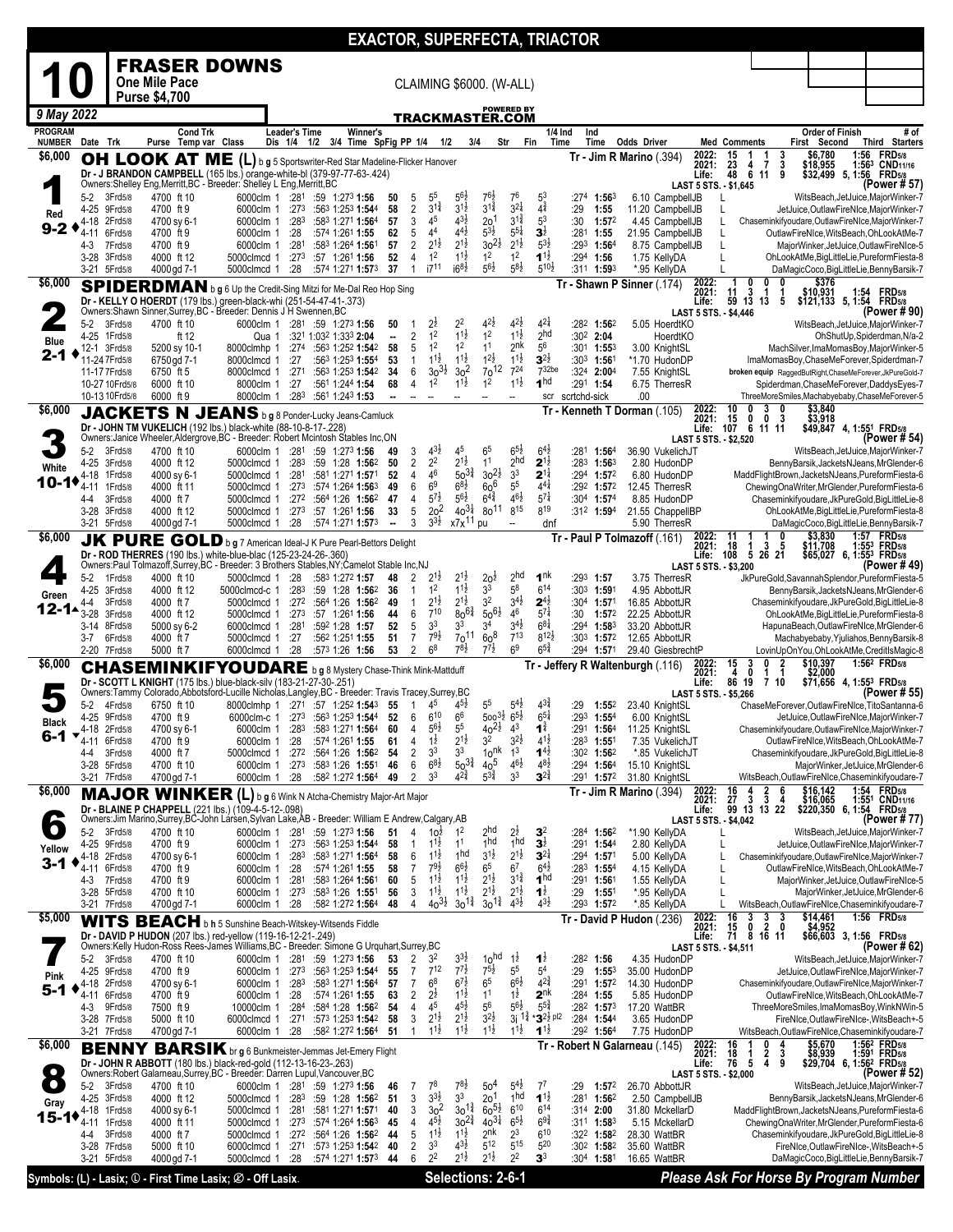## LEADING FRASER DOWNS DRIVERS

THROUGH THURSDAY, MAY 05, 2022

|                       | <b>Starts</b> | 1st |     | 3rd | %<br>Win | $%$ In | <b>UDRS</b> |
|-----------------------|---------------|-----|-----|-----|----------|--------|-------------|
| Name                  |               |     | 2nd |     |          | Monev  |             |
| Campbell, J Brandon   | 408           | 118 | 98  | 61  | 28.92    | 67.89  | .472        |
| Hoerdt, Kelly O       | 330           | 69  | 66  | 63  | 20.91    | 60.00  | .384        |
| Kelly, David A        | 273           | 66  | 52  | 46  | 24.18    | 60.07  | .404        |
| Therres, Rod          | 243           | 46  | 51  | 46  | 18.93    | 58.85  | .369        |
| Knight, Scott L       | 349           | 42  | 59  | 56  | 12.03    | 44.99  | .268        |
| Hudon, David P        | 220           | 24  | 26  | 35  | 10.91    | 38.64  | .228        |
| Vukelich, John Tm     | 139           | 18  | 13  | 24  | 12.95    | 39.57  | .239        |
| Abbott, John R        | 162           | 16  | 23  | 32  | 9.88     | 43.83  | .243        |
| Lancaster, Richard D  | 117           | 13  | 19  | 19  | 11.11    | 43.59  | .255        |
| Scrannage, Robert E   | 85            | 11  | 13  | 10  | 12 94    | 40.00  | .254        |
| Chappell, Blaine P    | 203           | 10  | 10  | 24  | 4 9 3    | 21.67  | .116        |
| Warrington, Clinton B | 73            | 10  | 8   | 14  | 13.70    | 43.84  | .262        |
| Anderson. Kevin D     | 55            | 8   | 8   | 2   | 14.55    | 32.73  | .238        |
| Watt, Bradley R       | 122           | 7   | 10  | 13  | 574      | 24 59  | .138        |
| Kaufman, Terry D      | 44            | 4   | 8   | 5   | 9.09     | 38.64  | .230        |

## LEADING FRASER DOWNS TRAINERS THROUGH THURSDAY, MAY 05, 2022

|                        |               |     |     |     | %     | % In  |             |
|------------------------|---------------|-----|-----|-----|-------|-------|-------------|
| Name                   | <b>Starts</b> | 1st | 2nd | 3rd | Win   | Money | <b>UDRS</b> |
| Marino, Jim R          | 383           | 92  | 65  | 65  | 24.02 | 57.96 | .391        |
| Hoerdt, Kelly O        | 279           | 67  | 59  | 45  | 24.01 | 61.29 | .411        |
| Therres, Rod           | 251           | 45  | 50  | 43  | 17.93 | 54.98 | .347        |
| Lancaster, Richard D   | 255           | 33  | 41  | 41  | 12.94 | 45.10 | .272        |
| Warrington, Clinton B  | 112           | 19  | 15  | 20  | 16.96 | 48.21 | .304        |
| White, Margaret S      | 134           | 17  | 19  | 29  | 12.69 | 48.51 | .278        |
| Tracey, Travis         | 146           | 15  | 12  | 26  | 10.27 | 36.30 | .208        |
| Hudon, David P         | 102           | 14  | 10  | 15  | 13.73 | 38.24 | .241        |
| Rutledge, Randy D      | 76            | 13  | 11  | 15  | 17.11 | 51.32 | .317        |
| Vukelich, John Tm      | 41            | 13  | 6   | 7   | 31.71 | 63.41 | .455        |
| Scrannage, Robert E    | 74            | 8   | 13  | 11  | 10.81 | 43.24 | .255        |
| Anderson, Kevin D      | 60            | 8   | 10  | 4   | 13.33 | 36.67 | .248        |
| Sifert, Jennifer L     | 37            | 6   | 5   | 6   | 16.22 | 45.95 | .291        |
| Bouvier, Jerome        | 60            | 5   | 6   | 11  | 8.33  | 36.67 | .200        |
| Chappell, Blaine P     | 61            | 4   | 5   | 4   | 6.56  | 21.31 | .133        |
| Dumoulin, Gabrielle    | 24            | 4   | 8   | 4   | 16.67 | 66.67 | .407        |
| Burke, James J         | 49            | 3   | 11  | 9   | 6.12  | 46.94 | .247        |
| Tolmazoff, Paul P      | 48            | 3   | 3   | 8   | 6.25  | 29.17 | .153        |
| Wonnenberg, Reginald C | 24            | 3   | 5   | 3   | 12.50 | 45.83 | .282        |

**\*Statistics above include starts over the past 365 days at this track. When there are fewer than 50 starts at this track, starts at ALL tracks over the past**

**365 days are included.\***